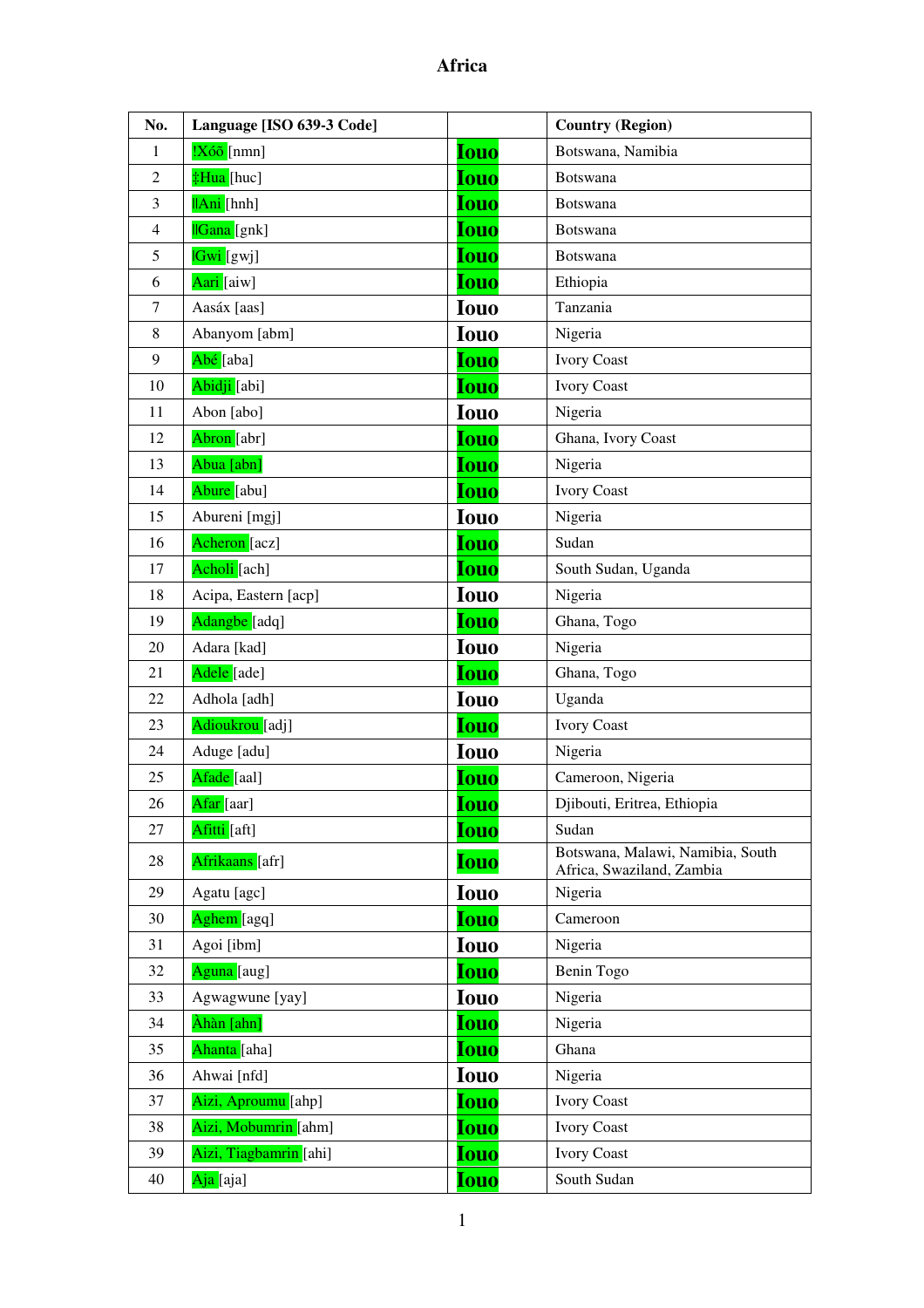| No.    | Language [ISO 639-3 Code] |             | <b>Country (Region)</b>      |
|--------|---------------------------|-------------|------------------------------|
| 41     | Aja [ajg]                 | <b>Iouo</b> | Benin, Togo                  |
| 42     | Ajiya [idc]               | <b>Iouo</b> | Nigeria                      |
| 43     | Ajumbu [muc]              | <b>Iouo</b> | (=Mbu'); Cameroon            |
| 44     | Aka [axk]                 | <b>Iouo</b> | Congo Republic               |
| 45     | Aka [soh]                 | <b>Iouo</b> | Sudan                        |
| 46     | Akan [aka]                | <b>Iouo</b> | (=fanti, fattwi, twi); Ghana |
| 47     | Akaselem [aks]            | <b>Iouo</b> | Togo                         |
| 48     | Ake [aik]                 | <b>Iouo</b> | Nigeria                      |
| 49     | Akebu [keu]               | <b>Iouo</b> | Togo                         |
| 50     | Akoose <sup>[bss]</sup>   | <b>Iouo</b> | Cameroon                     |
| 51     | Akpa [akf]                | <b>Iouo</b> | Nigeria                      |
| 52     | Akpes [ibe]               | <b>Iouo</b> | Nigeria                      |
| 53     | Akposo [kpo]              | <b>Iouo</b> | Ghana                        |
| 54     | Akuku [ayk]               | <b>Iouo</b> | Nigeria                      |
| 55     | Akum [aku]                | <b>Iouo</b> | Cameroon, Nigeria            |
| 56     | Akwa [akw]                | <b>Iouo</b> | Congo Republic               |
| 57     | Alaba-K'abeena [alw]      | <b>Iouo</b> | Ethiopia                     |
| 58     | Alago [ala]               | <b>Iouo</b> | Nigeria                      |
| 59     | Alagwa [wbj]              | <b>Iouo</b> | Tanzania                     |
| 60     | Alege [alf]               | <b>Iouo</b> | Nigeria                      |
| 61     | Ali [aiy]                 | <b>Iouo</b> | CAR                          |
| 62     | Alladian [ald]            | <b>Iouo</b> | <b>Ivory Coast</b>           |
| 63     | Alumu-Tesu [aab]          | <b>Iouo</b> | Nigeria                      |
| 64     | Alur [alz]                | <b>Iouo</b> | DR Congo, Uganda             |
| 65     | Ama [nyi]                 | <b>Iouo</b> | Sudan                        |
| 66     | Amba [rwm]                | <b>Iouo</b> | DR Congo, Uganda             |
| 67     | Ambele [ael]              | <b>Iouo</b> | Cameroon                     |
| 68     | Ambo [amb]                | <b>Iouo</b> | Nigeria                      |
| 69     | Amdang [amj]              | <b>Iouo</b> | Chad                         |
| $70\,$ | Amharic [amh]             | <b>Iouo</b> | Ethiopia                     |
| 71     | Amo [amo]                 | <b>Iouo</b> | Nigeria                      |
| 72     | Anaang [anw]              | <b>Iouo</b> | Nigeria                      |
| 73     | Áncá [acb]                | <b>Iouo</b> | Nigeria                      |
| 74     | Andaandi [dgl]            | <b>Iouo</b> | Sudan                        |
| 75     | Anfillo [myo]             | <b>Iouo</b> | Ethiopia                     |
| 76     | Angolar [aoa]             | <b>Iouo</b> | Sao Tome and Principe        |
| 77     | Anii [blo]                | <b>Iouo</b> | Benin, Togo                  |
| 78     | Animere [anf]             | <b>Iouo</b> | Ghana                        |
| 79     | Anuak [anu]               | <b>Iouo</b> | Ethiopia, South Sudan        |
| 80     | Anufo [cko]               | <b>Iouo</b> | Benin, Ghana, Togo           |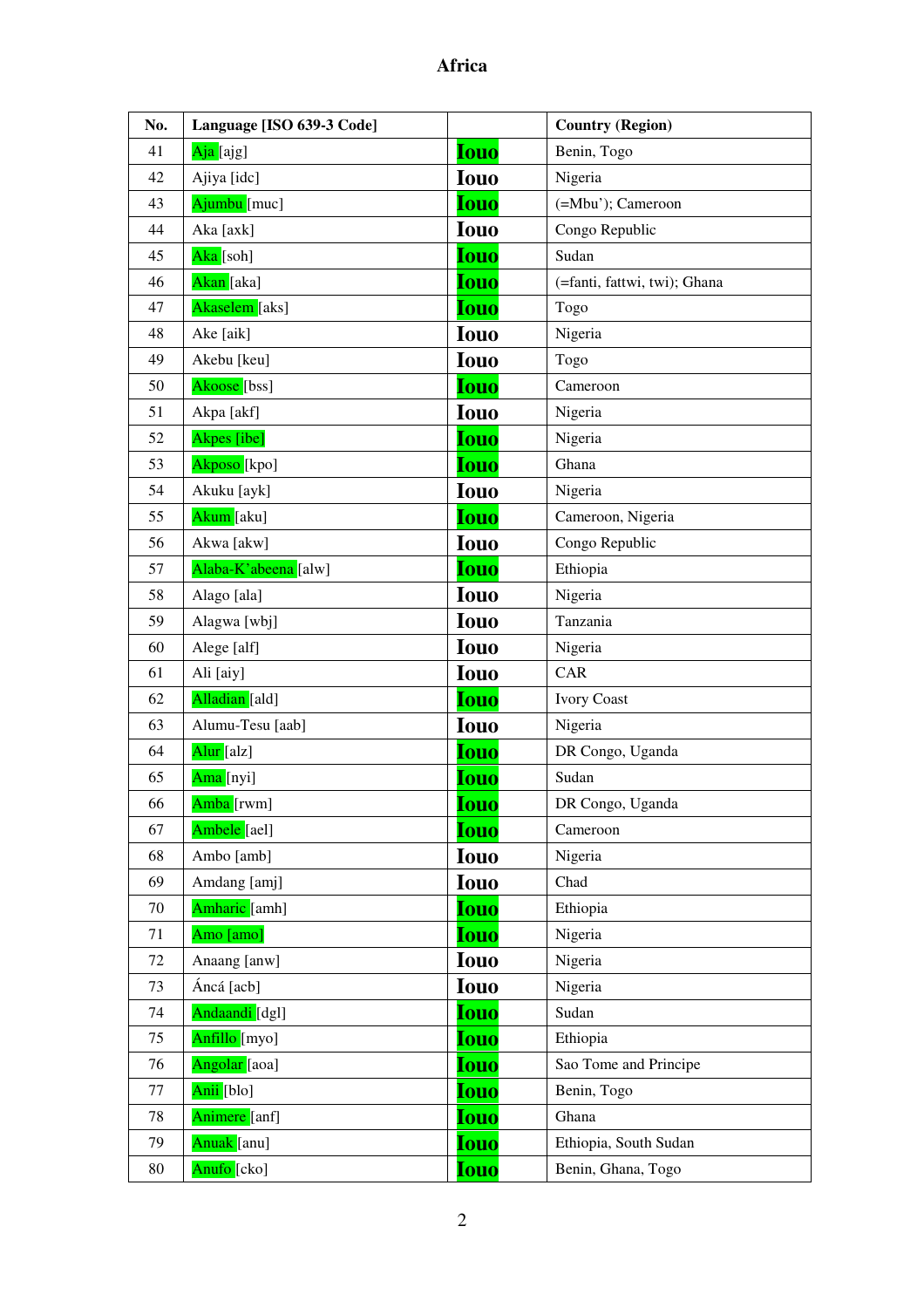| No. | Language [ISO 639-3 Code]                       |             | <b>Country (Region)</b>                                                                                                                  |
|-----|-------------------------------------------------|-------------|------------------------------------------------------------------------------------------------------------------------------------------|
| 81  | Anyin [any]                                     | <b>Iouo</b> | Ghana, Ivory Coast                                                                                                                       |
| 82  | Anyin Morofo [mtb]                              | <b>Iouo</b> | <b>Ivory Coast</b>                                                                                                                       |
| 83  | Arabic, Algerian Saharan Spoken [aao]           | <b>Iouo</b> | Algeria, Niger                                                                                                                           |
| 84  | Arabic, Algerian Spoken [arq]                   | <b>Iouo</b> | Algeria                                                                                                                                  |
| 85  | Arabic, Babalia Creole [bbz]                    | <b>Iouo</b> | Chad                                                                                                                                     |
| 86  | Arabic, Chadian Spoken [shu]                    | <b>Iouo</b> | Chad                                                                                                                                     |
| 87  | Arabic, Eastern Egyptian Bedawi<br>Spoken [avl] | <b>Iouo</b> | (=Bedawi, Levantine Bedawi Arabic,<br>Levantine Bedawi Spoken Arabic);<br>Egypt                                                          |
| 88  | Arabic, Egyptian Spoken [arz]                   | <b>Iouo</b> | Egypt                                                                                                                                    |
| 89  | Arabic, Hassaniyya [mey]                        | <b>Iouo</b> | Algeria, Mali, Mauretania, Morocco,<br>Niger, Senegal, Western Sahara                                                                    |
| 90  | Arabic, Hijazi Spoken [acw]                     | <b>Iouo</b> | Eritrea                                                                                                                                  |
| 91  | Arabic, Judeo-Moroccan [aju]                    | <b>Iouo</b> | Morocco                                                                                                                                  |
| 92  | Arabic, Judeo-Tunisian [ajt]                    | <b>Iouo</b> | Tunisia                                                                                                                                  |
| 93  | Arabic, Libyan Spoken [ayl]                     | <b>Iouo</b> | Libya, Niger                                                                                                                             |
| 94  | Arabic, Moroccan Spoken [ary]                   | <b>Iouo</b> | Morocco, Western Sahara                                                                                                                  |
| 95  | Arabic, Omani Spoken [acx]                      | <b>Iouo</b> | Kenya, Tanzania                                                                                                                          |
| 96  | Arabic, Sa'idi Spoken [aec]                     | <b>Iouo</b> | (=Sa'idi, Upper Egypt Arabic); Egypt                                                                                                     |
| 97  | Arabic, Shuwa [shu]                             | <b>Iouo</b> | Cameroon, Niger, Nigeria                                                                                                                 |
| 98  | Arabic, Standard [arb]                          | <b>Iouo</b> | Algeria, Chad, Comoros, Djibouti,<br>Egypt, Eritrea, Libya, Mauretania,<br>Morocco, Somalia, Sudan, Tanzania,<br>Tunisia, Western Sahara |
| 99  | Arabic, Sudanese Creole [pga]                   | <b>Iouo</b> | South Sudan                                                                                                                              |
| 100 | Arabic, Sudanese Spoken [apd]                   | <b>Iouo</b> | Eritrea, South Sudan, Sudan                                                                                                              |
| 101 | Arabic, Ta'izzi-Adeni Spoken [acq]              | <b>Iouo</b> | Djibouti                                                                                                                                 |
| 102 | Arabic, Tunisian Spoken [aeb]                   | <b>Iouo</b> | Tunisia                                                                                                                                  |
| 103 | Arabic, Western Egyptian Bedawi<br>Spoken [ayl] | <u>Iouo</u> | (=Libyan Arabic, Lebanese Arabic);<br>Egypt                                                                                              |
| 104 | Arbore [arv]                                    | <b>Iouo</b> | Ethiopia                                                                                                                                 |
| 105 | Argobba <sup>[</sup> agj]                       | <b>Iouo</b> | Ethiopia                                                                                                                                 |
| 106 | Arigidi [aqg]                                   | <b>Iouo</b> | Nigeria                                                                                                                                  |
| 107 | Aringa <sup>[luc]</sup>                         | <b>Iouo</b> | Uganda                                                                                                                                   |
| 108 | Ashe [ahs]                                      | <b>Iouo</b> | Nigeria                                                                                                                                  |
| 109 | Asoa <sup>[</sup> asv]                          | <b>Iouo</b> | DR Congo                                                                                                                                 |
| 110 | Assangori [sjg]                                 | <b>Iouo</b> | Chad                                                                                                                                     |
| 111 | Asu [asa]                                       | <b>Iouo</b> | Tanzania                                                                                                                                 |
| 112 | Asu [aum]                                       | <b>Iouo</b> | Nigeria                                                                                                                                  |
| 113 | Atong [ato]                                     | <b>Iouo</b> | Cameroon                                                                                                                                 |
| 114 | Atsam [cch]                                     | <b>Iouo</b> | Nigeria                                                                                                                                  |
| 115 | Attié [ati]                                     | <b>Iouo</b> | <b>Ivory Coast</b>                                                                                                                       |
| 116 | Aushi [auh]                                     | <b>Iouo</b> | DR Congo                                                                                                                                 |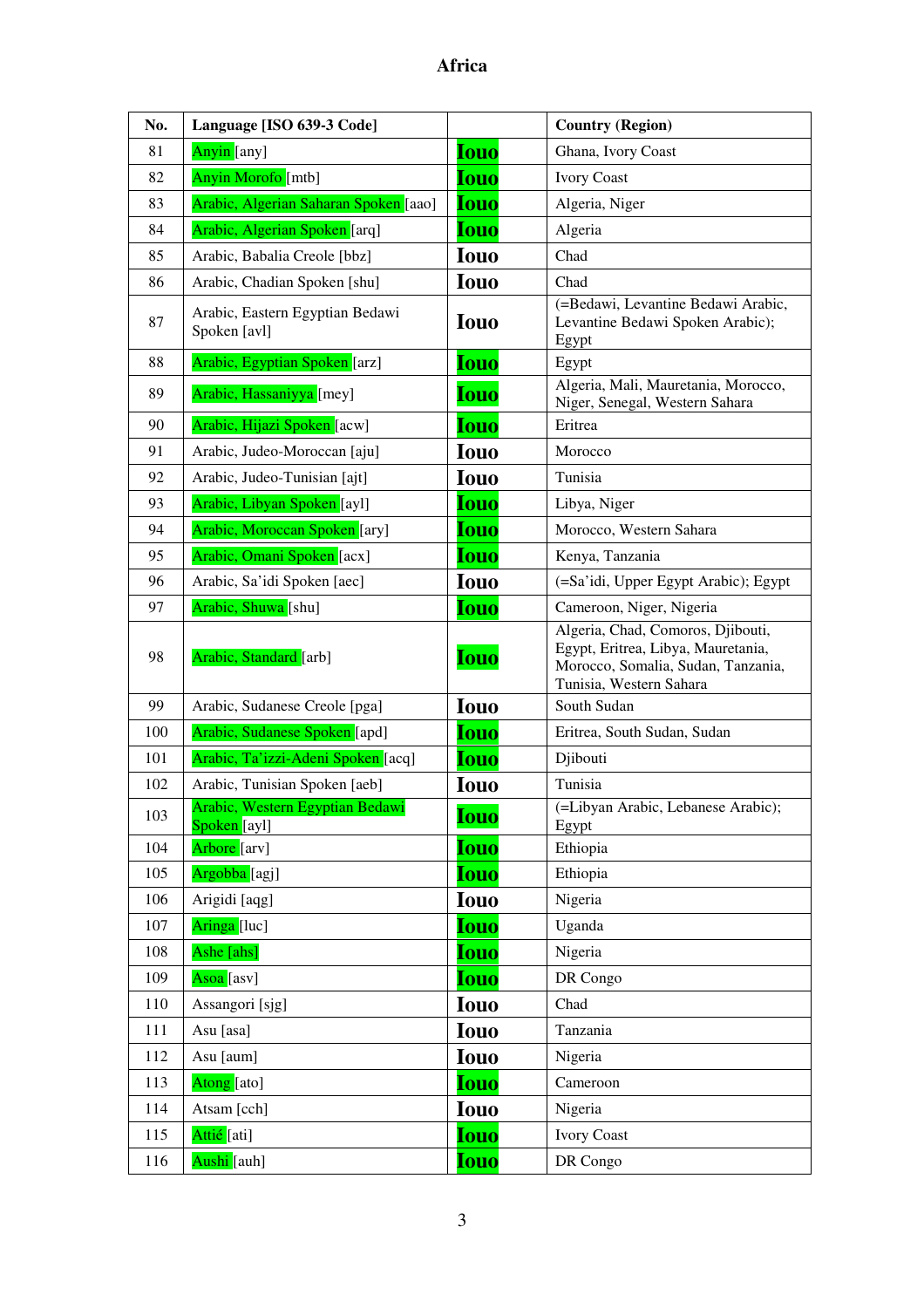| No. | Language [ISO 639-3 Code] |             | <b>Country (Region)</b>        |
|-----|---------------------------|-------------|--------------------------------|
| 117 | Aushi [auh]               | <b>Iouo</b> | Zambia                         |
| 118 | Avatime [avn]             | <b>Iouo</b> | Ghana                          |
| 119 | Avikam [avi]              | <b>Iouo</b> | <b>Ivory Coast</b>             |
| 120 | Avokaya [avu]             | Iouo        | DR Congo, South Sudan          |
| 121 | Awak [awo]                | <b>Iouo</b> | Nigeria                        |
| 122 | Aweer [bob]               | <b>Iouo</b> | Kenya                          |
| 123 | Awing [azo]               | <b>Iouo</b> | Cameroon                       |
| 124 | Awjilah [auj]             | <b>Iouo</b> | Libya                          |
| 125 | Awngi [awn]               | <b>Iouo</b> | Ethiopia                       |
| 126 | Awutu [afu]               | <b>Iouo</b> | Ghana                          |
| 127 | Ayere [aye]               | Iouo        | Nigeria                        |
| 128 | Ayu [ayu]                 | <b>Iouo</b> | Nigeria                        |
| 129 | Baan [bvj]                | <b>Iouo</b> | Nigeria                        |
| 130 | Baangi [bqx]              | <b>Iouo</b> | Nigeria                        |
| 131 | Baatonum [bba]            | <b>Iouo</b> | Benin, Nigeria                 |
| 132 | Baba [bbw]                | <b>Iouo</b> | Cameroon                       |
| 133 | Babango [bbm]             | <b>Iouo</b> | DR Congo                       |
| 134 | Babanki [bbk]             | <b>Iouo</b> | Cameroon                       |
| 135 | Bacama [bcy]              | <b>Iouo</b> | Nigeria                        |
| 136 | Bade [bde]                | <b>Iouo</b> | Nigeria                        |
| 137 | Badyara [pbp]             | <b>Iouo</b> | Guinea, Guinea-Bissau, Senegal |
| 138 | Bafanji [bfj]             | <b>Iouo</b> | Cameroon                       |
| 139 | Bafaw-Balong [bwt]        | <b>Iouo</b> | Cameroon                       |
| 140 | Bafia [ksf]               | <b>Iouo</b> | Cameroon                       |
| 141 | Bafut [bfd]               | <b>Iouo</b> | Cameroon                       |
| 142 | Baga Binari [bcg]         | <b>Iouo</b> | Guinea                         |
| 143 | Baga Koga [bgo]           | <b>Iouo</b> | Guinea                         |
| 144 | Baga Manduri [bmd]        | <b>Iouo</b> | Guinea                         |
| 145 | Baga Mboteni [bgm]        | <b>Iouo</b> | Guinea                         |
| 146 | Baga Sitemu [bsp]         | <b>Iouo</b> | Guinea                         |
| 147 | Bagirmi [bmi]             | <b>Iouo</b> | Chad                           |
| 148 | Bago-Kusuntu [bqg]        | <b>Iouo</b> | Togo                           |
| 149 | Bai [bdj]                 | <b>Iouo</b> | South Sudan                    |
| 150 | Bainouk-Gunyaamolo [bcz]  | <b>Iouo</b> | Senegal                        |
| 151 | Bainouk-Gunyuño [bab]     | <b>Iouo</b> | Guinea-Bissau                  |
| 152 | Bainouk-Samik [bcb]       | <b>Iouo</b> | Senegal                        |
| 153 | Baiso [bsw]               | <b>Iouo</b> | Ethiopia                       |
| 154 | Baka [bdh]                | <b>Iouo</b> | DR Congo, South Sudan          |
| 155 | Baka [bkc]                | <b>Iouo</b> | Cameroon, Gabon                |
| 156 | Bakaka [bqz]              | <b>Iouo</b> | Cameroon                       |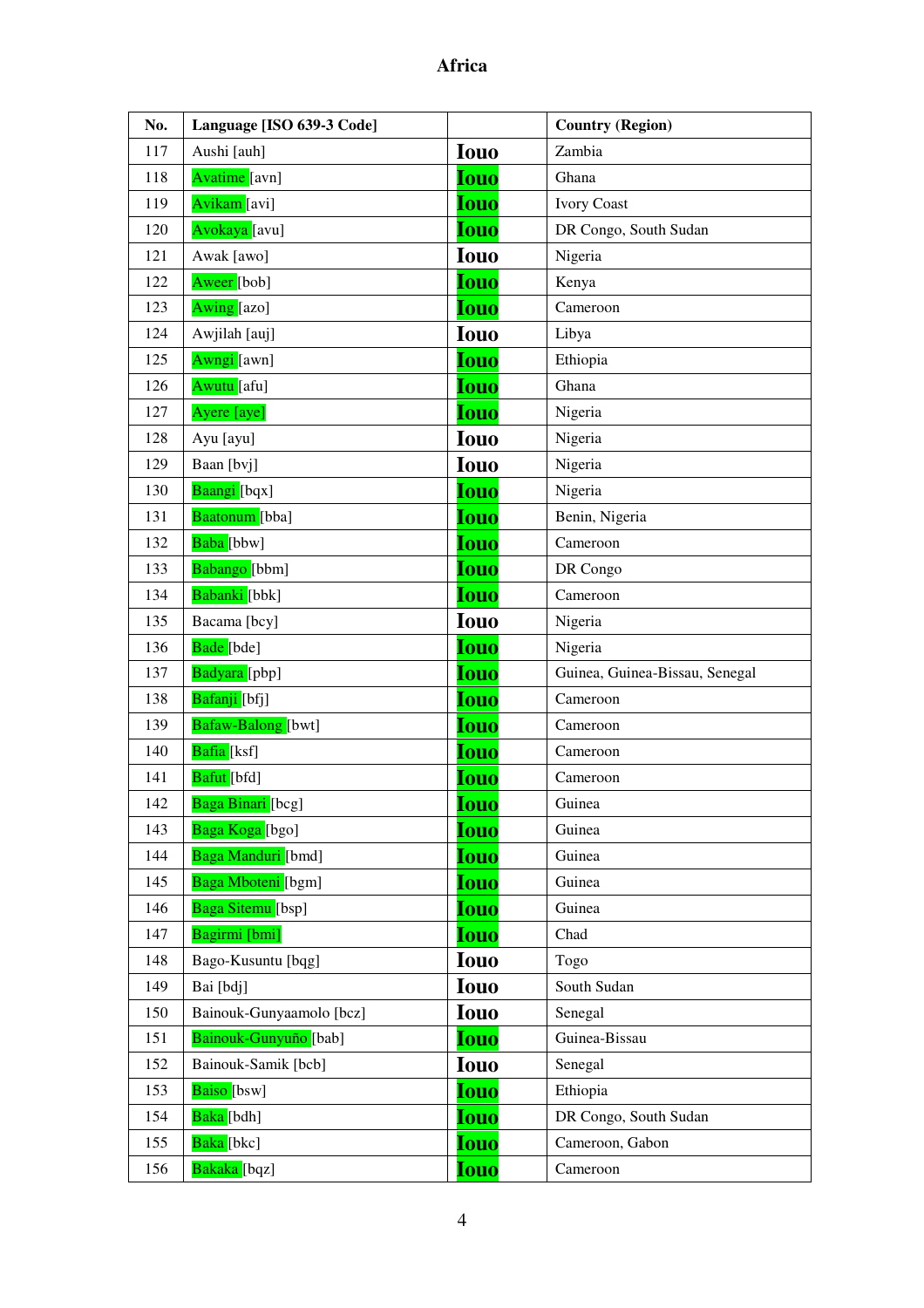| No. | Language [ISO 639-3 Code]  |             | <b>Country (Region)</b>    |
|-----|----------------------------|-------------|----------------------------|
| 157 | Bakoko [bkh]               | <b>Iouo</b> | Cameroon                   |
| 158 | Bakole [kme]               | <b>Iouo</b> | Cameroon                   |
| 159 | Bakpinka [bbs]             | <b>Iouo</b> | Nigeria                    |
| 160 | Bakwé [bjw]                | <b>Iouo</b> | <b>Ivory Coast</b>         |
| 161 | Balanta-Ganja [bjt]        | <b>Iouo</b> | Senegal                    |
| 162 | Balanta-Kentohe [ble]      | <b>Iouo</b> | Guinea-Bissau              |
| 163 | Baldemu [bdn]              | <b>Iouo</b> | Cameroon                   |
| 164 | Bali [bcn]                 | <b>Iouo</b> | Nigeria                    |
| 165 | Bali [bcp]                 | <b>Iouo</b> | DR Congo                   |
| 166 | Balo [bqo]                 | <b>Iouo</b> | Cameroon                   |
| 167 | Baloi [biz]                | <b>Iouo</b> | DR Congo                   |
| 168 | Bamali [bbq]               | <b>Iouo</b> | Cameroon                   |
| 169 | Bamanankan [bam]           | <b>Iouo</b> | (=Bambara, Bamana); Mali   |
| 170 | <b>Bambalang</b> [bmo]     | <b>Iouo</b> | Cameroon                   |
| 171 | Bambara [bam]              | <b>Iouo</b> | <b>Ivory Coast</b>         |
| 172 | Bambassi [myf]             | <b>Iouo</b> | Ethiopia                   |
| 173 | Bambili-Bambui [baw]       | <b>Iouo</b> | Cameroon                   |
| 174 | Bamenyam [bce]             | <b>Iouo</b> | Cameroon                   |
| 175 | Bamukumbit [bqt]           | <b>Iouo</b> | Cameroon                   |
| 176 | Bamun [bax]                | <b>Iouo</b> | Bamum; Cameroon            |
| 177 | Bamunka [bvm]              | <b>Iouo</b> | Cameroon                   |
| 178 | <b>Bamwe</b> [bmg]         | <b>Iouo</b> | DR Congo                   |
| 179 | Bana [bcw]                 | <b>Iouo</b> | Cameroon                   |
| 180 | Banda-Bambari [liy]        | <b>Iouo</b> | CAR                        |
| 181 | Banda-Banda [bpd]          | <b>Iouo</b> | CAR, South Sudan           |
| 182 | Banda-Mbrès [bqk]          | Iouo        | CAR, South Sudan           |
| 193 | Banda-Ndélé [bfl]          | <b>Iouo</b> | CAR, South Sudan           |
| 184 | Banda-Yangere [yaj]        | <b>Iouo</b> | CAR                        |
| 185 | Banda, Mid-Southern [bjo]  | <b>Iouo</b> | CAR, DR Congo, South Sudan |
| 186 | Banda, South Central [1n1] | <b>Iouo</b> | CAR, DR Congo              |
| 187 | Banda, Togbo-Vara [tor]    | <b>Iouo</b> | CAR, DR Congo, South Sudan |
| 188 | Banda, West Central [bbp]  | <b>Iouo</b> | CAR, South Sudan           |
| 189 | Bandi [bza]                | <b>Iouo</b> | Liberia                    |
| 190 | Bandial [bqj]              | <b>Iouo</b> | Senegal                    |
| 191 | Bangala [bxg]              | <b>Iouo</b> | DR Congo                   |
| 192 | Bangandu [bgf]             | <b>Iouo</b> | Cameroon                   |
| 193 | Bangba [bbe]               | <b>Iouo</b> | DR Congo                   |
| 194 | Bangi [bni]                | <b>Iouo</b> | DR Congo                   |
| 195 | Bangime [dba]              | <b>Iouo</b> | Mali                       |
| 196 | Bangolan [bgj]             | <b>Iouo</b> | Cameroon                   |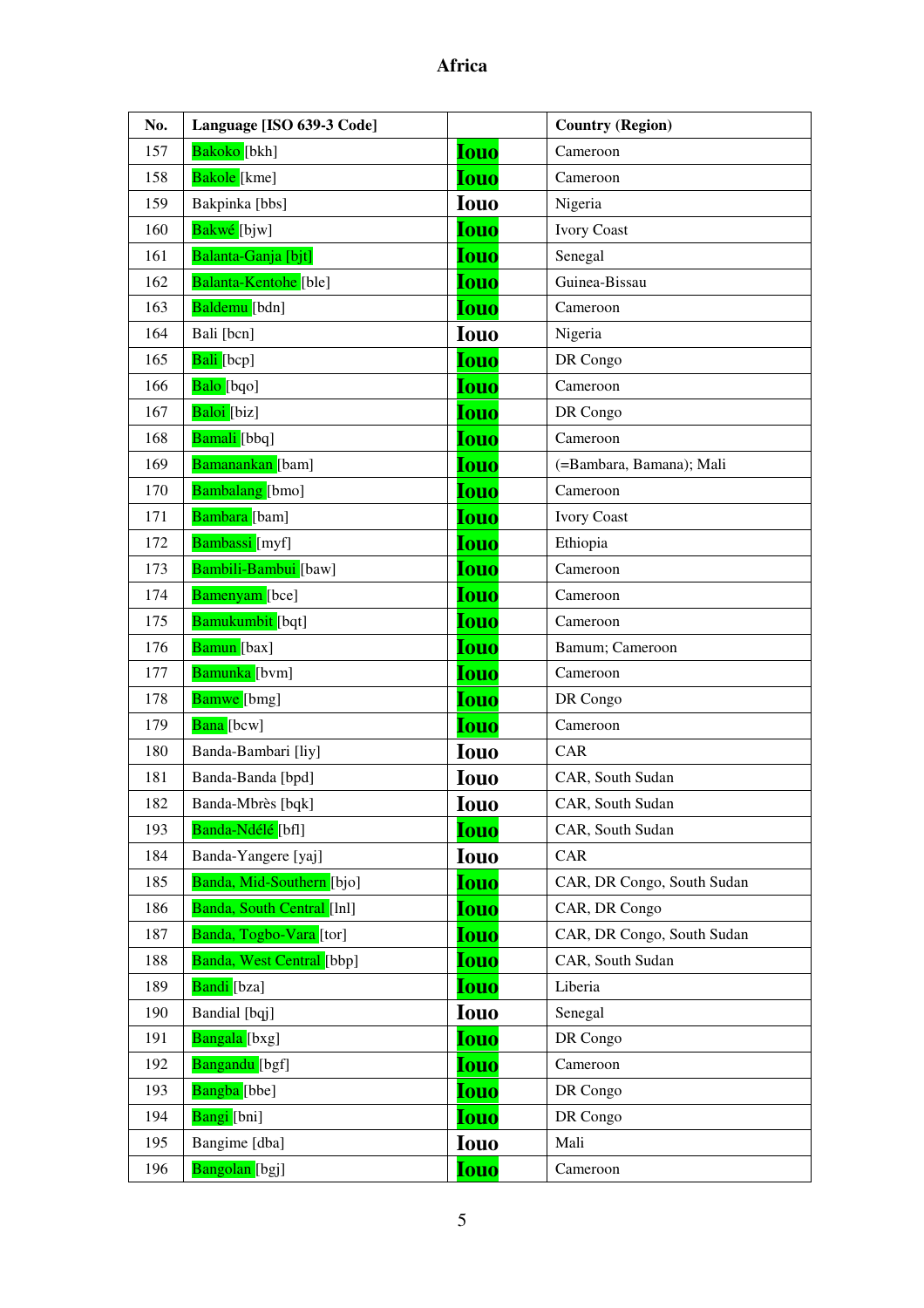| No. | Language [ISO 639-3 Code]    |             | <b>Country (Region)</b>           |
|-----|------------------------------|-------------|-----------------------------------|
| 197 | Bangubangu [bnx]             | <b>Iouo</b> | DR Congo                          |
| 198 | Bangwinji [bsj]              | <b>Iouo</b> | Nigeria                           |
| 199 | Bankagooma [bxw]             | <b>Iouo</b> | Mali                              |
| 200 | Bankal [jjr]                 | <b>Iouo</b> | Jarawa; Nigeria                   |
| 201 | Bankon [abb]                 | <b>Iouo</b> | Cameroon                          |
| 202 | Baoulé [bci]                 | <b>Iouo</b> | <b>Ivory Coast</b>                |
| 203 | Barama [bbg]                 | <b>Iouo</b> | Gabon                             |
| 204 | Barambu [brm]                | <b>Iouo</b> | DR Congo                          |
| 205 | Barein [bva]                 | <b>Iouo</b> | Chad                              |
| 206 | Bari [bfa]                   | <b>Iouo</b> | South Sudan, Uganda               |
| 207 | Barikanchi [bxo]             | <b>Iouo</b> | Nigeria                           |
| 208 | Barombi [bbi]                | <b>Iouo</b> | Cameroon                          |
| 209 | Barwe [bwg]                  | <b>Iouo</b> | Mozambique, Zimbabwe              |
| 210 | Basa [bzw]                   | <b>Iouo</b> | Nigeria                           |
| 211 | Basa-Gurmana [buj]           | <b>Iouo</b> | Nigeria                           |
| 212 | Basaa [bas]                  | <b>Iouo</b> | Cameroon                          |
| 213 | Basketo [bst]                | <b>Iouo</b> | Ethiopia                          |
| 214 | Bassa [bsq]                  | <b>Iouo</b> | Liberia, Sierra Leone             |
| 215 | Bassa-Kontagora [bsr]        | <b>Iouo</b> | Nigeria                           |
| 216 | Bassari [bsc]                | <b>Iouo</b> | Guinea, Guinea-Bissau             |
| 217 | Bassossi [bsi]               | <b>Iouo</b> | Cameroon                          |
| 218 | Bata [bta]                   | <b>Iouo</b> | Cameroon, Nigeria                 |
| 219 | Batanga [bnm]                | <b>Iouo</b> | Cameroon, Equatorial Guinea       |
| 220 | Bati [btc]                   | <b>Iouo</b> | Cameroon                          |
| 221 | Batu [btu]                   | <b>Iouo</b> | Nigeria                           |
| 222 | Bauchi [bsf]                 | <b>Iouo</b> | Nigeria                           |
| 223 | Baygo [byg]                  | <b>Iouo</b> | Sudan                             |
| 224 | Bayot [bda]                  | <b>Iouo</b> | Guinea-Bissau, Senegal            |
| 225 | Beba [bfp]                   | <b>Iouo</b> | Cameroon                          |
| 226 | Bebele [beb]                 | <b>Iouo</b> | Cameroon                          |
| 227 | Bebil [bxp]                  | <b>Iouo</b> | Cameroon                          |
| 228 | Bedawiyet [bej]              | <b>Iouo</b> | (=Bedscha); Egypt, Eritrea, Sudan |
| 229 | Bedjond [bjv]                | <b>Iouo</b> | Chad                              |
| 230 | Beeke [bkf]                  | <b>Iouo</b> | DR Congo                          |
| 231 | Beele [bxq]                  | <b>Iouo</b> | Nigeria                           |
| 232 | Beembe [beq]                 | <b>Iouo</b> | Congo Republic                    |
| 234 | Beezen [bnz]                 | <b>Iouo</b> | Cameroon                          |
| 235 | Befang [bby]                 | <b>Iouo</b> | Cameroon                          |
| 236 | <mark>Bekwarra [</mark> bkv] | <b>Iouo</b> | Nigeria                           |
| 237 | Bekwel [bkw]                 | <b>Iouo</b> | Cameroon, Congo Republic, Gabon   |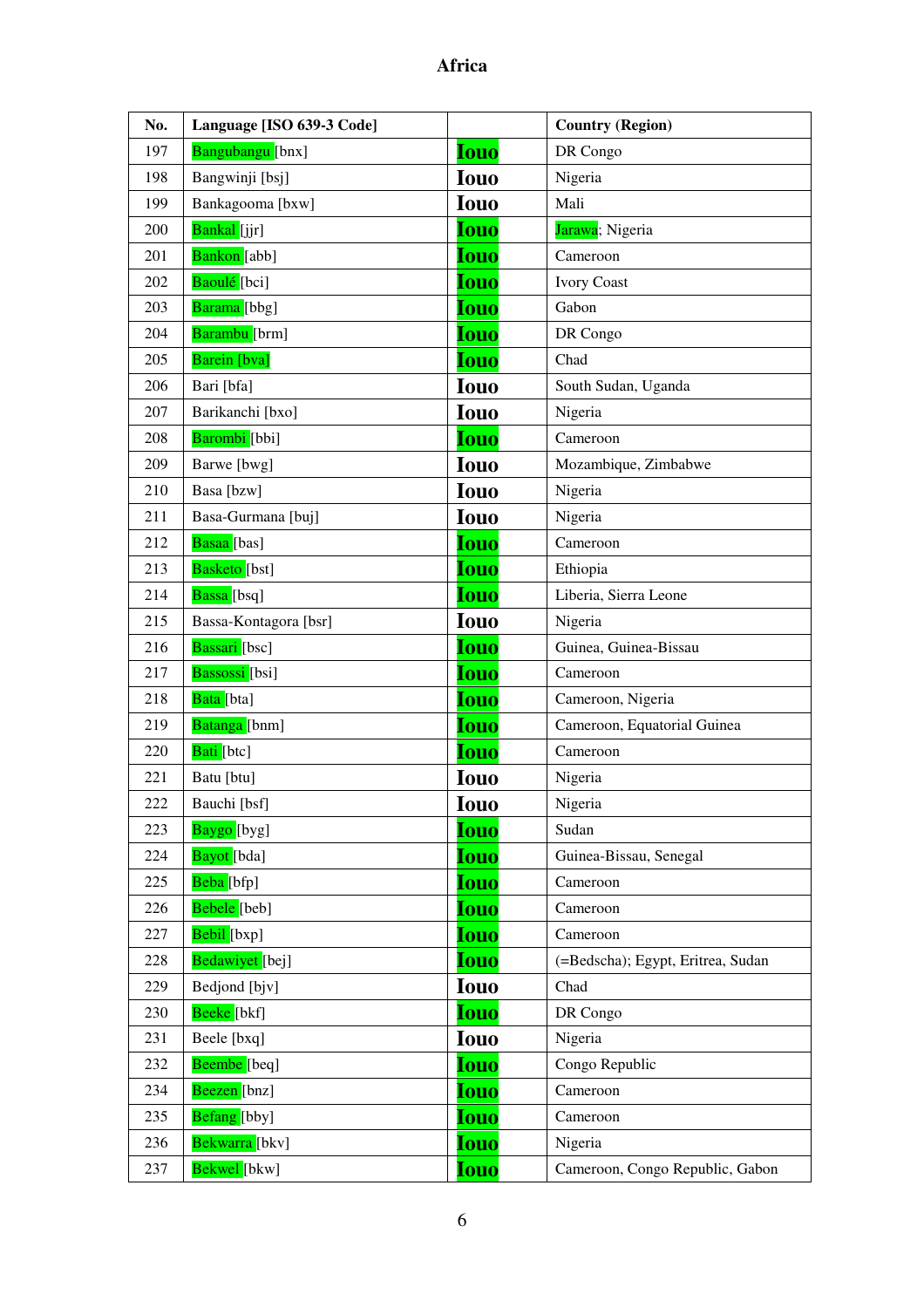| No.  | Language [ISO 639-3 Code]     |             | <b>Country (Region)</b>   |
|------|-------------------------------|-------------|---------------------------|
| 238  | Belanda Bor [bxb]             | <b>Iouo</b> | South Sudan               |
| 239  | Belanda Viri [bvi]            | <b>Iouo</b> | South Sudan               |
| 240  | Beli [blm]                    | <b>Iouo</b> | South Sudan               |
| 241  | Bemba [bem]                   | <b>Iouo</b> | DR Congo, Zambia          |
| 242  | Bembe [bmb]                   | <b>Iouo</b> | DR Congo, Tanzania        |
| 243  | Bena [bez]                    | <b>Iouo</b> | Tanzania                  |
| 244  | Bena [yun]                    | <b>Iouo</b> | Nigeria                   |
| 245  | Bench [bcq]                   | <b>Iouo</b> | Ethiopia                  |
| 246  | Bende [bdp]                   | <b>Iouo</b> | Tanzania                  |
| 247  | Bendi [bct]                   | <b>Iouo</b> | DR Congo                  |
| 248  | Beng [nhb]                    | <b>Iouo</b> | <b>Ivory Coast</b>        |
| 249  | Benga [bng]                   | <b>Iouo</b> | Equatorial Guinea, Gabon  |
| 250  | Bera [brf]                    | <b>Iouo</b> | DR Congo                  |
| 251  | Berom [bom]                   | <b>Iouo</b> | Nigeria                   |
| 252  | Berta [wti]                   | <b>Iouo</b> | Ethiopia, Sudan           |
| 253  | Besme [bes]                   | <b>Iouo</b> | Chad                      |
| 254  | Bete [byf]                    | <b>Iouo</b> | Nigeria                   |
| 255  | Bete-Bendi [btt]              | <b>Iouo</b> | Nigeria                   |
| 256  | Bété, Daloa [bev]             | <b>Iouo</b> | <b>Ivory Coast</b>        |
| 257  | Bété, Gagnoa <sup>[btg]</sup> | <b>Iouo</b> | <b>Ivory Coast</b>        |
| 258  | Bété, Guiberoua [bet]         | <b>Iouo</b> | <b>Ivory Coast</b>        |
| 259  | Beti [eot]                    | <b>Iouo</b> | <b>Ivory Coast</b>        |
| 260  | Bhele [bhy]                   | <b>Iouo</b> | DR Congo                  |
| 261  | Bhogoto [bdt]                 | <b>Iouo</b> | <b>CAR</b>                |
| 262  | Bhojpuri [bho]                | <b>Iouo</b> | Mauritius                 |
| 263  | Biafada [bif]                 | <b>Iouo</b> | Guinea-Bissau             |
| 264  | Biali [beh]                   | <b>Iouo</b> | Benin, Burkina Faso, Togo |
| 2635 | Bidiyo [bid]                  | <b>Iouo</b> | Chad                      |
| 266  | Bidyogo [bjg]                 | <b>Iouo</b> | Guinea-Bissau             |
| 267  | Bila [bip]                    | <b>Iouo</b> | DR Congo                  |
| 268  | Bilen [byn]                   | <b>Iouo</b> | Blin; Eritrea             |
| 269  | Bille [bil]                   | <b>Iouo</b> | Nigeria                   |
| 270  | Bimoba [bim]                  | <b>Iouo</b> | Ghana                     |
| 271  | Bina [byj]                    | <b>Iouo</b> | Nigeria                   |
| 272  | Binji [bpj]                   | <b>Iouo</b> | DR Congo                  |
| 273  | Birgit [btf]                  | <b>Iouo</b> | Chad                      |
| 274  | Birifor, Malba [bfo]          | <b>Iouo</b> | Burkina Faso              |
| 275  | Birifor, Southern [biv]       | <b>Iouo</b> | Ghana, Ivory Coast        |
| 276  | Birri [bvq]                   | <b>Iouo</b> | CAR                       |
| 277  | Birwa [brl]                   | <b>Iouo</b> | Botswana, South Africa    |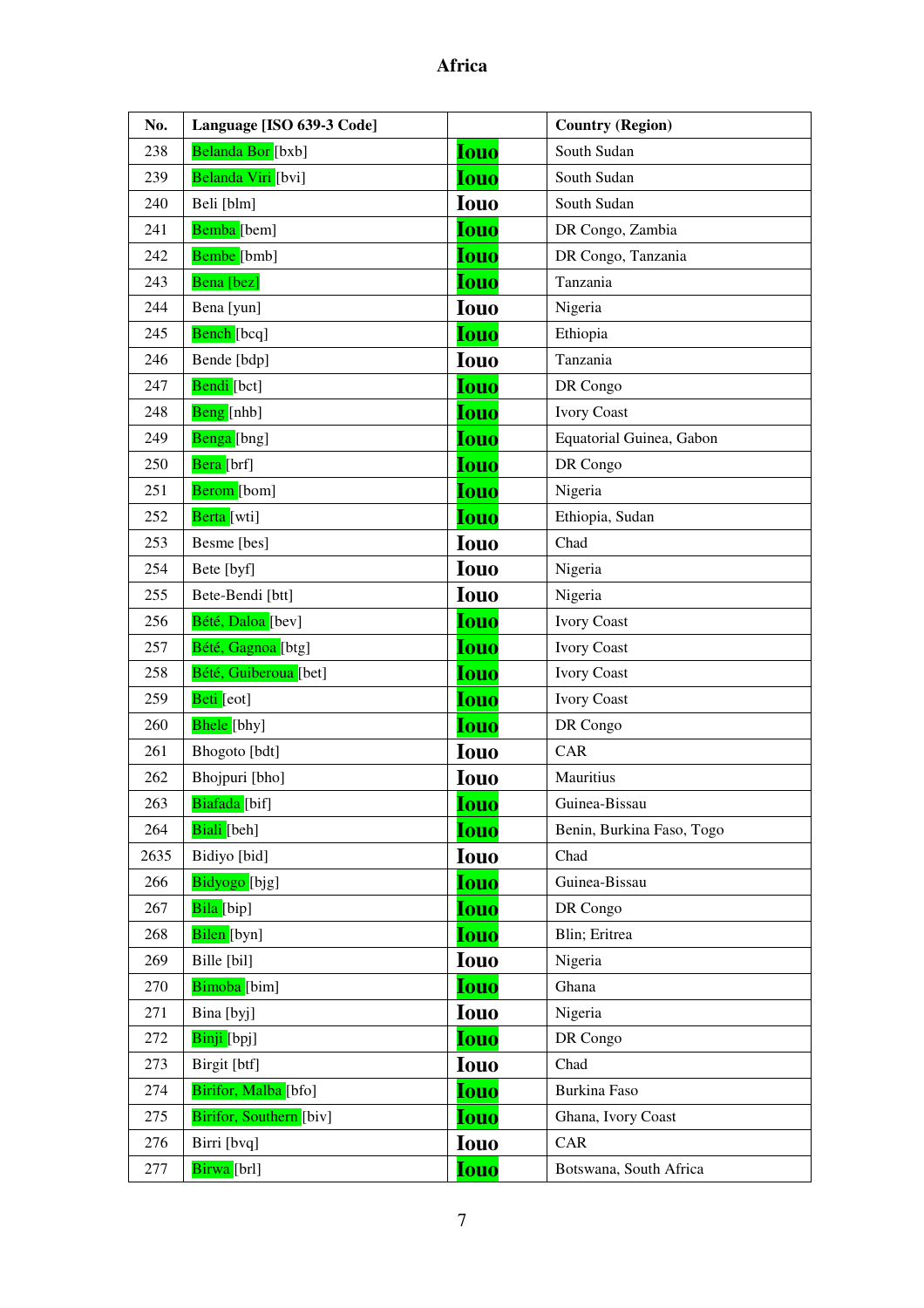| No. | Language [ISO 639-3 Code]   |             | <b>Country (Region)</b>             |
|-----|-----------------------------|-------------|-------------------------------------|
| 278 | Bisa [bib]                  | <b>Iouo</b> | (=Bissa); Burkina Faso, Ghana, Togo |
| 279 | Biseni [ije]                | <b>Iouo</b> | Nigeria                             |
| 280 | Bitare [brt]                | <b>Iouo</b> | Cameroon, Nigeria                   |
| 281 | Bo-Rukul [mae]              | <b>Iouo</b> | Nigeria                             |
| 282 | Bobangi [bni]               | <b>Iouo</b> | Congo Republic                      |
| 283 | Bobo Madaré, Southern [bwq] | <b>Iouo</b> | <b>Burkina Faso</b>                 |
| 284 | Bodo [boy]                  | <b>Iouo</b> | CAR                                 |
| 285 | Bofi [bff]                  | <b>Iouo</b> | <b>CAR</b>                          |
| 286 | Boga [bvw]                  | <b>Iouo</b> | Nigeria                             |
| 287 | Boghom [bux]                | <b>Iouo</b> | Nigeria                             |
| 288 | Boguru [bqu]                | <b>Iouo</b> | DR Congo, South Sudan               |
| 289 | Boko [bkp]                  | <b>Iouo</b> | Benin, DR Congo, Nigeria            |
| 290 | Bokobaru [bus]              | <b>Iouo</b> | Nigeria                             |
| 291 | Bokyi [bky]                 | <b>Iouo</b> | Cameroon, Nigeria                   |
| 292 | Bole [bol]                  | <b>Iouo</b> | Nigeria                             |
| 293 | Bolgo [bvo]                 | <b>Iouo</b> | Chad                                |
| 294 | Bolia [bli]                 | <b>Iouo</b> | DR Congo                            |
| 295 | Bolo [blv]                  | <b>Iouo</b> | Angola                              |
| 296 | Boloki [bkt]                | <b>Iouo</b> | DR Congo                            |
| 297 | Bolon [bof]                 | <b>Iouo</b> | Burkina Faso, Mali                  |
| 298 | Bolondo [bzm]               | <b>Iouo</b> | DR Congo                            |
| 299 | Bom [bmf]                   | <b>Iouo</b> | Sierra Leone                        |
| 300 | Boma [boh]                  | <b>Iouo</b> | DR Congo                            |
| 301 | Bomboli [bml]               | <b>Iouo</b> | DR Congo                            |
| 302 | Bomboma [bws]               | <b>Iouo</b> | DR Congo                            |
| 303 | Bomitaba [zmx]              | <b>Iouo</b> | Congo Republic                      |
| 304 | Bomu [bmq]                  | <b>Iouo</b> | Burkina Faso, Mali                  |
| 305 | Bomwali [bmw]               | <b>Iouo</b> | Cameroon, Congo Republic            |
| 306 | Bon Gula [glc]              | <b>Iouo</b> | Chad                                |
| 307 | Bondei [bou]                | <b>Iouo</b> | Tanzania                            |
| 308 | Bongili [bui]               | <b>Iouo</b> | Congo Republic                      |
| 309 | <b>Bongo</b> [bot]          | <b>Iouo</b> | South Sudan                         |
| 310 | Bonjo [bok]                 | <b>Iouo</b> | Congo Republic                      |
| 311 | Bonkeng [bvg]               | <b>Iouo</b> | Cameroon                            |
| 312 | Boon [bnl]                  | <b>Iouo</b> | Somalia                             |
| 313 | Boor [bvf]                  | <b>Iouo</b> | Chad                                |
| 314 | Borana [gax]                | <b>Iouo</b> | Kenya                               |
| 315 | Borna [bwo]                 | <b>Iouo</b> | Boro; Ethiopia                      |
| 316 | Bozaba <sup>[bzo]</sup>     | <b>Iouo</b> | DR Congo                            |
| 317 | Bozo, Jenaama [bze]         | <b>Iouo</b> | Mali                                |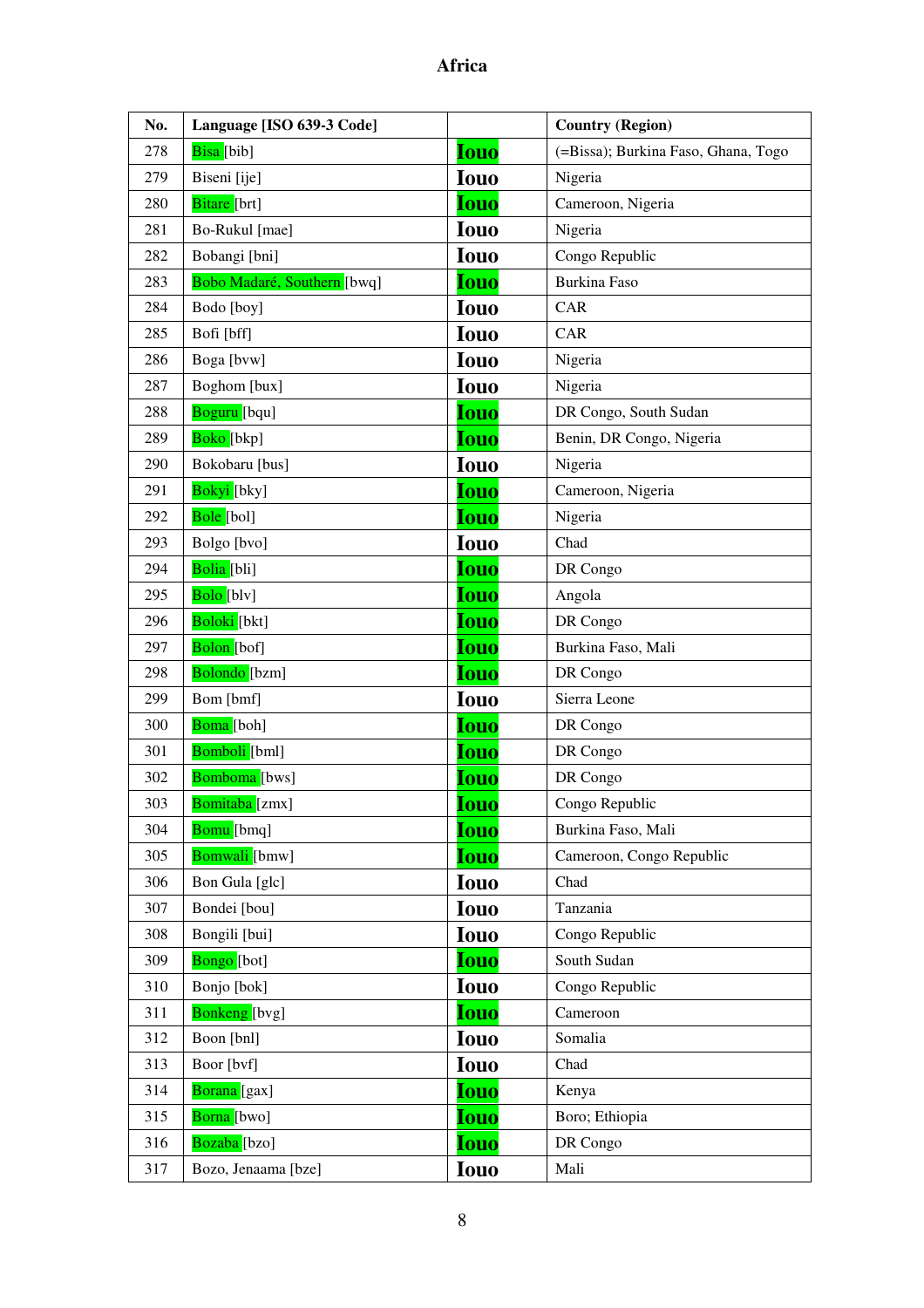| No. | Language [ISO 639-3 Code]          |             | <b>Country (Region)</b>  |
|-----|------------------------------------|-------------|--------------------------|
| 318 | Bozo, Kelengaxo [bzx]              | <b>Iouo</b> | Hainyaxo Bozo; Mali      |
| 319 | Bozo, Tiemacèwè [boo]              | <b>Iouo</b> | Mali                     |
| 320 | Bozo, Tieyaxo [boz]                | <b>Iouo</b> | Mali                     |
| 321 | Bu [jid]                           | <b>Iouo</b> | Nigeria                  |
| 322 | Bua [bub]                          | <b>Iouo</b> | Chad                     |
| 323 | Buamu [box]                        | <b>Iouo</b> | Burkina Faso             |
| 324 | Bube [bvb]                         | <b>Iouo</b> | <b>Equatorial Guinea</b> |
| 325 | Bubi [buw]                         | <b>Iouo</b> | Gabon                    |
| 326 | Bubia [bbx]                        | <b>Iouo</b> | Cameroon                 |
| 327 | Budu [buu]                         | <b>Iouo</b> | DR Congo                 |
| 328 | Buduma [bdm]                       | <b>Iouo</b> | Cameroon, Chad           |
| 329 | Budza [bja]                        | <b>Iouo</b> | DR Congo                 |
| 330 | Bukwen [buz]                       | <b>Iouo</b> | Nigeria                  |
| 331 | Buli [bwu]                         | <b>Iouo</b> | Ghana                    |
| 332 | <b>Bullom So</b> [buy]             | <b>Iouo</b> | Guinea, Sierra Leone     |
| 333 | Bulu [bum]                         | <b>Iouo</b> | Cameroon                 |
| 334 | Bum [bmv]                          | <b>Iouo</b> | Cameroon                 |
| 335 | Bumaji [byp]                       | <b>Iouo</b> | Nigeria                  |
| 336 | Bung [bqd]                         | <b>Iouo</b> | Cameroon                 |
| 337 | Bungu [wun]                        | <b>Iouo</b> | Tanzania                 |
| 338 | Bura-Pabir [bwr]                   | <b>Iouo</b> | Nigeria                  |
| 339 | Burak [bys]                        | <b>Iouo</b> | Nigeria                  |
| 340 | Buraka [bkg]                       | <b>Iouo</b> | CAR, DR Congo            |
| 341 | Bure [bvh]                         | <b>Iouo</b> | Nigeria                  |
| 342 | Burji [bji]                        | <b>Iouo</b> | Ethiopia, Kenya          |
| 343 | Buru [bqw]                         | <b>Iouo</b> | Nigeria                  |
| 344 | Burun [bdi]                        | <b>Iouo</b> | Sudan                    |
| 345 | Burunge [bds]                      | <b>Iouo</b> | Tanzania                 |
| 346 | Busa [bqp]                         | <b>Iouo</b> | Nigeria                  |
| 347 | Busam [bxs]                        | <b>Iouo</b> | Cameroon                 |
| 348 | Bushi [buc]                        | <b>Iouo</b> | Mayotte                  |
| 349 | Bushoong [buf]                     | <b>Iouo</b> | DR Congo                 |
| 350 | Buso [bso]                         | <b>Iouo</b> | Chad                     |
| 351 | Bussa [dox]                        | <b>Iouo</b> | Ethiopia                 |
| 352 | Busuu [bju]                        | <b>Iouo</b> | Cameroon                 |
| 353 | Buwal [bhs]                        | <b>Iouo</b> | Cameroon                 |
| 354 | Buyu [byi]                         | <b>Iouo</b> | DR Congo                 |
| 355 | Bwa [bww]                          | <b>Iouo</b> | DR Congo                 |
| 356 | Bwamu, Cwi [bwy]                   | <b>Iouo</b> | Burkina Faso             |
| 357 | <mark>Bwamu, Láá Láá </mark> [bwj] | <b>Iouo</b> | Burkina Faso             |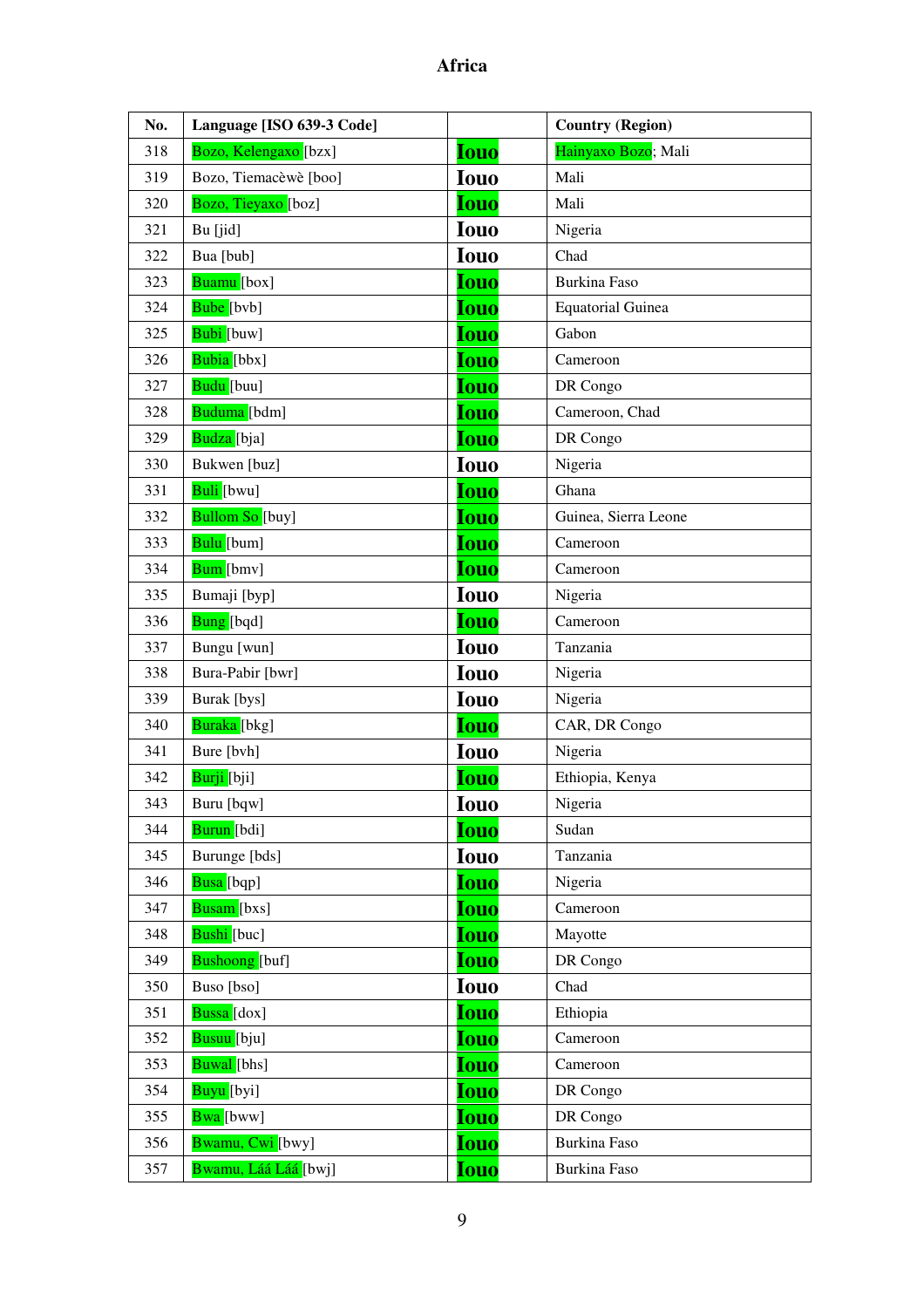| No. | Language [ISO 639-3 Code]           |             | <b>Country (Region)</b>           |
|-----|-------------------------------------|-------------|-----------------------------------|
| 358 | Bwela [bwl]                         | <b>Iouo</b> | DR Congo                          |
| 359 | Bwile [bwc]                         | <b>Iouo</b> | DR Congo, Zambia                  |
| 360 | Bwisi [bwz]                         | <b>Iouo</b> | Congo Republic, Gabon             |
| 361 | Byep [mkk]                          | <b>Iouo</b> | Cameroon                          |
| 362 | C'Lela [dri]                        | <b>Iouo</b> | Nigeria                           |
| 363 | Cahungwarya [nat]                   | <b>Iouo</b> | Nigeria                           |
| 364 | Caka [ckx]                          | <b>Iouo</b> | Cameroon                          |
| 365 | Cakfem-Mushere [cky]                | <b>Iouo</b> | Nigeria                           |
| 366 | Camtho [cmt]                        | <b>Iouo</b> | South Africa                      |
| 367 | Cara [cfd]                          | <b>Iouo</b> | Nigeria                           |
| 368 | Cen [cen]                           | <b>Iouo</b> | Nigeria                           |
| 369 | Centúúm [cet]                       | <b>Iouo</b> | Nigeria                           |
| 370 | Cerma [cme]                         | <b>Iouo</b> | Burkina Faso, Ivory Coast         |
| 371 | Chakali [cli]                       | <b>Iouo</b> | Ghana                             |
| 372 | Chala [cll]                         | <b>Iouo</b> | Ghana                             |
| 373 | Chara [cra]                         | <b>Iouo</b> | Ethiopia                          |
| 374 | Chenoua <sup>[cnu]</sup>            | <b>Iouo</b> | Algeria                           |
| 375 | Cherepon [cpn]                      | Iouo        | Ghana                             |
| 376 | Chichewa [nya]                      | <b>Iouo</b> | Malawi, Zambia, Zimbabwe          |
| 377 | Chichonyi-Chidzihana-Chikauma [coh] | <b>Iouo</b> | Kenya                             |
| 378 | Chidigo [dig]                       | <b>Iouo</b> | Kenya                             |
| 379 | Chiduruma [dug]                     | <b>Iouo</b> | Kenya                             |
| 380 | Chiga [cgg]                         | <b>Iouo</b> | Uganda                            |
| 381 | Chokwe <sup>[cjk]</sup>             | <b>Iouo</b> | (=Cokwe); Angola DR Congo, Zambia |
| 382 | Chopi <sup>[cce]</sup>              | <b>Iouo</b> | Mozambique                        |
| 383 | Chumburung [ncu]                    | <b>Iouo</b> | Ghana                             |
| 384 | Chuwabu [chw]                       | <b>Iouo</b> | Mozambique                        |
| 385 | Cicipu [awc]                        | <b>Iouo</b> | Nigeria                           |
| 386 | Cineni [cie]                        | <b>Iouo</b> | Nigeria                           |
| 387 | Cishingini [asg]                    | <b>Iouo</b> | Nigeria                           |
| 388 | Ciwogai [tgd]                       | <b>Iouo</b> | Nigeria                           |
| 389 | Como Karim [cfg]                    | <b>Iouo</b> | Nigeria                           |
| 390 | Comorian, Maore [swb]               | <b>Iouo</b> | Mayotte                           |
| 391 | Comorian, Mwali [wlc]               | <b>Iouo</b> | Comoros                           |
| 392 | Comorian, Ndzwani [wni]             | <b>Iouo</b> | Comoros                           |
| 393 | Comorian, Ngazidja [zdj]            | <u>Iouo</u> | Comoros                           |
| 394 | Coptic [cop]                        | <b>Iouo</b> | Egypt                             |
| 395 | Cori [cry]                          | <b>Iouo</b> | Nigeria                           |
| 396 | Crioulo, Upper Guinea [pov]         | <b>Iouo</b> | Guinea-Bissau, Senegal            |
| 397 | Cung [cug]                          | <b>Iouo</b> | Cameroon                          |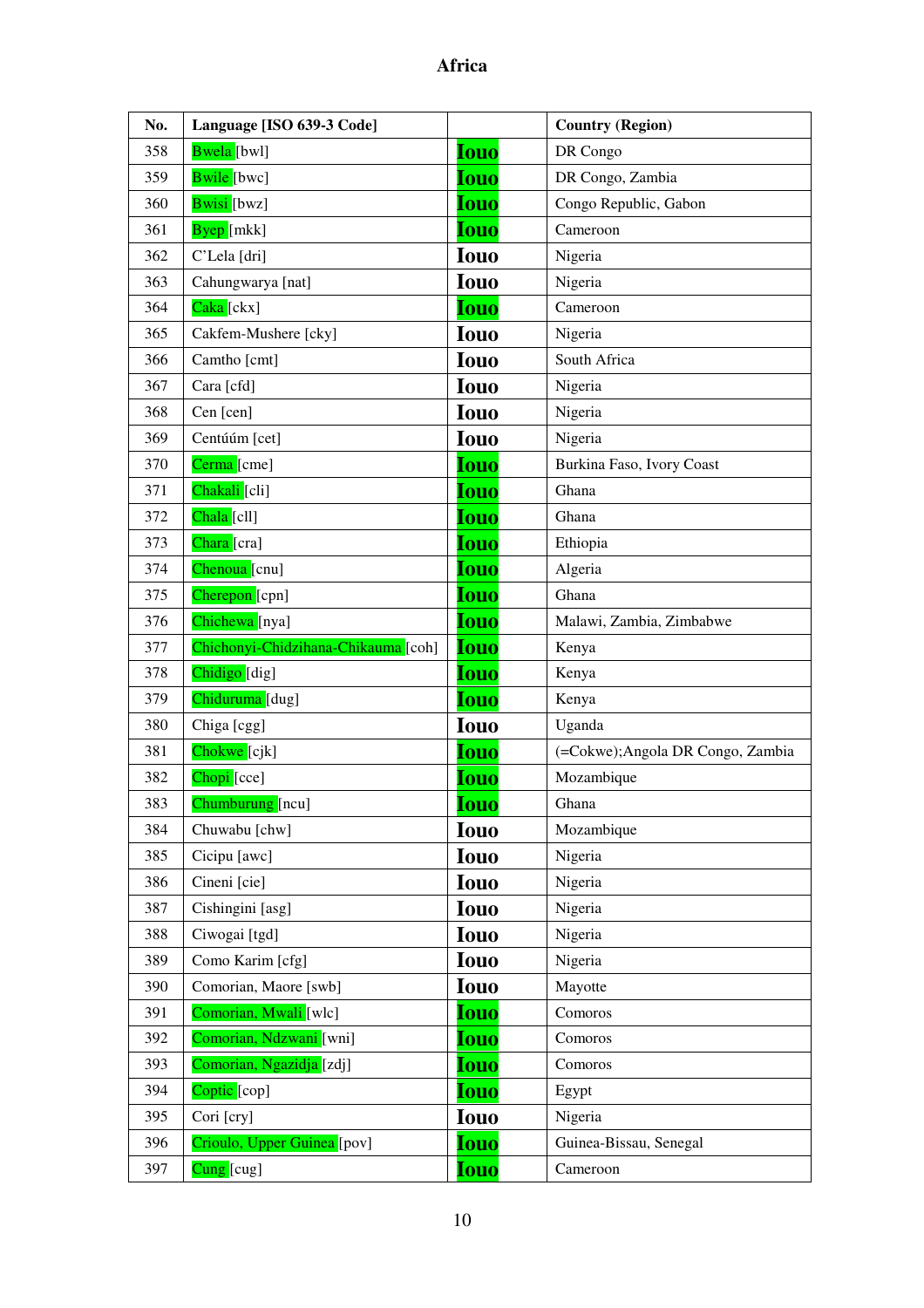| No. | Language [ISO 639-3 Code]     |             | <b>Country (Region)</b>                      |
|-----|-------------------------------|-------------|----------------------------------------------|
| 398 | Cutchi-Swahili [ccl]          | <b>Iouo</b> | Tanzania                                     |
| 399 | $Cuvok$ $[cuv]$               | <b>Iouo</b> | Cameroon                                     |
| 400 | Daasanach [dsh]               | <b>Iouo</b> | Ethiopia, Kenya                              |
| 401 | Daba [dbq]                    | <b>Iouo</b> | Cameroon, Nigeria                            |
| 402 | Dabarre [dbr]                 | <b>Iouo</b> | Somalia                                      |
| 403 | Dadiya [dbd]                  | <b>Iouo</b> | Nigeria                                      |
| 404 | Dagaare, Southern [dga]       | <b>Iouo</b> | Ghana                                        |
| 405 | Dagaari Dioula [dgd]          | <b>Iouo</b> | <b>Burkina Faso</b>                          |
| 406 | Dagara, Northern [dgi]        | <b>Iouo</b> | <b>Burkina Faso</b>                          |
| 407 | Dagba [dgk]                   | <b>Iouo</b> | CAR, Chad                                    |
| 408 | Dagbani [dag]                 | <b>Iouo</b> | Ghana                                        |
| 409 | Dagik [dec]                   | <b>Iouo</b> | Sudan                                        |
| 410 | Dahalik [dlk]                 | <b>Iouo</b> | Eritrea                                      |
| 411 | Dahalo [dal]                  | <b>Iouo</b> | Kenya                                        |
| 412 | Daho-Doo [das]                | <b>Iouo</b> | <b>Ivory Coast</b>                           |
| 413 | Dair [drb]                    | <b>Iouo</b> | Sudan                                        |
| 414 | Daju, Dar Daju [djc]          | <b>Iouo</b> | Chad                                         |
| 415 | Daju, Dar Fur [daj]           | <b>Iouo</b> | Sudan                                        |
| 416 | Daju, Dar Sila [dau]          | <b>Iouo</b> | Chad, Sudan                                  |
| 417 | Dama [dmm]                    | <b>Iouo</b> | Cameroon                                     |
| 418 | Damakawa [dam]                | <b>Iouo</b> | Nigeria                                      |
| 419 | Dan [dnj]                     | <b>Iouo</b> | (Dan [daf]); Guinea, Ivory Coast,<br>Liberia |
| 420 | Dangaléat [daa]               | <b>Iouo</b> | Chad                                         |
| 421 | Dangme [ada]                  | <b>Iouo</b> | (=Adangme); Ghana                            |
| 422 | Dass [dot]                    | <b>Iouo</b> | Nigeria                                      |
| 423 | Datooga [tcc]                 | <b>Iouo</b> | Tanzania                                     |
| 424 | Dawida [dav]                  | <b>Iouo</b> | Kenya                                        |
| 425 | Dawro [dwr]                   | <b>Iouo</b> | Gamo-Gofa-Dawro gmo; Ethiopia                |
| 426 | Day [dai]                     | <b>Iouo</b> | Chad                                         |
| 427 | Dazaga [dzg]                  | Iouo        | Chad, Niger                                  |
| 428 | Defaka [afn]                  | Iouo        | Nigeria                                      |
| 429 | $\overline{\text{Deg}}$ [mzw] | Iouo        | Ghana, Ivory Coast                           |
| 430 | Degema [deg]                  | <b>Iouo</b> | Nigeria                                      |
| 431 | <mark>Dek</mark> [dek]        | <b>Iouo</b> | Cameroon                                     |
| 432 | Delo [ntr]                    | <b>Iouo</b> | Ghana, Togo                                  |
| 433 | Dema [dmx]                    | <b>Iouo</b> | Mozambique                                   |
| 434 | Dendi [ddn]                   | Iouo        | Benin, Nigeria                               |
| 435 | Dendi [deq]                   | <b>Iouo</b> | CAR                                          |
| 436 | Dengese [dez]                 | <b>Iouo</b> | DR Congo                                     |
| 437 | Deno [dbb]                    | <b>Iouo</b> | Nigeria                                      |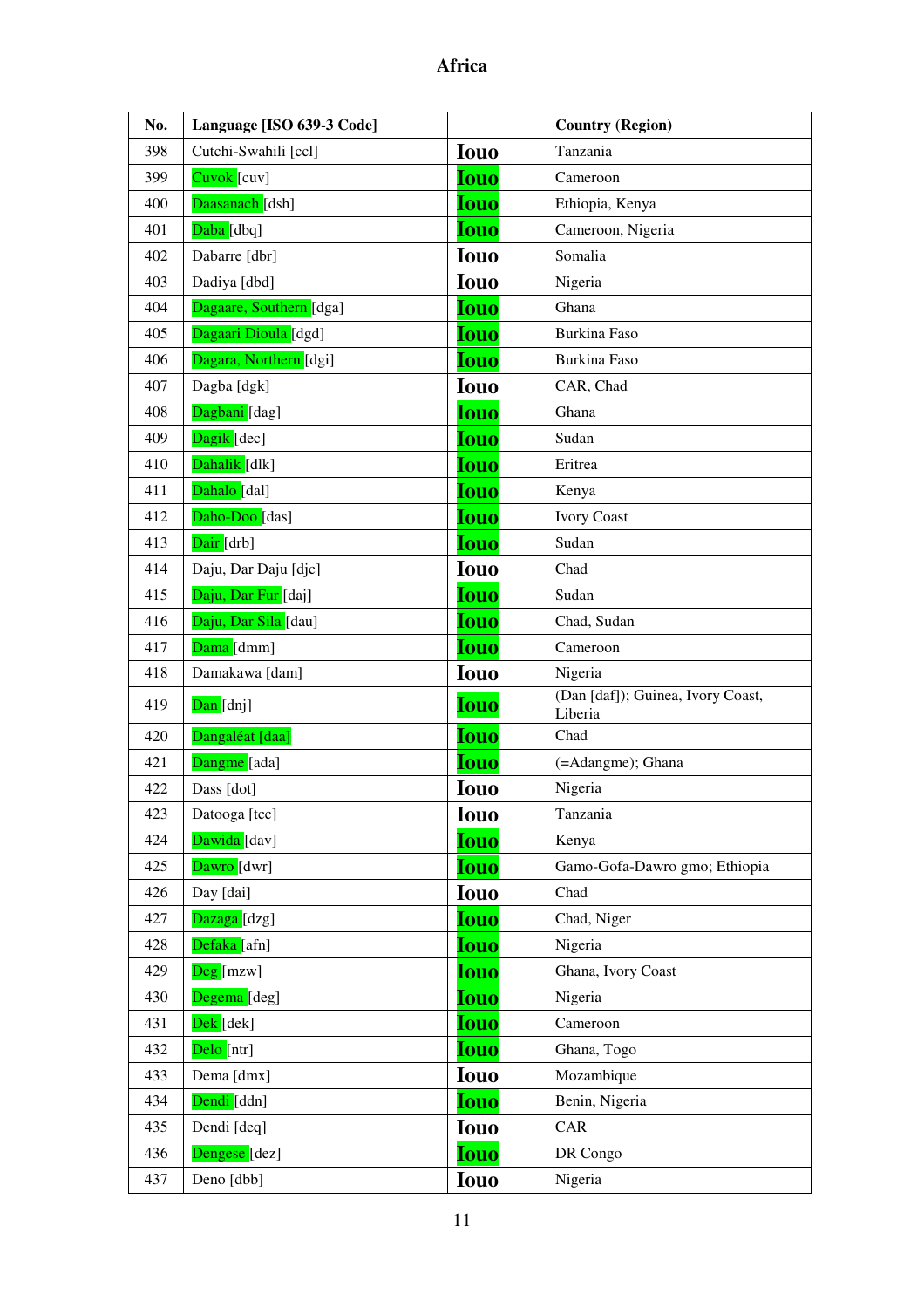| No. | Language [ISO 639-3 Code]  |             | <b>Country (Region)</b> |
|-----|----------------------------|-------------|-------------------------|
| 438 | Denya [anv]                | <b>Iouo</b> | Cameroon                |
| 439 | Dera [kna]                 | <b>Iouo</b> | Nigeria                 |
| 440 | Dewoin [dee]               | <b>Iouo</b> | Liberia                 |
| 441 | Dghwede <sup>[dgh]</sup>   | <b>Iouo</b> | Nigeria                 |
| 442 | Dhaiso [dhs]               | <b>Iouo</b> | Tanzania                |
| 443 | Dhimba [dhm]               | <b>Iouo</b> | Angola                  |
| 444 | Dholuo <sup>[luo]</sup>    | <b>Iouo</b> | Kenya                   |
| 445 | Dibo [dio]                 | <b>Iouo</b> | Nigeria                 |
| 446 | Dibole [bvx]               | <b>Iouo</b> | Congo Republic          |
| 447 | Dida, Lakota [dic]         | <b>Iouo</b> | <b>Ivory Coast</b>      |
| 448 | Dida, Yocoboué [gud]       | <b>Iouo</b> | <b>Ivory Coast</b>      |
| 449 | Didinga [did]              | <b>Iouo</b> | South Sudan             |
| 450 | Digo [dig]                 | <b>Iouo</b> | Tanzania                |
| 451 | Dii [dur]                  | <b>Iouo</b> | Cameroon                |
| 452 | Dikaka [cfa]               | <b>Iouo</b> | Nigeria                 |
| 453 | Dilling [dil]              | <b>Iouo</b> | Sudan                   |
| 454 | Dimbong [dii]              | <b>Iouo</b> | Cameroon                |
| 455 | Dime [dim]                 | Iouo        | Ethiopia                |
| 456 | Ding [diz]                 | <b>Iouo</b> | DR Congo                |
| 457 | Dinka, Northeastern [dip]  | <b>Iouo</b> | South Sudan             |
| 458 | Dinka, Northwestern [diw]  | <b>Iouo</b> | South Sudan             |
| 459 | Dinka, South Central [dib] | <b>Iouo</b> | South Sudan             |
| 460 | Dinka, Southeastern [dks]  | <b>Iouo</b> | South Sudan             |
| 461 | Dinka, Southwestern [dik]  | <b>Iouo</b> | South Sudan             |
| 462 | Dirasha [gdl]              | Iouo        | Ethiopia                |
| 463 | Diri [dwa]                 | <b>Iouo</b> | Nigeria                 |
| 464 | Diriku [diu]               | <b>Iouo</b> | Angola, Namibia         |
| 465 | Dirim [dir]                | <b>Iouo</b> | Nigeria                 |
| 466 | Disa [dsi]                 | <b>Iouo</b> | Chad                    |
| 467 | Ditammari [tbz]            | <b>Iouo</b> | Benin, Togo             |
| 468 | Dizin [mdx]                | <b>Iouo</b> | Ethiopia                |
| 469 | Doe [doe]                  | <b>Iouo</b> | Tanzania                |
| 470 | Dogon, Ampari [aqd]        | <b>Iouo</b> | Mali                    |
| 471 | Dogon, Ana Tinga [dti]     | <b>Iouo</b> | Mali                    |
| 472 | Dogon, Bankan Tey [dbw]    | <b>Iouo</b> | Mali                    |
| 473 | Dogon, Ben Tey [dbt]       | <b>Iouo</b> | Mali                    |
| 474 | Dogon, Bondum Dom [dbu]    | <b>Iouo</b> | Mali                    |
| 475 | Dogon, Bunoge [dgb]        | <b>Iouo</b> | Mali                    |
| 476 | Dogon, Dogul Dom [dbg]     | <b>Iouo</b> | Mali                    |
| 477 | Dogon, Donno So [dds]      | <b>Iouo</b> | Mali                    |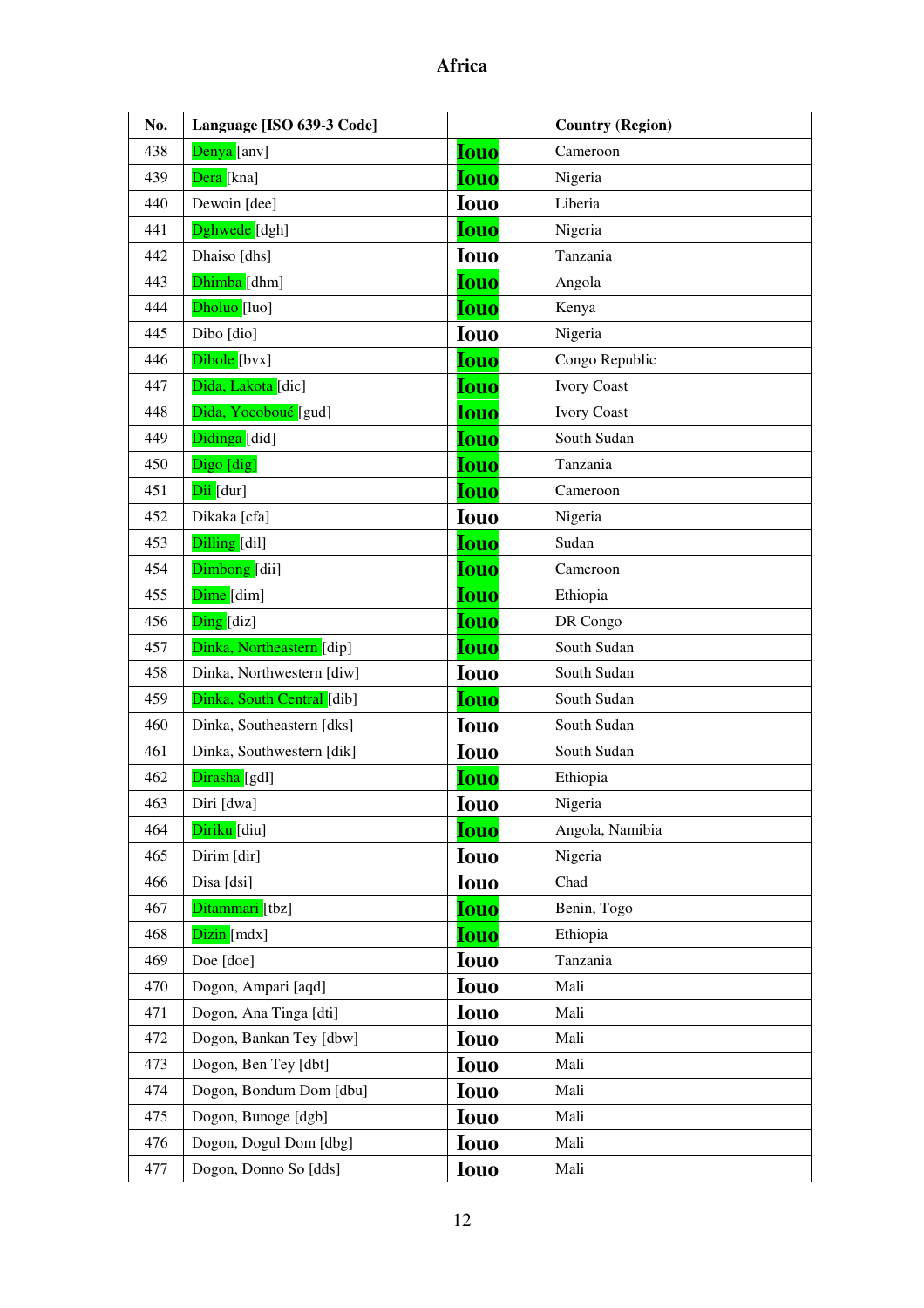| No. | Language [ISO 639-3 Code]  |             | <b>Country (Region)</b>                                                        |
|-----|----------------------------|-------------|--------------------------------------------------------------------------------|
| 478 | Dogon, Jamsay [djm]        | Iouo        | Burkina Faso, Mali                                                             |
| 479 | Dogon, Mombo [dmb]         | <b>Iouo</b> | Mali                                                                           |
| 480 | Dogon, Nanga Dama [nzz]    | <b>Iouo</b> | Mali                                                                           |
| 481 | Dogon, Tebul Ure [dtu]     | <b>Iouo</b> | Mali                                                                           |
| 482 | Dogon, Tene Kan [dtk]      | <b>Iouo</b> | Mali                                                                           |
| 483 | Dogon, Tiranige Diga [tde] | <b>Iouo</b> | Mali                                                                           |
| 484 | Dogon, Tommo So [dto]      | <b>Iouo</b> | Mali                                                                           |
| 485 | Dogon, Tomo Kan [dtm]      | <b>Iouo</b> | Burkina Faso, Mali                                                             |
| 486 | Dogon, Toro So [dts]       | Iouo        | Mali                                                                           |
| 487 | Dogon, Toro Tegu [dtt]     | <b>Iouo</b> | Mali                                                                           |
| 488 | Dogon, Yanda Dom [dym]     | <b>Iouo</b> | Mali                                                                           |
| 489 | Dogosé [dos]               | <b>Iouo</b> | Burkina Faso                                                                   |
| 490 | Dogoso [dgs]               | <b>Iouo</b> | Burkina Faso                                                                   |
| 491 | Doka [dbi]                 | <b>Iouo</b> | Nigeria                                                                        |
| 492 | Doko-Uyanga [uya]          | <b>Iouo</b> | Nigeria                                                                        |
| 493 | Domari [rmt]               | <b>Iouo</b> | (=Gypsy, Luti, Mehtar, Middle Eastern<br>Romani, Tsigene); Egypt, Libya, Sudan |
| 494 | Dombe [dov]                | <b>Iouo</b> | Zimbabwe                                                                       |
| 495 | Dompo <sup>[doy]</sup>     | <b>Iouo</b> | Ghana                                                                          |
| 496 | Dong [doh]                 | <b>Iouo</b> | Nigeria                                                                        |
| 497 | Dongo [doo]                | <b>Iouo</b> | DR Congo                                                                       |
| 498 | Dongotono [ddd]            | <b>Iouo</b> | South Sudan                                                                    |
| 499 | Doondo [dde]               | <b>Iouo</b> | Congo Republic                                                                 |
| 500 | Dorze [doz]                | <b>Iouo</b> | Ethiopia                                                                       |
| 501 | Doyayo <sup>[dow]</sup>    | Iouo        | Cameroon                                                                       |
| 502 | Duala [dua]                | <b>Iouo</b> | Cameroon                                                                       |
| 503 | Dugun [ndu]                | Iouo        | Cameroon                                                                       |
| 504 | Duguri [dbm]               | Iouo        | Nigeria                                                                        |
| 505 | Dugwor [dme]               | <b>Iouo</b> | Cameroon                                                                       |
| 506 | Duhwa [kbz]                | <b>Iouo</b> | Nigeria                                                                        |
| 507 | Dulbu [dbo]                | <b>Iouo</b> | Nigeria                                                                        |
| 508 | Duma [dma]                 | <b>Iouo</b> | Gabon                                                                          |
| 509 | Dungu [dbv]                | <b>Iouo</b> | Nigeria                                                                        |
| 510 | Duungooma [dux]            | <b>Iouo</b> | Mali                                                                           |
| 511 | Duupa [dae]                | <b>Iouo</b> | Cameroon                                                                       |
| 512 | Duwai [dbp]                | <b>Iouo</b> | Nigeria                                                                        |
| 513 | Duya [ldb]                 | <b>Iouo</b> | Nigeria                                                                        |
| 514 | Dwang [nnu]                | Iouo        | Ghana                                                                          |
| 515 | Dyan [dya]                 | <b>Iouo</b> | Burkina Faso                                                                   |
| 516 | Dza [jen]                  | <b>Iouo</b> | Nigeria                                                                        |
| 517 | Dzando <sup>[dzn]</sup>    | <b>Iouo</b> | DR Congo                                                                       |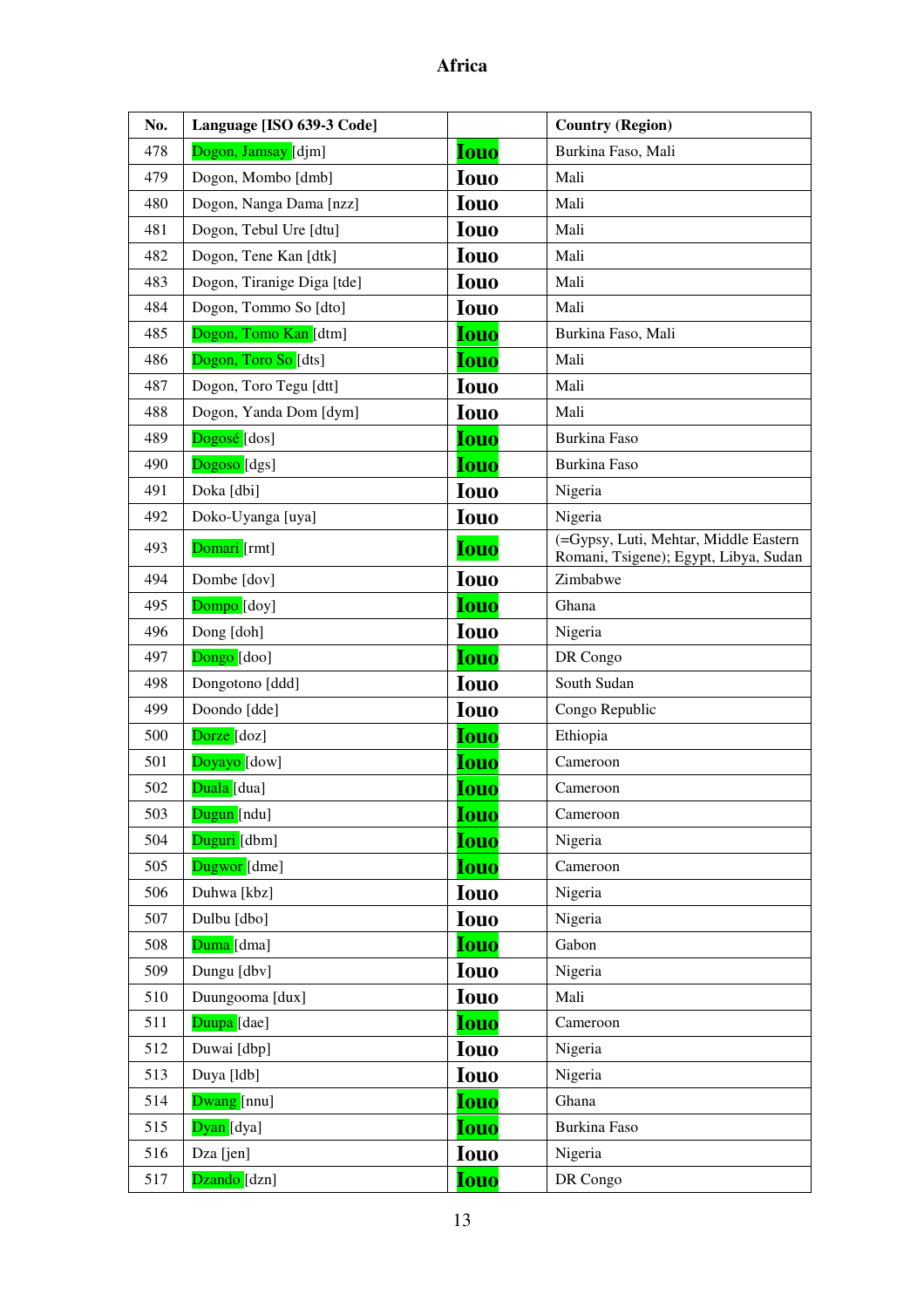| No. | Language [ISO 639-3 Code] |             | <b>Country (Region)</b>                                                                                                                                                                                                                                                         |
|-----|---------------------------|-------------|---------------------------------------------------------------------------------------------------------------------------------------------------------------------------------------------------------------------------------------------------------------------------------|
| 518 | Dzodinka [add]            | <b>Iouo</b> | Cameroon, Nigeria                                                                                                                                                                                                                                                               |
| 519 | Dzùùngoo [dnn]            | <b>Iouo</b> | Burkina Faso                                                                                                                                                                                                                                                                    |
| 520 | Ebira [igb]               | <b>Iouo</b> | Nigeria                                                                                                                                                                                                                                                                         |
| 521 | Ebrié [ebr]               | <b>Iouo</b> | <b>Ivory Coast</b>                                                                                                                                                                                                                                                              |
| 522 | Ebughu [ebg]              | <b>Iouo</b> | Nigeria                                                                                                                                                                                                                                                                         |
| 523 | Ede Cabe <sup>[cbj]</sup> | <b>Iouo</b> | Benin                                                                                                                                                                                                                                                                           |
| 524 | Ede Ica [ica]             | <b>Iouo</b> | Benin                                                                                                                                                                                                                                                                           |
| 525 | Ede Idaca [idd]           | <b>Iouo</b> | Benin                                                                                                                                                                                                                                                                           |
| 526 | Ede Ije [ijj]             | <b>Iouo</b> | Benin                                                                                                                                                                                                                                                                           |
| 527 | Ede Nago, Kura [nqk]      | <b>Iouo</b> | Benin                                                                                                                                                                                                                                                                           |
| 528 | Edo [bin]                 | <b>Iouo</b> | Nigeria                                                                                                                                                                                                                                                                         |
| 529 | Efai [efa]                | <b>Iouo</b> | Nigeria                                                                                                                                                                                                                                                                         |
| 530 | Efe [efe]                 | <b>Iouo</b> | DR Congo                                                                                                                                                                                                                                                                        |
| 531 | Efik [efi]                | <b>Iouo</b> | Nigeria                                                                                                                                                                                                                                                                         |
| 532 | Efutop [ofu]              | <b>Iouo</b> | Nigeria                                                                                                                                                                                                                                                                         |
| 533 | Ega [ega]                 | <b>Iouo</b> | <b>Ivory Coast</b>                                                                                                                                                                                                                                                              |
| 534 | $E$ ggon [ego]            | <b>Iouo</b> | Nigeria                                                                                                                                                                                                                                                                         |
| 535 | Ehueun [ehu]              | <b>Iouo</b> | Nigeria                                                                                                                                                                                                                                                                         |
| 536 | Ejagham [etu]             | <b>Iouo</b> | Cameroon, Nigeria                                                                                                                                                                                                                                                               |
| 537 | Ejamat [eja]              | <b>Iouo</b> | Senegal                                                                                                                                                                                                                                                                         |
| 538 | Ekajuk [eka]              | <b>Iouo</b> | Nigeria                                                                                                                                                                                                                                                                         |
| 539 | Ekegusii [guz]            | <b>Iouo</b> | Kenya                                                                                                                                                                                                                                                                           |
| 540 | Eki [eki]                 | <b>Iouo</b> | Nigeria                                                                                                                                                                                                                                                                         |
| 541 | Ekit [eke]                | <b>Iouo</b> | Nigeria                                                                                                                                                                                                                                                                         |
| 542 | Ekpeye [ekp]              | <b>Iouo</b> | Nigeria                                                                                                                                                                                                                                                                         |
| 543 | El Hugeirat [elh]         | <b>Iouo</b> | Sudan                                                                                                                                                                                                                                                                           |
| 544 | El Molo [elo]             | <b>Iouo</b> | Kenya                                                                                                                                                                                                                                                                           |
| 545 | Eleme [elm]               | <b>Iouo</b> | Nigeria                                                                                                                                                                                                                                                                         |
| 546 | Elip [ekm]                | <b>Iouo</b> | Cameroon                                                                                                                                                                                                                                                                        |
| 547 | Eloyi [afo]               | <b>Iouo</b> | Nigeria                                                                                                                                                                                                                                                                         |
| 548 | Emai-Iuleha-Ora [ema]     | <u>Iouo</u> | Nigeria                                                                                                                                                                                                                                                                         |
| 549 | Eman [emn]                | <b>Iouo</b> | Cameroon                                                                                                                                                                                                                                                                        |
| 550 | Engenni [enn]             | <b>Iouo</b> | Nigeria                                                                                                                                                                                                                                                                         |
| 551 | English [eng]             | <b>Iouo</b> | Botswana, Cameroon, Eritrea,<br>Ethiopia, Gambia, Ghana, Kenya,<br>Lesotho, Liberia, Madagascar, Malawi,<br>Mauritius, Namibia, Nigeria, Ruanda,<br>Seychelles, Sierra Leone, Somalia,<br>South Africa, South Sudan, Sudan,<br>Swaziland, Tanzania, Uganda, Zambia,<br>Zimbabwe |
| 552 | Enwan [env]               | <b>Iouo</b> | Nigeria (Edo)                                                                                                                                                                                                                                                                   |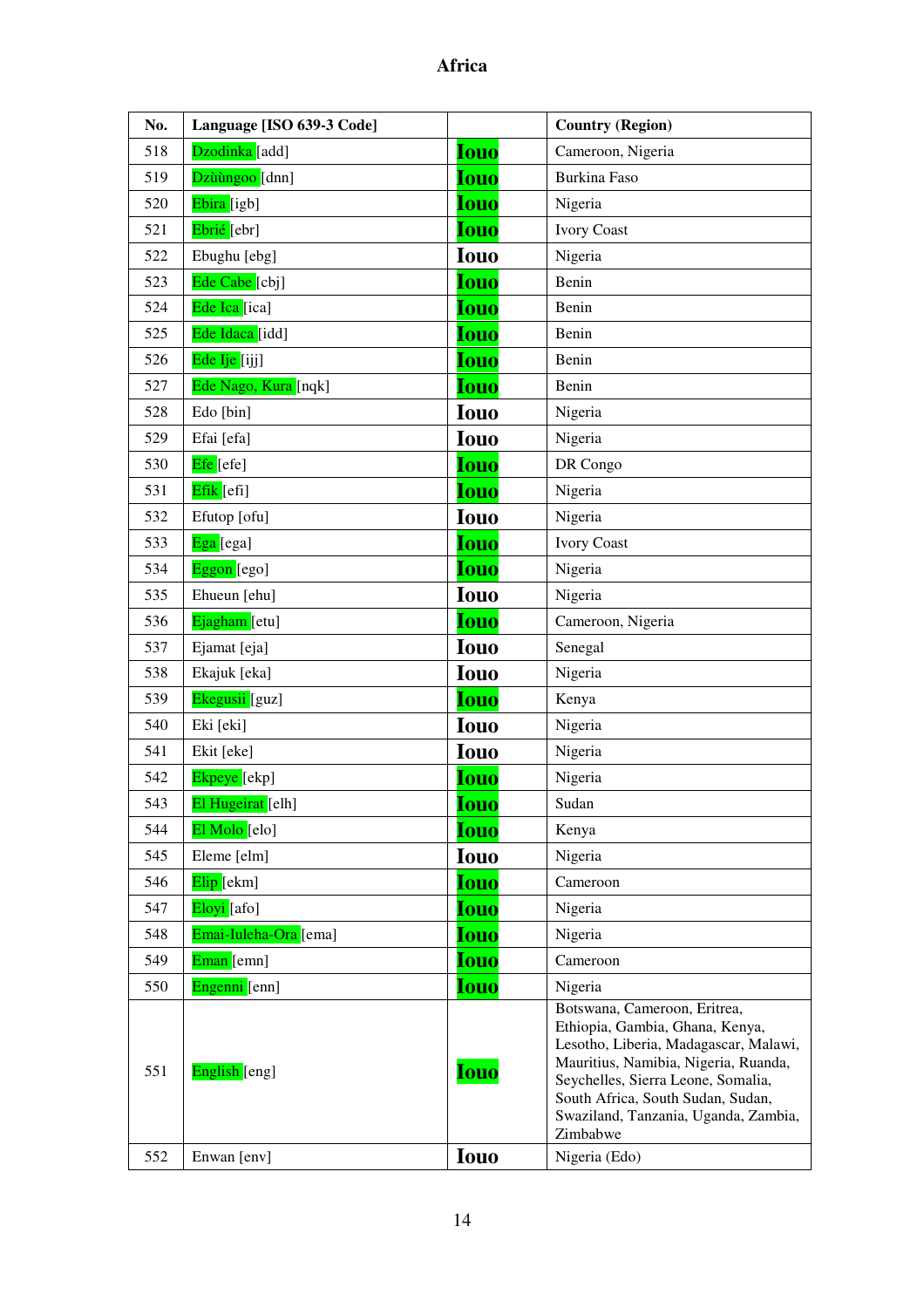| No. | Language [ISO 639-3 Code]       |             | <b>Country (Region)</b>                                                                                                                                                                                                                                                                            |
|-----|---------------------------------|-------------|----------------------------------------------------------------------------------------------------------------------------------------------------------------------------------------------------------------------------------------------------------------------------------------------------|
| 553 | Enwan [enw]                     | <b>Iouo</b> | Nigeria (Akwa Ibom)                                                                                                                                                                                                                                                                                |
| 554 | Enya [gey]                      | <b>Iouo</b> | DR Congo                                                                                                                                                                                                                                                                                           |
| 555 | Epie [epi]                      | <b>Iouo</b> | Nigeria                                                                                                                                                                                                                                                                                            |
| 556 | Equatorial Guinean Pidgin [fpe] | <b>Iouo</b> | (=Ferndando Po Creole English);<br><b>Equatorial Guinea</b>                                                                                                                                                                                                                                        |
| 557 | Eruwa [erh]                     | <b>Iouo</b> | Nigeria                                                                                                                                                                                                                                                                                            |
| 558 | Esan [ish]                      | <b>Iouo</b> | Nigeria                                                                                                                                                                                                                                                                                            |
| 559 | Esimbi [ags]                    | <b>Iouo</b> | Cameroon, Nigeria                                                                                                                                                                                                                                                                                  |
| 560 | Etebi [etb]                     | <b>Iouo</b> | Nigeria                                                                                                                                                                                                                                                                                            |
| 561 | Etkywan [ich]                   | <b>Iouo</b> | Nigeria                                                                                                                                                                                                                                                                                            |
| 562 | Eton [eto]                      | <b>Iouo</b> | Cameroon                                                                                                                                                                                                                                                                                           |
| 563 | Etulo [utr]                     | <b>Iouo</b> | Nigeria                                                                                                                                                                                                                                                                                            |
| 564 | Evant [bzz]                     | <b>Iouo</b> | Cameroon, Nigeria                                                                                                                                                                                                                                                                                  |
| 565 | Eviya [gev]                     | <b>Iouo</b> | Gabon                                                                                                                                                                                                                                                                                              |
| 566 | Éwé [ewe]                       | <b>Iouo</b> | Ghana, Togo                                                                                                                                                                                                                                                                                        |
| 567 | Ewondo [ewo]                    | <b>Iouo</b> | Cameroon                                                                                                                                                                                                                                                                                           |
| 568 | Ezaa [eza]                      | <b>Iouo</b> | (Izi-Ezaa-Ikwo-Mgbo [izi]); Nigeria                                                                                                                                                                                                                                                                |
| 569 | Fa d'Ambu [fab]                 | <b>Iouo</b> | <b>Equatorial Guinea</b>                                                                                                                                                                                                                                                                           |
| 570 | Fali [fli]                      | <b>Iouo</b> | Nigeria                                                                                                                                                                                                                                                                                            |
| 571 | Fali of Baissa [fah]            | <b>Iouo</b> | Nigeria                                                                                                                                                                                                                                                                                            |
| 572 | Fali, North [fll]               | <b>Iouo</b> | Cameroon                                                                                                                                                                                                                                                                                           |
| 573 | Fali, South [fal]               | <b>Iouo</b> | Cameroon                                                                                                                                                                                                                                                                                           |
| 574 | Fam [fam]                       | <b>Iouo</b> | Nigeria                                                                                                                                                                                                                                                                                            |
| 575 | Fang [fak]                      | <b>Iouo</b> | (=Pangwe); Cameroon                                                                                                                                                                                                                                                                                |
| 576 | Fang [fan]                      | <b>Iouo</b> | (=Pahouin, Pamue); Cameroon, Congo<br>Republic, Equatorial Guinea, Gabon                                                                                                                                                                                                                           |
| 577 | Fania [fni]                     | <b>Iouo</b> | Chad                                                                                                                                                                                                                                                                                               |
| 578 | Farefare [gur]                  | <b>Iouo</b> | Ghana                                                                                                                                                                                                                                                                                              |
| 579 | $Fe'fe'$ [fmp]                  | <b>Iouo</b> | Cameroon                                                                                                                                                                                                                                                                                           |
| 580 | Feroge [fer]                    | <b>Iouo</b> | South Sudan                                                                                                                                                                                                                                                                                        |
| 581 | Fipa [fip]                      | <b>Iouo</b> | Tanzania                                                                                                                                                                                                                                                                                           |
| 582 | Firan [fir]                     | <b>Iouo</b> | (=Fuliru); Nigeria                                                                                                                                                                                                                                                                                 |
| 583 | Foma [fom]                      | <b>Iouo</b> | DR Congo                                                                                                                                                                                                                                                                                           |
| 584 | Fon [fon]                       | <b>Iouo</b> | Benin, Togo                                                                                                                                                                                                                                                                                        |
| 585 | Fongoro [fgr]                   | <b>Iouo</b> | Chad                                                                                                                                                                                                                                                                                               |
| 586 | Foodo [fod]                     | <b>Iouo</b> | Benin                                                                                                                                                                                                                                                                                              |
| 587 | French [fra]                    | <b>Iouo</b> | Algeria, Benin, Burkina Faso, Burundi,<br>Cameroon, CAR, Chad, Comoros,<br>Congo Republic, Djibouti, DR Congo,<br>Equatorial Guinea, Gabon, Guinea,<br>Ivory Coast, Madagascar, Mali,<br>Mauretania, Mauritius, Mayotte,<br>Morocco, Niger, Réunion, Ruanda,<br>Senegal, Seychelles, Togo, Tunisia |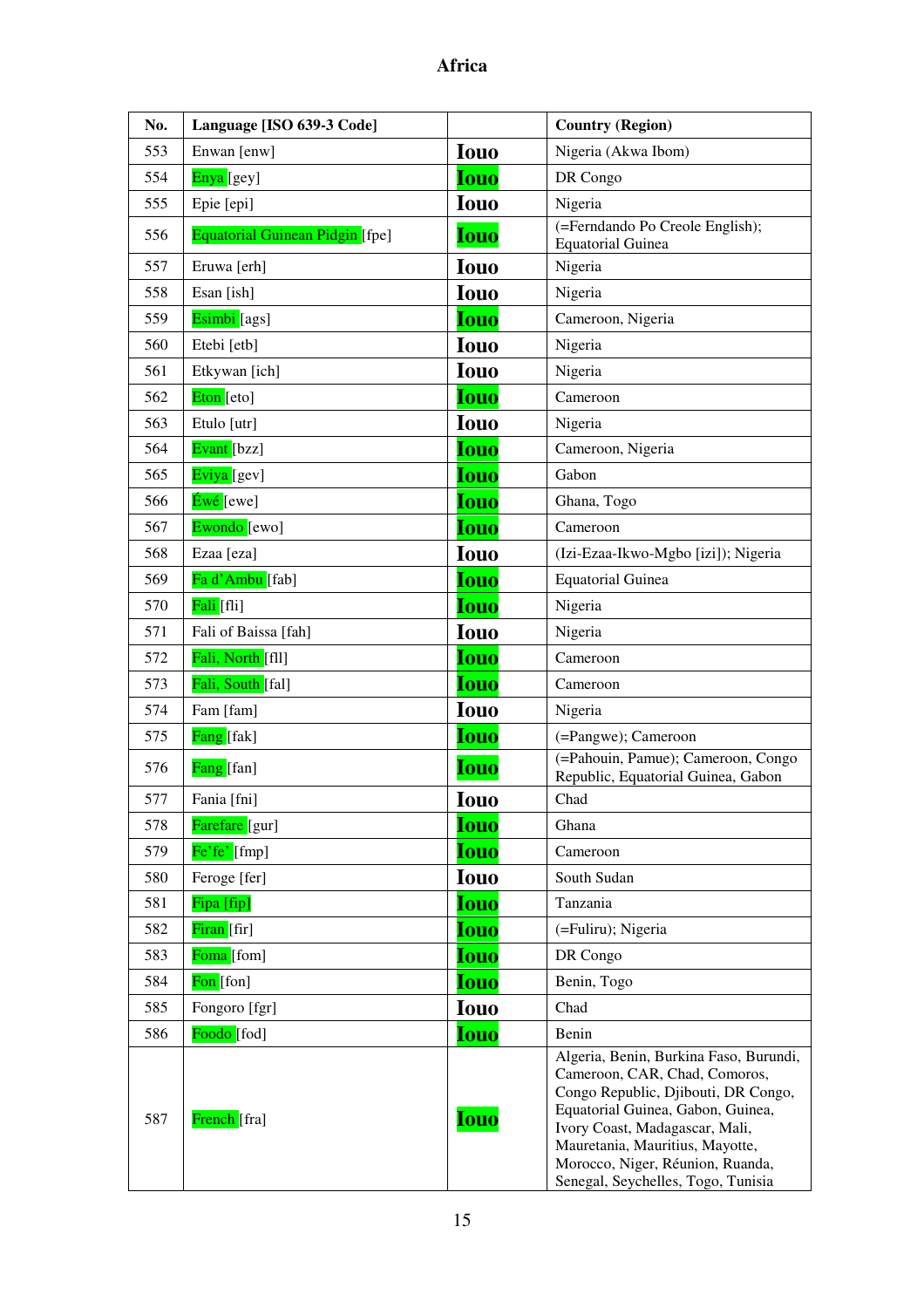| No. | Language [ISO 639-3 Code]             |             | <b>Country (Region)</b>                                                                         |
|-----|---------------------------------------|-------------|-------------------------------------------------------------------------------------------------|
| 588 | Fulfulde, Adamawa [fub]               | <b>Iouo</b> | Cameroon, Chad, Nigeria, South<br>Sudan, Sudan                                                  |
| 589 | Fulfulde, Bagirmi [fui]               | <b>Iouo</b> | CAR, Chad                                                                                       |
| 590 | Fulfulde, Borgu [fue]                 | <b>Iouo</b> | (=Benin-Togo Fulfulde); Benin,<br>Nigeria, Togo                                                 |
| 591 | Fulfulde, Central-Eastern Niger [fuq] | <b>Iouo</b> | Niger                                                                                           |
| 592 | Fulfulde, Gorgal [fuh]                | <b>Iouo</b> | (=Western Niger Fulfulde,<br>Northeastern Burkina Faso Fulfulde);<br>Benin, Burkina Faso, Niger |
| 593 | Fulfulde, Maasina [ffm]               | <b>Iouo</b> | Ghana, Mali                                                                                     |
| 594 | Fulfulde, Mbororo [fuv]               | <b>Iouo</b> | Cameroon, Chad, Nigeria                                                                         |
| 595 | Fuliiru [flr]                         | <b>Iouo</b> | DR Congo                                                                                        |
| 596 | Fum [fum]                             | <b>Iouo</b> | Nigeria                                                                                         |
| 597 | <b>Fumbira</b> [kin]                  | <b>Iouo</b> | (=Kinyarwanda); Uganda                                                                          |
| 598 | Fungwa [ula]                          | <b>Iouo</b> | Nigeria                                                                                         |
| 599 | <b>Fur</b> [fvr]                      | <b>Iouo</b> | Chad, Sudan                                                                                     |
| 600 | <mark>Furu [</mark> fuu]              | <b>Iouo</b> | CAR, DR Congo                                                                                   |
| 601 | <b>Fwe</b> [fwe]                      | <b>Iouo</b> | Namibia                                                                                         |
| 602 | Fyam [pym]                            | <b>Iouo</b> | Nigeria                                                                                         |
| 603 | Fyer [fie]                            | <b>Iouo</b> | Nigeria                                                                                         |
| 604 | Ga [gaa]                              | <b>Iouo</b> | Ghana                                                                                           |
| 605 | Ga'anda [gqa]                         | <b>Iouo</b> | Nigeria                                                                                         |
| 606 | Gaa [ttb]                             | <b>Iouo</b> | Nigeria                                                                                         |
| 607 | Gaam [tbi]                            | <b>Iouo</b> | Sudan                                                                                           |
| 608 | Gabri [gab]                           | <b>Iouo</b> | Chad                                                                                            |
| 609 | Gadang [gdk]                          | <b>Iouo</b> | Chad                                                                                            |
| 610 | Gade [ged]                            | <b>Iouo</b> | Nigeria                                                                                         |
| 611 | Gail [gic]                            | <b>Iouo</b> | South Africa                                                                                    |
| 612 | Galambu [glo]                         | <b>Iouo</b> | Nigeria                                                                                         |
| 613 | Gamo [gmv]                            | <b>Iouo</b> | (Gamo-Gofa-Dawro [gmo]); Ethiopia                                                               |
| 614 | Gamo-Ningi [bte]                      | <b>Iouo</b> | Nigeria                                                                                         |
| 615 | Ganang [gne]                          | <b>Iouo</b> | Nigeria                                                                                         |
| 616 | Ganda [lug]                           | <b>Iouo</b> | Uganda                                                                                          |
| 617 | Ganza [gza]                           | <b>Iouo</b> | Ethiopia, Sudan                                                                                 |
| 618 | Ganzi [gnz]                           | <b>Iouo</b> | CAR                                                                                             |
| 619 | Garre [gex]                           | <b>Iouo</b> | Somalia                                                                                         |
| 620 | Gavar [gou]                           | <b>Iouo</b> | Cameroon                                                                                        |
| 621 | Gawwada [gwd]                         | <b>Iouo</b> | Ethiopia                                                                                        |
| 622 | Gayil [gyl]                           | Iouo        | Ethiopia                                                                                        |
| 623 | Gbagyi [gbr]                          | <b>Iouo</b> | Nigeria                                                                                         |
| 624 | Gban [ggu]                            | <b>Iouo</b> | (=Gagu); Ivory Coast                                                                            |
| 625 | Gbanu [gbv]                           | <b>Iouo</b> | CAR                                                                                             |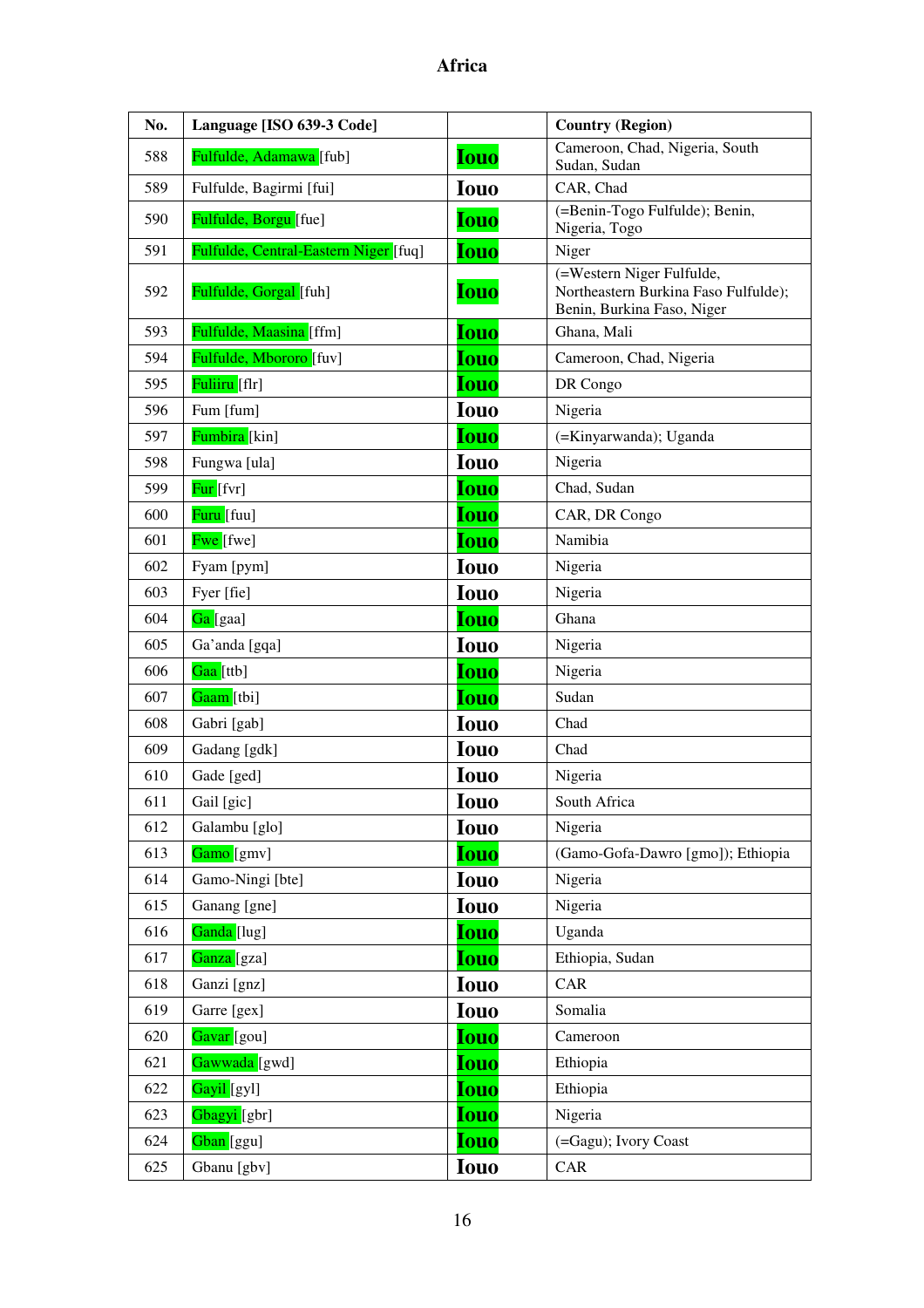| No. | Language [ISO 639-3 Code]         |             | <b>Country (Region)</b>                   |
|-----|-----------------------------------|-------------|-------------------------------------------|
| 626 | Gbanziri [gbg]                    | <b>Iouo</b> | CAR, DR Congo                             |
| 627 | Gbari [gby]                       | <b>Iouo</b> | Nigeria                                   |
| 628 | Gbaya <sup>[krs]</sup>            | <b>Iouo</b> | South Sudan, Sudan                        |
| 629 | Gbaya-Bossangoa [gbp]             | <b>Iouo</b> | CAR                                       |
| 630 | Gbaya-Bozoum [gbq]                | <b>Iouo</b> | CAR                                       |
| 631 | Gbaya-Mbodomo [gmm]               | <b>Iouo</b> | Cameroon                                  |
| 632 | Gbaya, Northwest <sup>[gya]</sup> | <b>Iouo</b> | Cameroon, CAR, Congo Republic,<br>Nigeria |
| 633 | Gbaya, Southwest [gso]            | <b>Iouo</b> | CAR                                       |
| 634 | Gbayi [gyg]                       | <b>Iouo</b> | CAR                                       |
| 635 | Gbe, Ayizo [ayb]                  | <b>Iouo</b> | Benin                                     |
| 636 | Gbe, Ci <sup>[cib]</sup>          | <b>Iouo</b> | Benin                                     |
| 637 | Gbe, Defi [gbh]                   | <b>Iouo</b> | Benin                                     |
| 638 | Gbe, Eastern Xwla [gbx]           | <b>Iouo</b> | Benin                                     |
| 639 | Gbe, Gbesi [gbs]                  | <b>Iouo</b> | Benin                                     |
| 640 | Gbe, Kotafon [kqk]                | <b>Iouo</b> | Benin                                     |
| 641 | Gbe, Maxi [mxl]                   | <b>Iouo</b> | Benin, Togo                               |
| 642 | Gbe, Saxwe [sxw]                  | <b>Iouo</b> | Benin                                     |
| 643 | Gbe, Tofin [tfi]                  | <b>Iouo</b> | Benin                                     |
| 644 | Gbe, Waci [wci]                   | <b>Iouo</b> | Benin, Togo                               |
| 645 | Gbe, Weme [wem]                   | <b>Iouo</b> | Benin                                     |
| 646 | Gbe, Western Xwla [xwl]           | <b>Iouo</b> | Benin, Togo                               |
| 647 | Gbe, Xwela [xwe]                  | <b>Iouo</b> | Benin                                     |
| 648 | Gbii [ggb]                        | <b>Iouo</b> | Liberia                                   |
| 649 | Gbiri-Niragu [grh]                | <b>Iouo</b> | Nigeria                                   |
| 650 | Gciriku <sup>[diu]</sup>          | <b>Iouo</b> | Diriku; Botswana                          |
| 651 | Gedeo [drs]                       | <b>Iouo</b> | Ethiopia                                  |
| 652 | Geez [gez]                        | <b>Iouo</b> | Eritrea, Ethiopia                         |
| 653 | Geji [gji]                        | <b>Iouo</b> | Nigeria                                   |
| 654 | Geme [geq]                        | <b>Iouo</b> | CAR                                       |
| 655 | Gen [gej]                         | <b>Iouo</b> | Benin, Togo                               |
| 656 | Gengle [geg]                      | <b>Iouo</b> | Nigeria                                   |
| 657 | Gera [gew]                        | <b>Iouo</b> | Nigeria                                   |
| 658 | German, Standard [deu]            | <b>Iouo</b> | Namibia                                   |
| 659 | Geruma [gea]                      | <b>Iouo</b> | Nigeria                                   |
| 660 | Gey [guv]                         | <b>Iouo</b> | Cameroon                                  |
| 661 | Ghadamès [gha]                    | <b>Iouo</b> | Libya                                     |
| 662 | Ghanaian Pidgin English [gpe]     | <b>Iouo</b> | Ghana                                     |
| 663 | Ghomálá' [bbj]                    | <b>Iouo</b> | Cameroon                                  |
| 664 | Ghomara [gho]                     | <b>Iouo</b> | Morocco                                   |
| 665 | Ghotuo [aaa]                      | <b>Iouo</b> | Nigeria                                   |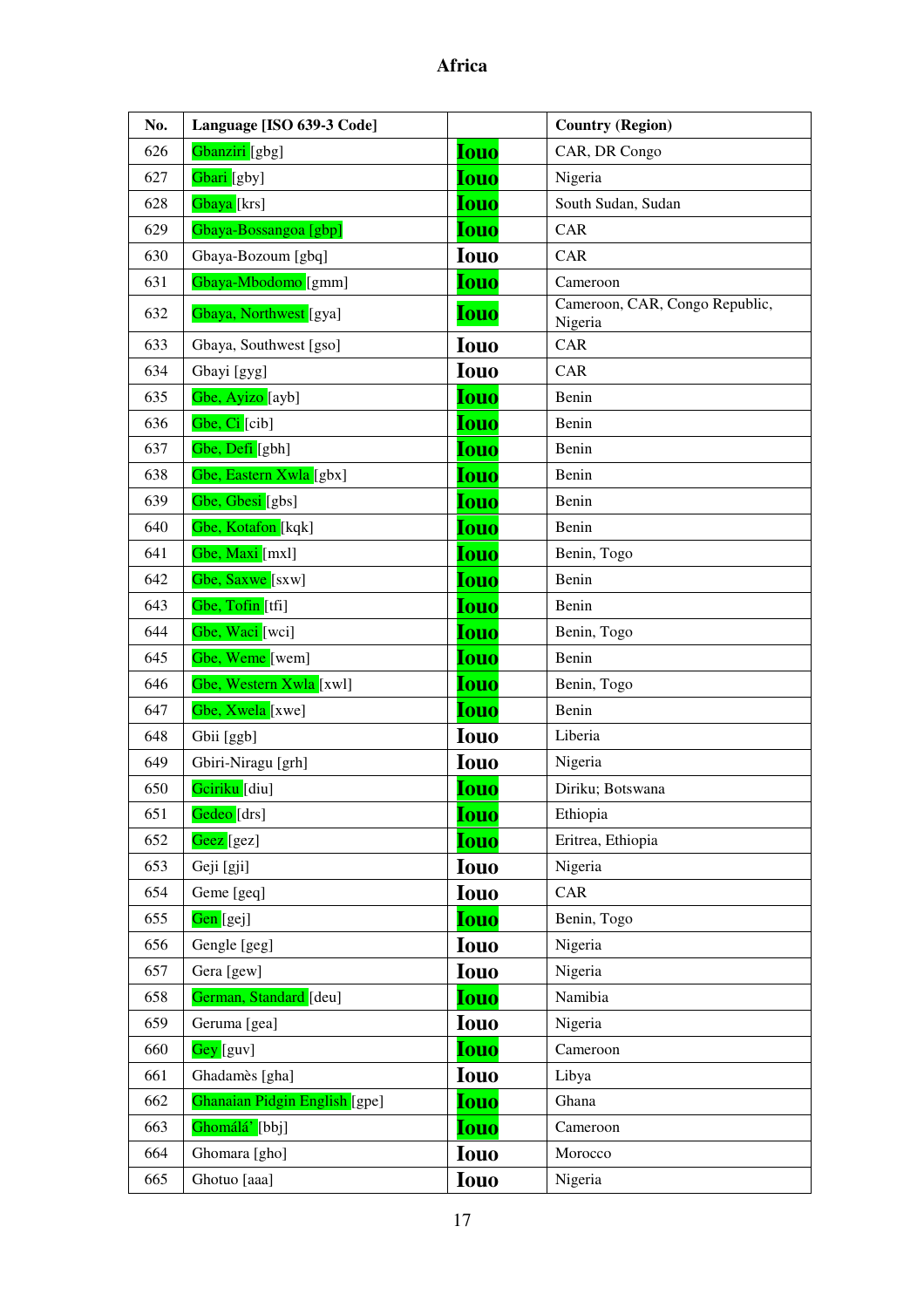| No. | Language [ISO 639-3 Code]   |             | <b>Country (Region)</b>          |
|-----|-----------------------------|-------------|----------------------------------|
| 666 | Ghulfan [ghl]               | <b>Iouo</b> | Sudan                            |
| 667 | Gibanawa [gib]              | <b>Iouo</b> | Nigeria                          |
| 668 | Gichuka [cuh]               | <b>Iouo</b> | Kenya                            |
| 669 | Gidar [gid]                 | <b>Iouo</b> | Cameroon, Chad                   |
| 670 | Giiwo [kks]                 | <b>Iouo</b> | Nigeria                          |
| 671 | Gikuyu [kik]                | <b>Iouo</b> | Kenya                            |
| 672 | Gikyode [acd]               | <b>Iouo</b> | Ghana                            |
| 673 | Gilima [gix]                | <b>Iouo</b> | DR Congo                         |
| 674 | Gimme [kmp]                 | <b>Iouo</b> | Cameroon                         |
| 675 | Gimnime [gmn]               | <b>Iouo</b> | Cameroon                         |
| 676 | Ginyanga [ayg]              | <b>Iouo</b> | Togo                             |
| 677 | Giziga, North [gis]         | <b>Iouo</b> | Cameroon                         |
| 678 | Giziga, South [giz]         | <b>Iouo</b> | Cameroon                         |
| 679 | Glaro-Twabo [glr]           | <b>Iouo</b> | Liberia                          |
| 680 | Glavda [glw]                | <b>Iouo</b> | Cameroon, Nigeria                |
| 681 | Glio-Oubi <sup>[[oub]</sup> | <b>Iouo</b> | Ivory Coast, Liberia             |
| 682 | Gobu [gox]                  | <b>Iouo</b> | DR Congo                         |
| 683 | Godié [god]                 | <b>Iouo</b> | <b>Ivory Coast</b>               |
| 684 | Goemai [ank]                | <b>Iouo</b> | Nigeria                          |
| 685 | Gofa [gof]                  | <b>Iouo</b> | Gamo-Gofa-Dawro gmo; Ethiopia    |
| 686 | Gogo [gog]                  | <b>Iouo</b> | Tanzania                         |
| 687 | Gokana [gkn]                | <b>Iouo</b> | Nigeria                          |
| 688 | Gola [gol]                  | <b>Iouo</b> | Liberia, Sierra Leone            |
| 689 | Gonja [gjn]                 | <b>Iouo</b> | Ghana                            |
| 690 | Gor [gqr]                   | <b>Iouo</b> | Chad                             |
| 691 | Gorowa [gow]                | <b>Iouo</b> | Tanzania                         |
| 692 | Goundo [goy]                | <b>Iouo</b> | Chad                             |
| 693 | Gourmanchéma [gux]          | <b>Iouo</b> | Benin, Burkina Faso, Niger, Togo |
| 694 | Grebo, Barclayville [gry]   | <b>Iouo</b> | Liberia                          |
| 695 | Grebo, Central [grv]        | <b>Iouo</b> | Liberia                          |
| 696 | Grebo, Gboloo [gec]         | <b>Iouo</b> | Liberia                          |
| 697 | Grebo, Northern [gbo]       | <b>Iouo</b> | Liberia                          |
| 698 | Grebo, Southern [grj]       | <b>Iouo</b> | Ivory Coast, Liberia             |
| 699 | Gua [gwx]                   | <b>Iouo</b> | Ghana                            |
| 700 | Gubu [gox]                  | <b>Iouo</b> | CAR                              |
| 701 | Gude [gde]                  | <b>Iouo</b> | Cameroon, Nigeria                |
| 702 | Gudu [gdu]                  | <b>Iouo</b> | Nigeria                          |
| 703 | Guduf-Gava [gdf]            | <b>Iouo</b> | Nigeria                          |
| 704 | Gujarati [guj]              | <b>Iouo</b> | Kenya, Tanzania, Zambia          |
| 705 | Gula [glu]                  | <b>Iouo</b> | Chad                             |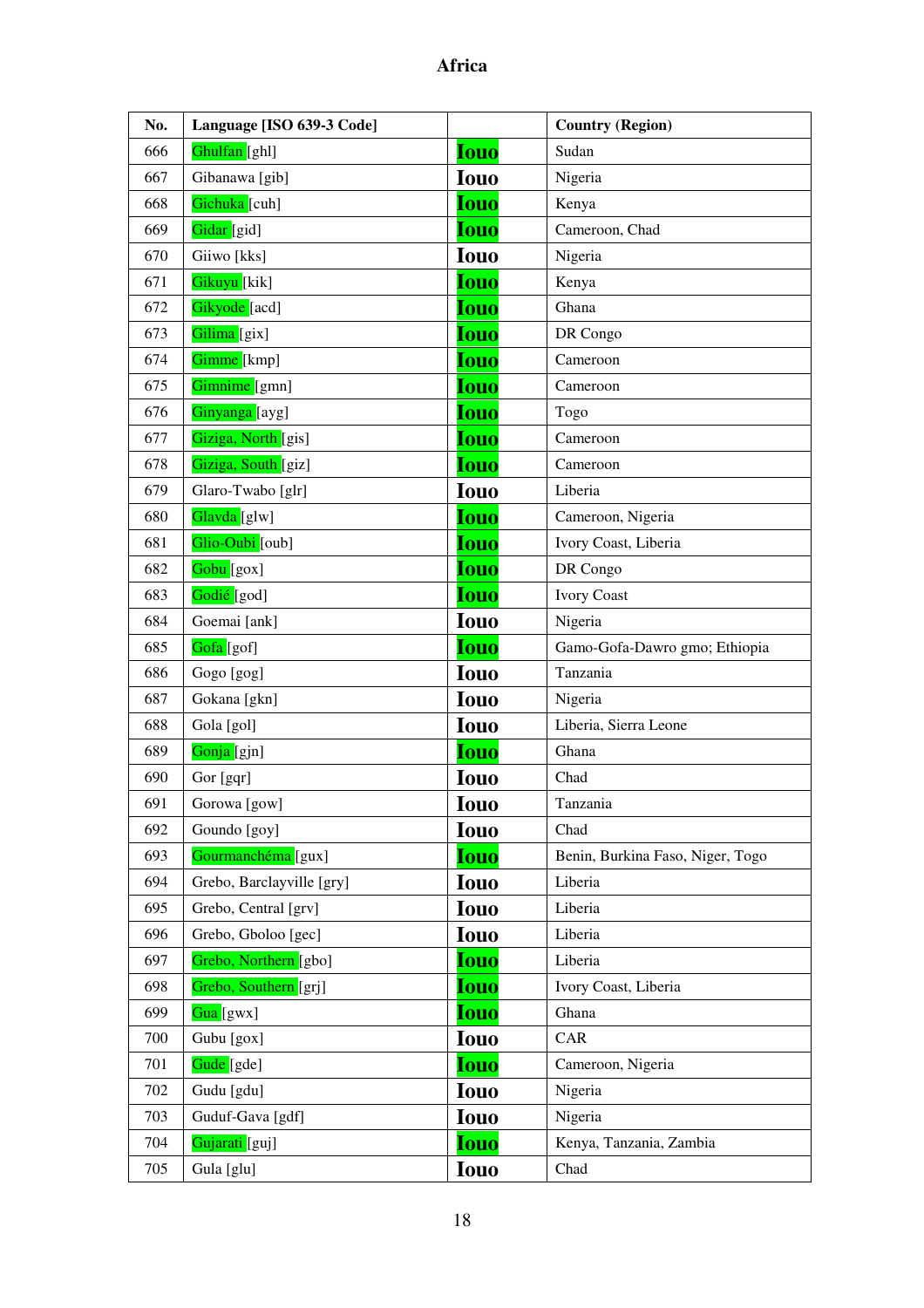| No. | Language [ISO 639-3 Code] |             | <b>Country (Region)</b>                                                              |
|-----|---------------------------|-------------|--------------------------------------------------------------------------------------|
| 706 | Gula [kcm]                | <b>Iouo</b> | CAR, Sudan                                                                           |
| 707 | Gula Iro [glj]            | <b>Iouo</b> | Chad                                                                                 |
| 708 | Gulay [gvl]               | <b>Iouo</b> | Chad                                                                                 |
| 709 | Gule [gly]                | <b>Iouo</b> | Sudan                                                                                |
| 710 | Gumuz [guk]               | <b>Iouo</b> | Ethiopia, Sudan                                                                      |
| 711 | Gun [guw]                 | <b>Iouo</b> | Benin, Nigeria                                                                       |
| 712 | Gundi [gdi]               | <b>Iouo</b> | CAR                                                                                  |
| 713 | Gungu [rub]               | <b>Iouo</b> | Uganda                                                                               |
| 714 | Gupa-Abawa [gpa]          | <b>Iouo</b> | Nigeria                                                                              |
| 715 | Gurmana [gvm]             | <b>Iouo</b> | Nigeria                                                                              |
| 716 | Guro [goa]                | <b>Iouo</b> | <b>Ivory Coast</b>                                                                   |
| 717 | Guruntum-Mbaaru [grd]     | <b>Iouo</b> | Nigeria                                                                              |
| 718 | Gusii [guz]               | <b>Iouo</b> | Tanzania                                                                             |
| 719 | Gusilay [gsl]             | <b>Iouo</b> | Senegal                                                                              |
| 720 | Gvoko [ngs]               | <b>Iouo</b> | Cameroon, Nigeria                                                                    |
| 721 | Gwa [gwb]                 | <b>Iouo</b> | Nigeria                                                                              |
| 722 | Gwak [jgk]                | <b>Iouo</b> | Jarawa; Nigeria                                                                      |
| 723 | Gwamhi-Wuri [bga]         | <b>Iouo</b> | Nigeria                                                                              |
| 724 | Gwandara [gwn]            | <b>Iouo</b> | Nigeria                                                                              |
| 725 | Gweno [gwe]               | <b>Iouo</b> | Tanzania                                                                             |
| 726 | Gwere [gwr]               | <b>Iouo</b> | Uganda                                                                               |
| 727 | Gyele [gyi]               | <b>Iouo</b> | Cameroon, Equatorial Guinea                                                          |
| 728 | Gyem [gye]                | <b>Iouo</b> | Nigeria                                                                              |
| 729 | Ha [haq]                  | <b>Iouo</b> | Tanzania                                                                             |
| 730 | Hadiyya [hdy]             | Iouo        | Ethiopia                                                                             |
| 731 | Hadza [hts]               | <b>Iouo</b> | Tanzania                                                                             |
| 732 | Haillom [hgm]             | <b>Iouo</b> | Namibia                                                                              |
| 733 | Hamba [hba]               | <b>Iouo</b> | DR Congo                                                                             |
| 734 | Hamer-Banna [amf]         | <b>Iouo</b> | Ethiopia                                                                             |
| 735 | Hanga [hag]               | Iouo        | Ghana                                                                                |
| 736 | Hangaza [han]             | Iouo        | Tanzania                                                                             |
| 737 | Harari [har]              | <b>Iouo</b> | Ethiopia                                                                             |
| 738 | Hasha [ybj]               | <b>Iouo</b> | Nigeria                                                                              |
| 739 | Hausa [hau]               | <b>Iouo</b> | Benin, Burkina Faso, Cameroon, Chad,<br>Ghana, Ivory Coast, Niger, Nigeria,<br>Sudan |
| 740 | Havu [hav]                | <b>Iouo</b> | DR Congo                                                                             |
| 741 | Haya [hay]                | <b>Iouo</b> | Tanzania                                                                             |
| 742 | Hdi [xed]                 | <b>Iouo</b> | Cameroon                                                                             |
| 743 | Hehe [heh]                | <b>Iouo</b> | Tanzania                                                                             |
| 744 | Heiban [hbn]              | <b>Iouo</b> | Sudan                                                                                |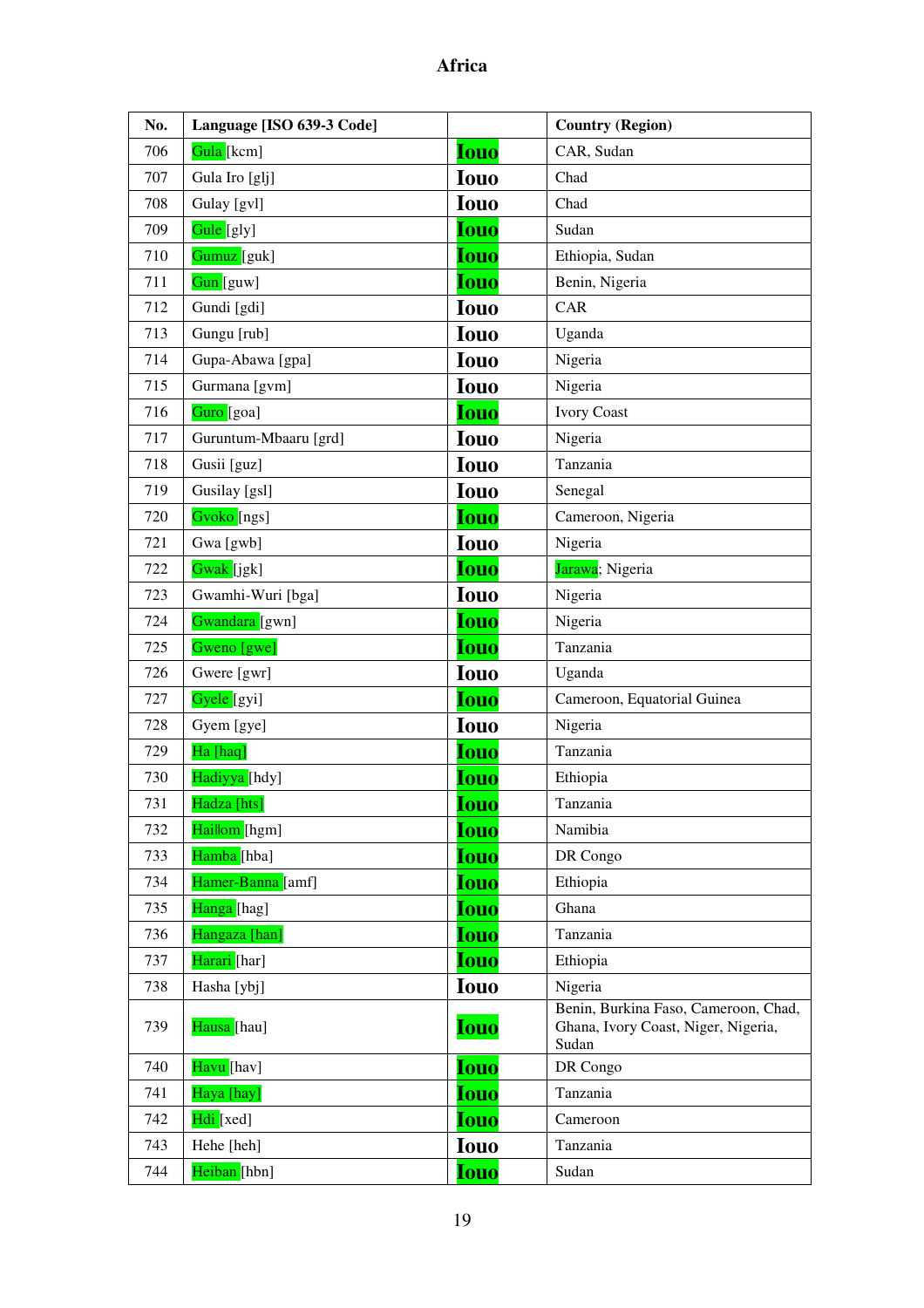| No. | Language [ISO 639-3 Code] |             | <b>Country (Region)</b> |
|-----|---------------------------|-------------|-------------------------|
| 745 | Hema [nix]                | <b>Iouo</b> | DR Congo                |
| 746 | Hemba [hem]               | <b>Iouo</b> | DR Congo                |
| 747 | Herdé [hed]               | <b>Iouo</b> | Chad                    |
| 748 | Herero [her]              | <b>Iouo</b> | Botswana, Namibia       |
| 749 | Hide [xed]                | <b>Iouo</b> | Nigeria                 |
| 750 | Hijuk [hij]               | <b>Iouo</b> | Cameroon                |
| 751 | Hindi [hin]               | <b>Iouo</b> | South Africa            |
| 752 | Holoholo [hoo]            | <b>Iouo</b> | DR Congo                |
| 753 | Holu [hol]                | <b>Iouo</b> | Angola, DR Congo        |
| 754 | Hõne [juh]                | <b>Iouo</b> | Nigeria                 |
| 755 | Horom [hoe]               | <b>Iouo</b> | Nigeria                 |
| 756 | Hozo [hoz]                | <b>Iouo</b> | Ethiopia                |
| 757 | Hun-Saare [dud]           | <b>Iouo</b> | Nigeria                 |
| 758 | Hunde [hke]               | <b>Iouo</b> | DR Congo                |
| 759 | Hungana [hum]             | <b>Iouo</b> | DR Congo                |
| 760 | Hwana [hwo]               | <b>Iouo</b> | Nigeria                 |
| 761 | Hya [hya]                 | Iouo        | Cameroon, Nigeria       |
| 762 | Hyam [jab]                | <b>Iouo</b> | Nigeria                 |
| 763 | Ibani [iby]               | <b>Iouo</b> | Nigeria                 |
| 764 | Ibibio [ibb]              | <b>Iouo</b> | Nigeria                 |
| 765 | Ibino [ibn]               | <b>Iouo</b> | Nigeria                 |
| 766 | Ibuoro [ibr]              | <b>Iouo</b> | Nigeria                 |
| 767 | Iceve-Maci [bec]          | <b>Iouo</b> | Cameroon, Nigeria       |
| 768 | Idere [ide]               | <b>Iouo</b> | Nigeria                 |
| 769 | Idesa [ids]               | <b>Iouo</b> | Nigeria                 |
| 770 | Idoma [idu]               | <u>Iouo</u> | Nigeria                 |
| 771 | Ifè [ife]                 | <b>Iouo</b> | Benin, Togo             |
| 772 | Igala [igl]               | <b>Iouo</b> | Nigeria                 |
| 773 | Igbo [ibo]                | <b>Iouo</b> | Nigeria                 |
| 774 | Igede [ige]               | Iouo        | Nigeria                 |
| 775 | <mark>Igo [</mark> ahl]   | Iouo        | Togo                    |
| 776 | Iguta [nar]               | <b>Iouo</b> | Nigeria                 |
| 777 | Igwe [igw]                | <b>Iouo</b> | Nigeria                 |
| 778 | Ihievbe [ihi]             | <b>Iouo</b> | Nigeria                 |
| 779 | Ija-Zuba [vki]            | <b>Iouo</b> | Nigeria                 |
| 780 | Ijo, Southeast [ijs]      | <b>Iouo</b> | Nigeria                 |
| 781 | Ik [ikx]                  | <b>Iouo</b> | Uganda                  |
| 782 | Ika [ikk]                 | <b>Iouo</b> | Nigeria                 |
| 783 | Ikizu [ikz]               | <b>Iouo</b> | Tanzania                |
| 787 | Iko [iki]                 | <b>Iouo</b> | Nigeria                 |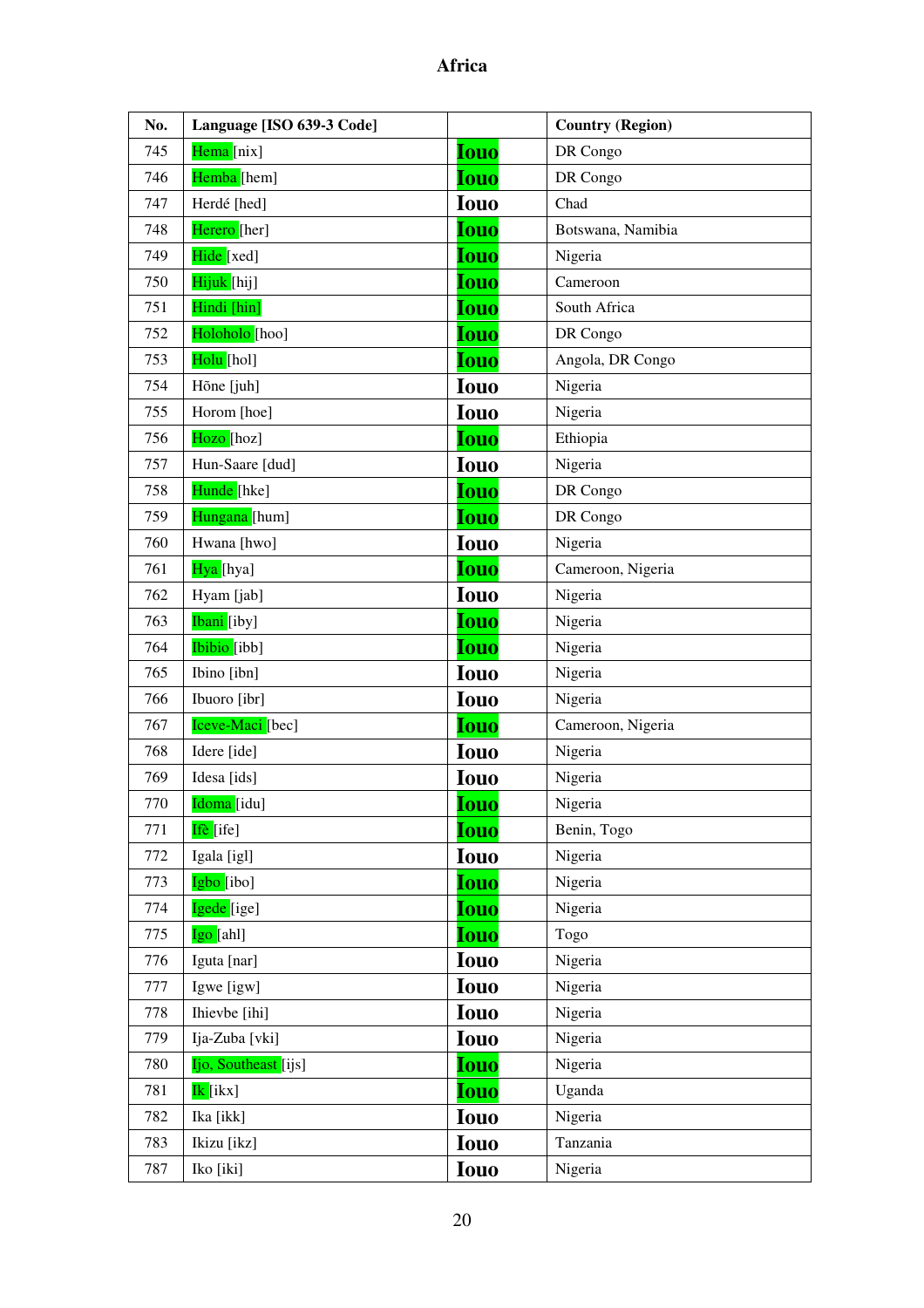| No. | Language [ISO 639-3 Code]     |             | <b>Country (Region)</b>             |
|-----|-------------------------------|-------------|-------------------------------------|
| 788 | Ikoma-Nata-Isenye [ntk]       | <b>Iouo</b> | Tanzania                            |
| 789 | Ikpeshi [ikp]                 | <b>Iouo</b> | Nigeria                             |
| 790 | Ikposo [kpo]                  | <b>Iouo</b> | Togo                                |
| 791 | Iku-Gora-Ankwa [ikv]          | <b>Iouo</b> | Nigeria                             |
| 792 | Ikulu [ikl]                   | <b>Iouo</b> | Nigeria                             |
| 793 | Ikwere [ikw]                  | <b>Iouo</b> | Nigeria                             |
| 794 | Ikwo [iqw]                    | <b>Iouo</b> | (Izi-Ezaa-Ikwo-Mgbo [izi]); Nigeria |
| 795 | Ila [ilb]                     | <b>Iouo</b> | Zambia                              |
| 796 | Ilue [ilv]                    | <b>Iouo</b> | Nigeria                             |
| 797 | Indri [idr]                   | <b>Iouo</b> | South Sudan                         |
| 798 | Inor [ior]                    | <b>Iouo</b> | Ethiopia                            |
| 799 | Ipulo [ass]                   | <b>Iouo</b> | Cameroon                            |
| 800 | Iraqw [irk]                   | <b>Iouo</b> | Tanzania                            |
| 801 | Irigwe [iri]                  | <b>Iouo</b> | Nigeria                             |
| 802 | Isanzu [isn]                  | <b>Iouo</b> | Tanzania                            |
| 803 | Isekiri [its]                 | <b>Iouo</b> | Nigeria                             |
| 804 | Isoko [iso]                   | <b>Iouo</b> | Nigeria                             |
| 805 | Isu [isu]                     | <b>Iouo</b> | Cameroon                            |
| 806 | <mark>Isu [</mark> szv]       | <b>Iouo</b> | (=Bimbia) Cameroon                  |
| 807 | Italian [ita]                 | <b>Iouo</b> | Eritrea, Somalia                    |
| 808 | Iten [etx]                    | <b>Iouo</b> | (=Eten); Nigeria                    |
| 809 | Ito [itw]                     | <b>Iouo</b> | Nigeria                             |
| 810 | Itu Mbon Uzo [itm]            | <b>Iouo</b> | Nigeria                             |
| 811 | Ivbie North-Okpela-Arhe [atg] | <b>Iouo</b> | Nigeria                             |
| 812 | Iyayu [iya]                   | <b>Iouo</b> | Nigeria                             |
| 813 | <b>Iyive</b> [uiv]            | <b>Iouo</b> | Cameroon, Nigeria                   |
| 814 | Izere [izr]                   | <b>Iouo</b> | Nigeria                             |
| 815 | Izii [izz]                    | <b>Iouo</b> | (Izi-Ezaa-Ikwo-Mgbo [izi]); Nigeria |
| 816 | <mark>Izon</mark> [ijc]       | <b>Iouo</b> | Nigeria                             |
| 817 | Izora [cbo]                   | <b>Iouo</b> | Nigeria                             |
| 818 | Jahanka [jad]                 | <b>Iouo</b> | Guinea, Guinea-Bissau, Mali         |
| 819 | Jalkunan [bxl]                | <b>Iouo</b> | <b>Burkina Faso</b>                 |
| 820 | Jalunga [yal]                 | <b>Iouo</b> | (=Yalunka); Mali, Senegal           |
| 821 | Janji [jni]                   | <b>Iouo</b> | Nigeria                             |
| 822 | Jara [jaf]                    | <b>Iouo</b> | Nigeria                             |
| 823 | Jaya [jyy]                    | <b>Iouo</b> | Chad                                |
| 824 | Jere [jer]                    | <b>Iouo</b> | Nigeria                             |
| 825 | Jeri Kuo [jek]                | <b>Iouo</b> | <b>Ivory Coast</b>                  |
| 826 | Jiba [juo]                    | <b>Iouo</b> | Nigeria                             |
| 827 | Jibu [jib]                    | <b>Iouo</b> | Nigeria                             |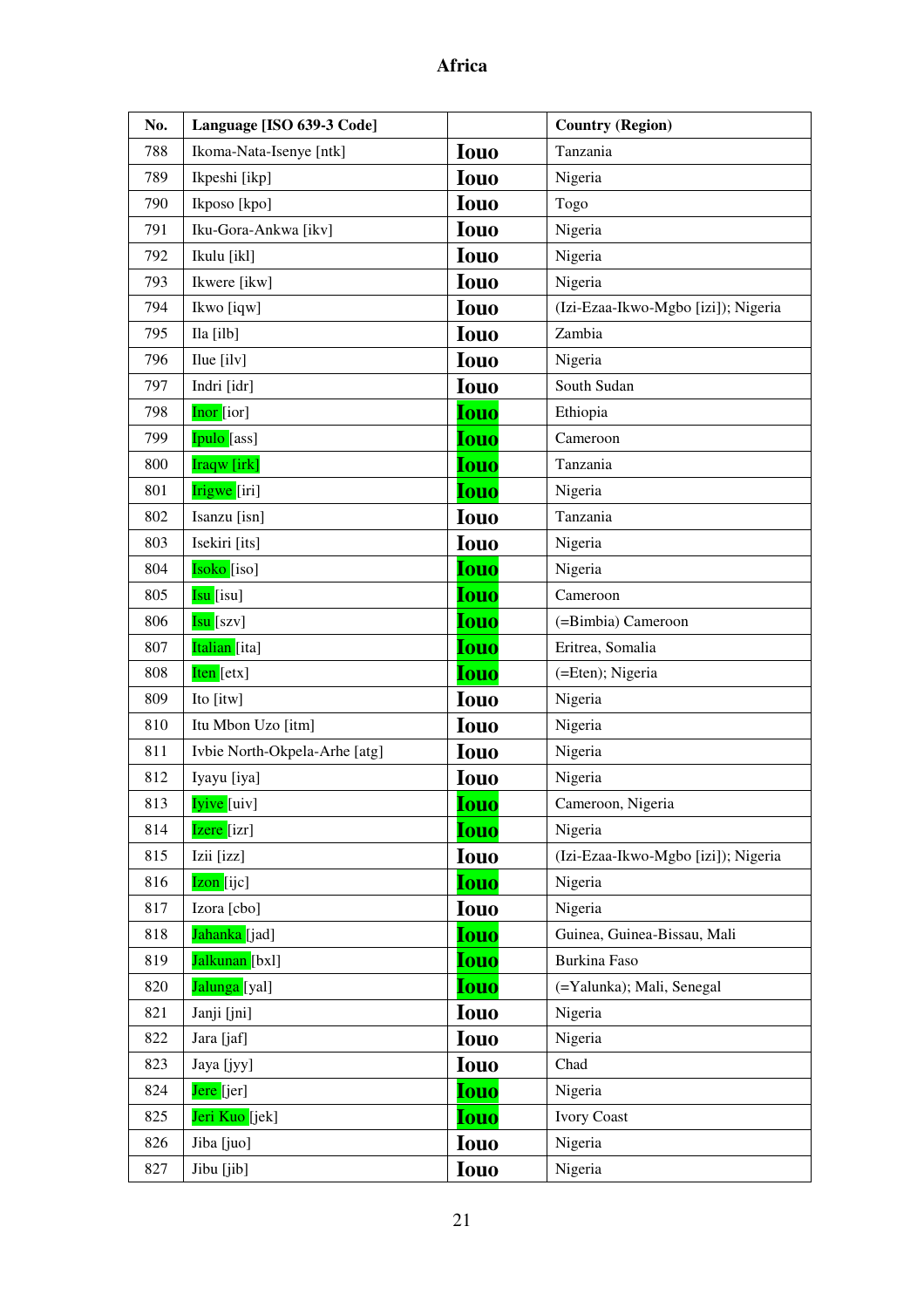| No. | Language [ISO 639-3 Code] |             | <b>Country (Region)</b>         |
|-----|---------------------------|-------------|---------------------------------|
| 828 | Jiiddu [jii]              | <b>Iouo</b> | Somalia                         |
| 829 | Jilbe [jie]               | <b>Iouo</b> | Nigeria                         |
| 830 | Jimi [jim]                | <b>Iouo</b> | Cameroon, Nigeria               |
| 831 | Jina [jia]                | <b>Iouo</b> | Cameroon                        |
| 832 | Jiru [jrr]                | <b>Iouo</b> | Nigeria                         |
| 833 | Jita [jit]                | <b>Iouo</b> | Tanzania                        |
| 834 | Jju [kaj]                 | <b>Iouo</b> | Nigeria                         |
| 835 | Joba [job]                | <b>Iouo</b> | DR Congo                        |
| 836 | Jola-Felupe [eja]         | <b>Iouo</b> | Guinea-Bissau                   |
| 837 | Jola-Fonyi [dyo]          | <b>Iouo</b> | Gambia, Guinea-Bissau, Senegal  |
| 838 | Jola-Kasa [csk]           | Iouo        | Senegal                         |
| 839 | Jonkor Bourmataguil [jeu] | <b>Iouo</b> | Chad                            |
| 840 | Jorto [jrt]               | <b>Iouo</b> | Nigeria                         |
| 841 | Jowulu [jow]              | <b>Iouo</b> | Burkina Faso, Mali              |
| 842 | Ju [juu]                  | <b>Iouo</b> | Nigeria                         |
| 843 | Jul'hoan [ktz]            | <b>Iouo</b> | Botswana, Namibia               |
| 844 | Jukun Takum [jbu]         | <b>Iouo</b> | Cameroon, Nigeria               |
| 845 | <mark>Jula [</mark> dyu]  | <b>Iouo</b> | Burkina Faso, Ivory Coast, Mali |
| 846 | Jumjum [jum]              | <b>Iouo</b> | South Sudan, Sudan              |
| 847 | Jur Modo [bex]            | <b>Iouo</b> | South Sudan                     |
| 848 | Jwira-Pepesa [jwi]        | <b>Iouo</b> | Ghana                           |
| 849 | Kaamba [xku]              | <b>Iouo</b> | Congo Republic                  |
| 850 | Kaan [ldl]                | <b>Iouo</b> | Nigeria                         |
| 851 | Kaansa [gna]              | <b>Iouo</b> | <b>Burkina Faso</b>             |
| 852 | Kaba [ksp]                | <b>Iouo</b> | Chad                            |
| 853 | Kaba Démé, Sara [kwg]     | <b>Iouo</b> | CAR, Chad                       |
| 854 | Kaba Naa, Sara [kwv]      | <b>Iouo</b> | CAR, Chad                       |
| 855 | Kabalai [kvf]             | <b>Iouo</b> | Chad                            |
| 856 | Kabba [ksp]               | <b>Iouo</b> | CAR                             |
| 857 | Kabiyè [kbp]              | <b>Iouo</b> | Benin, Ghana, Togo              |
| 858 | Kabuverdianu [kea]        | <b>Iouo</b> | Kapverdisches Kreol; Kap Verden |
| 859 | Kabwa [cwa]               | <b>Iouo</b> | Tanzania                        |
| 860 | Kabwari [kcw]             | <b>Iouo</b> | DR Congo                        |
| 861 | Kabyle [kab]              | <b>Iouo</b> | Algeria                         |
| 862 | Kachama-Ganjule [kcx]     | <b>Iouo</b> | Ethiopia                        |
| 863 | Kachchi [kfr]             | <b>Iouo</b> | Malawi, Tanzania                |
| 864 | Kacipo-Balesi [koe]       | <b>Iouo</b> | Ethiopia, South Sudan           |
| 865 | Kadaru [kdu]              | <b>Iouo</b> | Sudan                           |
| 866 | Kafa [kbr]                | <b>Iouo</b> | Ethiopia                        |
| 867 | Kagoma [kdm]              | <b>Iouo</b> | Nigeria                         |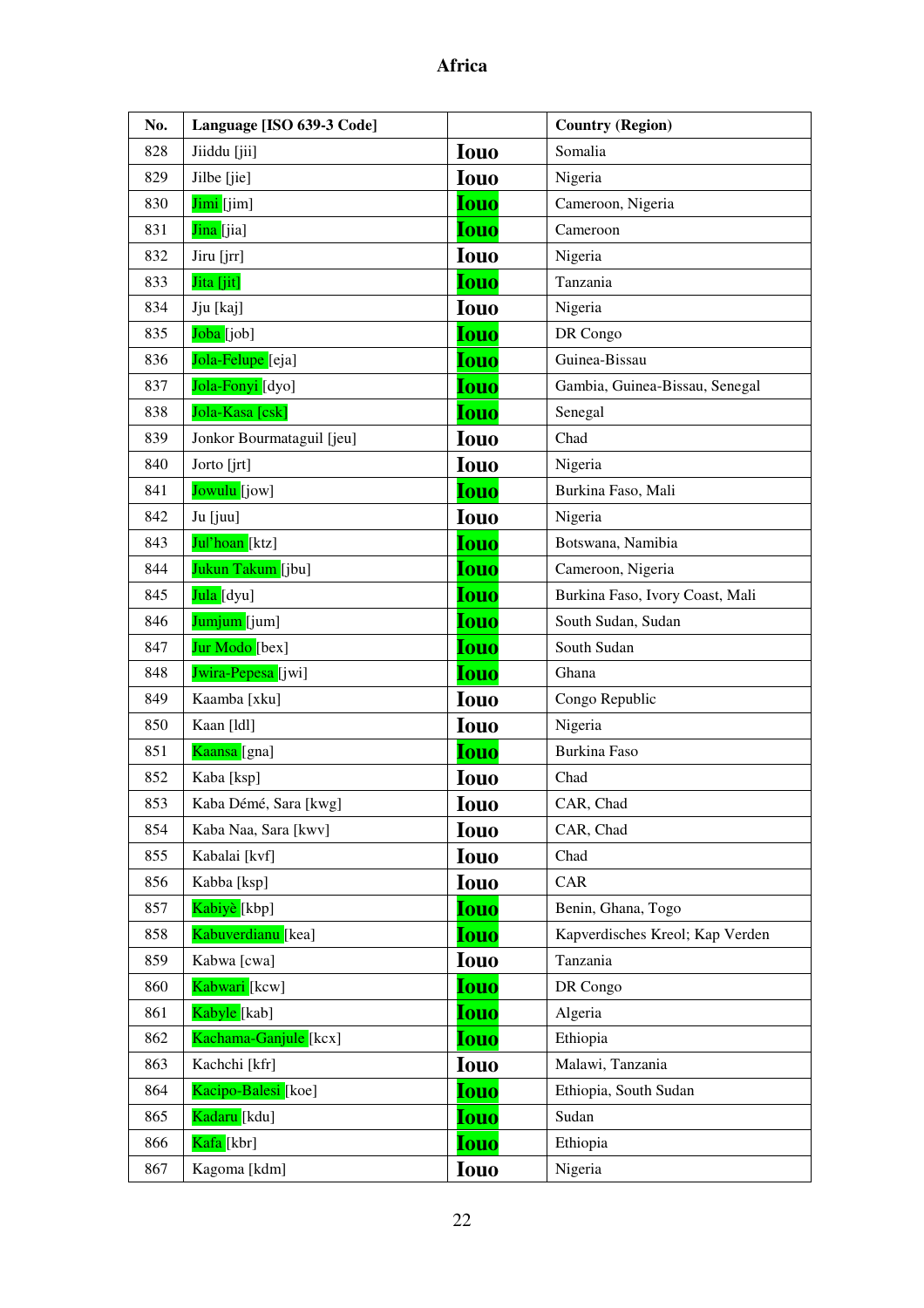| No. | Language [ISO 639-3 Code] |             | <b>Country (Region)</b>                  |
|-----|---------------------------|-------------|------------------------------------------|
| 868 | Kagoro [xkg]              | <b>Iouo</b> | Mali                                     |
| 869 | Kagulu [kki]              | <b>Iouo</b> | Tanzania                                 |
| 870 | Kahe [hka]                | <b>Iouo</b> | Tanzania                                 |
| 871 | Kaiku [kkq]               | <b>Iouo</b> | DR Congo                                 |
| 872 | Kaivi [kce]               | <b>Iouo</b> | Nigeria                                  |
| 873 | Kajakse [ckq]             | <b>Iouo</b> | Chad                                     |
| 874 | Kakabe [kke]              | <b>Iouo</b> | Guinea                                   |
| 875 | Kakanda [kka]             | <b>Iouo</b> | Nigeria                                  |
| 876 | Kako [kkj]                | <b>Iouo</b> | Cameroon, CAR, Congo Republic            |
| 877 | Kakwa [keo]               | <b>Iouo</b> | DR Congo, South Sudan, Uganda            |
| 878 | Kalabari [ijn]            | <b>Iouo</b> | Nigeria                                  |
| 879 | Kalamsé [knz]             | <b>Iouo</b> | Burkina Faso                             |
| 880 | Kalanga [kck]             | <b>Iouo</b> | Botswana, Zimbabwe                       |
| 881 | Kaliko [kbo]              | <b>Iouo</b> | Keliko; DR Congo                         |
| 882 | Kam [kdx]                 | <b>Iouo</b> | Nigeria                                  |
| 883 | Kamantan [kci]            | <b>Iouo</b> | Nigeria                                  |
| 884 | Kamara [jmr]              | <b>Iouo</b> | Ghana                                    |
| 885 | Kamba [kam]               | <b>Iouo</b> | Kenya                                    |
| 886 | Kambaata [ktb]            | <b>Iouo</b> | Ethiopia                                 |
| 887 | Kami [kcu]                | <b>Iouo</b> | Tanzania                                 |
| 888 | Kami [kmi]                | <b>Iouo</b> | Nigeria                                  |
| 889 | Kamkam [bgu]              | <b>Iouo</b> | Cameroon                                 |
| 890 | Kamo [kcq]                | <b>Iouo</b> | Nigeria                                  |
| 891 | Kamuku [cdr]              | <b>Iouo</b> | Nigeria                                  |
| 892 | Kamwe [hig]               | Iouo        | Nigeria                                  |
| 893 | Kande [kbs]               | <u>Iouo</u> | Gabon                                    |
| 894 | Kanembu [kbl]             | <b>Iouo</b> | Chad                                     |
| 895 | Kanga [kcp]               | <b>Iouo</b> | Sudan                                    |
| 896 | Kango [kty]               | <b>Iouo</b> | (=Likango) DR Congo                      |
| 897 | Kango [kzy]               | Iouo        | (=Dikango) DR Congo                      |
| 898 | Kaningi [kzo]             | <b>Iouo</b> | Gabon                                    |
| 899 | Kantosi [xkt]             | <b>Iouo</b> | Ghana                                    |
| 900 | Kanu [khx]                | <b>Iouo</b> | DR Congo                                 |
| 901 | Kanufi [kni]              | <b>Iouo</b> | Nigeria                                  |
| 902 | Kanuri, Bilma [bms]       | <b>Iouo</b> | Niger                                    |
| 903 | Kanuri, Central [knc]     | <b>Iouo</b> | Cameroon, Chad, Niger, Nigeria,<br>Sudan |
| 904 | Kanuri, Manga [kby]       | <b>Iouo</b> | Niger, Nigeria                           |
| 905 | Kanuri, Tumari [krt]      | <b>Iouo</b> | Niger                                    |
| 906 | Kanyok [kny]              | <b>Iouo</b> | DR Congo                                 |
| 907 | Kaonde <sup>[kqn]</sup>   | <b>Iouo</b> | DR Congo, Zambia                         |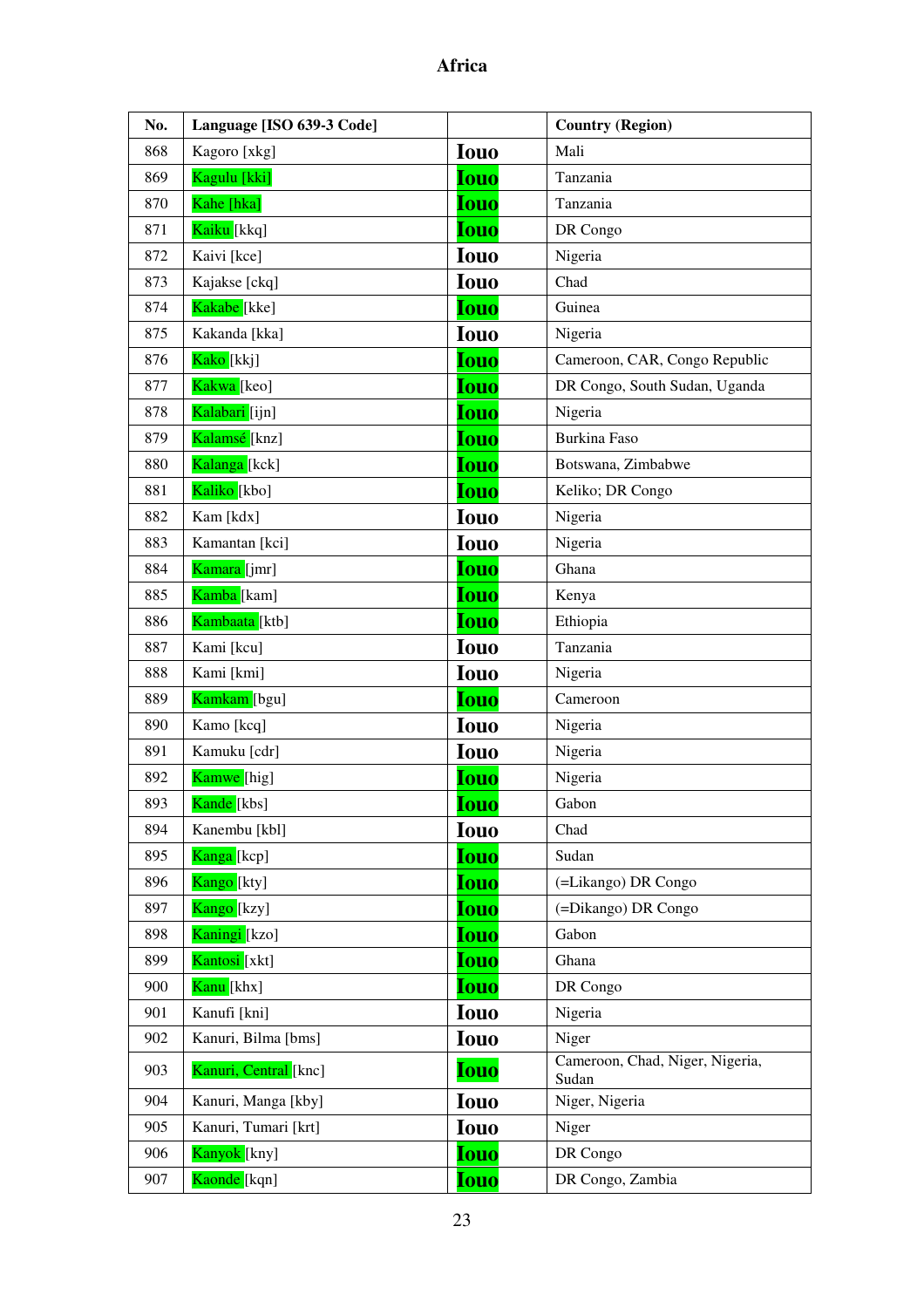| No. | Language [ISO 639-3 Code] |             | <b>Country (Region)</b>   |
|-----|---------------------------|-------------|---------------------------|
| 908 | Kapya [klo]               | <b>Iouo</b> | Nigeria                   |
| 909 | Kara [kah]                | <b>Iouo</b> | CAR                       |
| 910 | Kara [reg]                | <b>Iouo</b> | Tanzania                  |
| 911 | Karaboro, Eastern [xrb]   | <b>Iouo</b> | <b>Burkina Faso</b>       |
| 912 | Karaboro, Western [kza]   | <b>Iouo</b> | Burkina Faso              |
| 913 | Karang [kzr]              | <b>Iouo</b> | Cameroon, Chad            |
| 914 | Karanga [kth]             | <b>Iouo</b> | Chad                      |
| 915 | Kare [kbn]                | <b>Iouo</b> | Cameroon, CAR             |
| 916 | Karekare [kai]            | <b>Iouo</b> | Nigeria                   |
| 917 | <mark>Kari [</mark> kbj]  | <b>Iouo</b> | DR Congo                  |
| 918 | Kariya [kil]              | <b>Iouo</b> | Nigeria                   |
| 919 | Karko [kko]               | <b>Iouo</b> | Sudan                     |
| 920 | Karo [kxh]                | <b>Iouo</b> | Ethiopia                  |
| 921 | Karon [krx]               | <b>Iouo</b> | Gambia, Senegal           |
| 922 | Kasanga [ccj]             | <b>Iouo</b> | Guinea-Bissau             |
| 923 | Kasem [xsm]               | <b>Iouo</b> | Burkina Faso, Ghana       |
| 924 | Katcha-Kadugli-Miri [xtc] | <b>Iouo</b> | Sudan                     |
| 925 | Katla [kcr]               | <b>Iouo</b> | Sudan                     |
| 926 | Keiga [kec]               | <b>Iouo</b> | Sudan                     |
| 927 | Keiyo [eyo]               | <b>Iouo</b> | Kenya                     |
| 928 | Kela [kel]                | <b>Iouo</b> | DR Congo                  |
| 929 | Kélé [keb]                | <b>Iouo</b> | Gabon                     |
| 930 | Kele [khy]                | <b>Iouo</b> | DR Congo                  |
| 931 | Keliko [kbo]              | <b>Iouo</b> | South Sudan               |
| 932 | Kelo [xel]                | <b>Iouo</b> | Sudan                     |
| 933 | Kemedzung [dmo]           | <b>Iouo</b> | Cameroon                  |
| 934 | Kendeje [klf]             | <b>Iouo</b> | Chad                      |
| 935 | Kendem <sup>[kvm]</sup>   | <b>Iouo</b> | Cameroon                  |
| 936 | Kenga [kyq]               | <b>Iouo</b> | Chad                      |
| 937 | Kenswei Nsei [ndb]        | <b>Iouo</b> | Cameroon                  |
| 938 | Kenyang [ken]             | <b>Iouo</b> | Cameroon                  |
| 939 | Kenye [lke]               | <b>Iouo</b> | Uganda                    |
| 940 | Kera [ker]                | <b>Iouo</b> | Cameroon, Chad            |
| 941 | Kerak [hhr]               | <b>Iouo</b> | Senegal                   |
| 942 | Kerewe [ked]              | <b>Iouo</b> | Tanzania                  |
| 943 | Kete [kcv]                | <b>Iouo</b> | DR Congo                  |
| 944 | Kgalagadi [xkv]           | <b>Iouo</b> | Botswana                  |
| 945 | Khana [ogo]               | <b>Iouo</b> | Nigeria                   |
| 946 | <mark>Khe [</mark> kqg]   | <b>Iouo</b> | Burkina Faso              |
| 947 | Khisa [kqm]               | <b>Iouo</b> | Burkina Faso, Ivory Coast |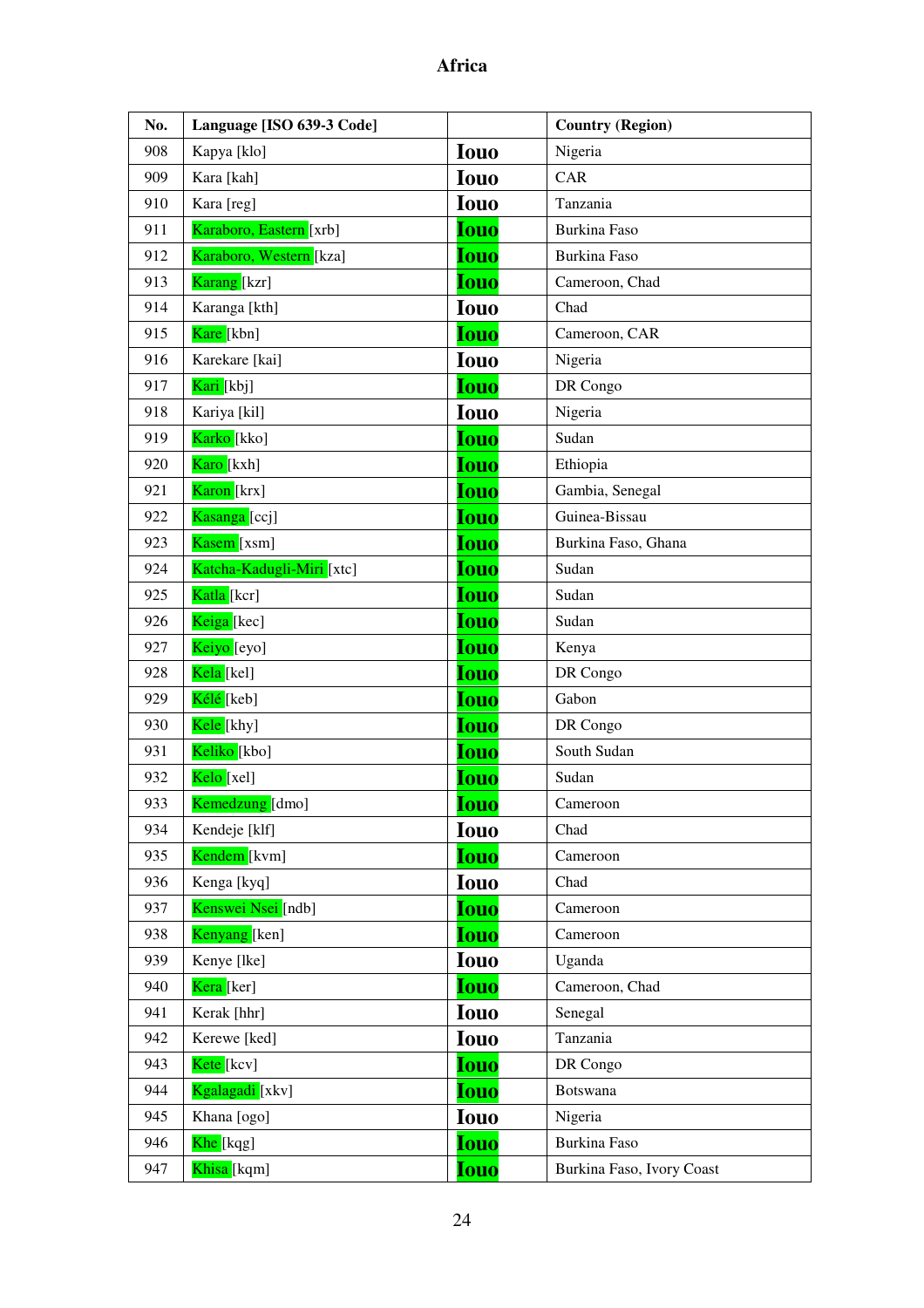| No. | Language [ISO 639-3 Code] |             | <b>Country (Region)</b>                                     |
|-----|---------------------------|-------------|-------------------------------------------------------------|
| 948 | Khoekhoe [naq]            | <b>Iouo</b> | Botswana, Namibia, South Africa                             |
| 949 | Kholok [ktc]              | <b>Iouo</b> | Nigeria                                                     |
| 950 | Khwe [xuu]                | <b>Iouo</b> | (=Kxoe); Angola, Botswana, Namibia,<br>South Africa, Zambia |
| 951 | Kibaku [ckl]              | <b>Iouo</b> | Nigeria                                                     |
| 952 | Kibet [kie]               | <b>Iouo</b> | Chad                                                        |
| 953 | Kiembu [ebu]              | <b>Iouo</b> | Kenya                                                       |
| 954 | Kigiryama [nyf]           | <b>Iouo</b> | Giryama; Kenya                                              |
| 955 | Kikongo [kng]             | <b>Iouo</b> | (=Koongo); Angola, Congo Republic,<br>DR Congo              |
| 956 | Kilari [ldi]              | <b>Iouo</b> | Angola                                                      |
| 957 | Kim [kia]                 | <b>Iouo</b> | Chad                                                        |
| 958 | Kimbu [kiv]               | <b>Iouo</b> | Tanzania                                                    |
| 959 | Kimbundu [kmb]            | <b>Iouo</b> | Angola                                                      |
| 960 | Kimîîru [mer]             | <b>Iouo</b> | Meru; Kenya                                                 |
| 961 | Kimré [kqp]               | <b>Iouo</b> | Chad                                                        |
| 962 | Kinga [zga]               | <b>Iouo</b> | Tanzania                                                    |
| 963 | Kinuku [kkd]              | <b>Iouo</b> | Nigeria                                                     |
| 964 | Kiong [kkm]               | <b>Iouo</b> | Nigeria                                                     |
| 965 | Kipfokomo [pkb]           | Iouo        | Kenya                                                       |
| 966 | Kipsigis [sgc]            | <b>Iouo</b> | Kenya                                                       |
| 967 | Kir-Balar [kkr]           | <b>Iouo</b> | Nigeria                                                     |
| 968 | Kirike [okr]              | <b>Iouo</b> | Nigeria                                                     |
| 969 | Kirya-Konzel [fkk]        | <b>Iouo</b> | (=Fali?); Nigeria                                           |
| 970 | Kisankasa [kqh]           | <b>Iouo</b> | Tanzania                                                    |
| 971 | Kisi [kiz]                | <b>Iouo</b> | Tanzania                                                    |
| 972 | Kisi, Southern [kss]      | <b>Iouo</b> | Liberia, Sierra Leone                                       |
| 973 | Kissi, Northern [kqs]     | <b>Iouo</b> | Guinea, Sierra Leone                                        |
| 974 | Kistane [gru]             | <b>Iouo</b> | Ethiopia                                                    |
| 975 | Kiswahili [swh]           | <b>Iouo</b> | Kenya                                                       |
| 976 | Kitharaka [thk]           | <b>Iouo</b> | Kenya                                                       |
| 977 | Kituba [ktu]              | <b>Iouo</b> | DR Congo                                                    |
| 978 | Kituba [mkw]              | <b>Iouo</b> | Congo Republic                                              |
| 979 | Kiwilwana [mlk]           | Iouo        | Kenya                                                       |
| 980 | Kla-Dan [lda]             | <b>Iouo</b> | (Dan [daf]); Guinea, Ivory Coast                            |
| 981 | Klao [klu]                | <b>Iouo</b> | Liberia, Sierra Leone                                       |
| 982 | Ko [fuj]                  | <b>Iouo</b> | Sudan                                                       |
| 983 | Koalib [kib]              | <b>Iouo</b> | Sudan                                                       |
| 984 | Kobiana [kcj]             | <b>Iouo</b> | Guinea-Bissau, Senegal                                      |
| 985 | Kodia [kwp]               | <b>Iouo</b> | <b>Ivory Coast</b>                                          |
| 986 | Koenoem [kcs]             | <b>Iouo</b> | Nigeria                                                     |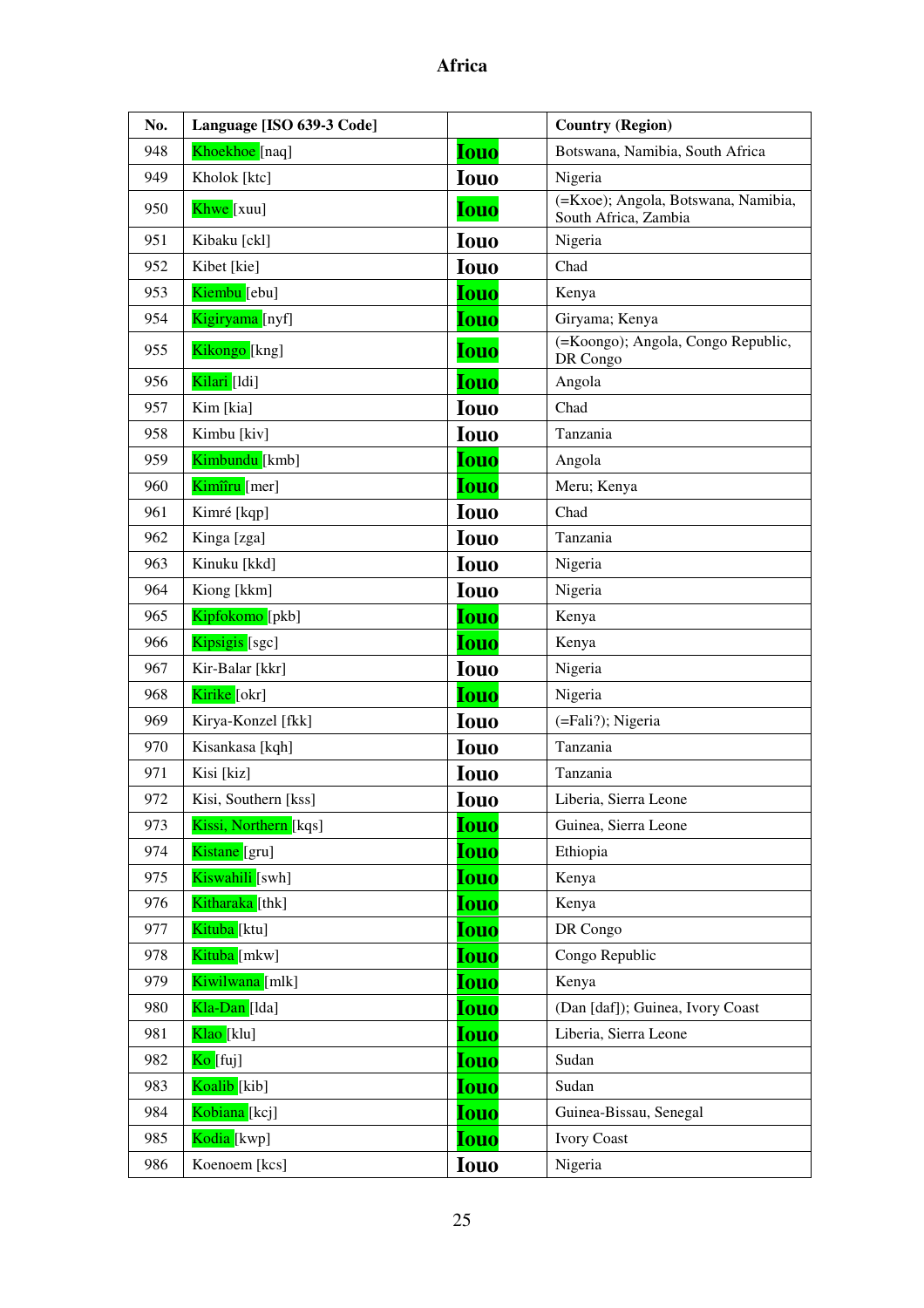| No.  | Language [ISO 639-3 Code] |             | <b>Country (Region)</b>                        |
|------|---------------------------|-------------|------------------------------------------------|
| 987  | Kofa [kso]                | <b>Iouo</b> | Nigeria                                        |
| 988  | Kofyar [kwl]              | <b>Iouo</b> | Nigeria                                        |
| 989  | Kohumono [bcs]            | <b>Iouo</b> | Nigeria                                        |
| 990  | Koke [kou]                | <b>Iouo</b> | Chad                                           |
| 991  | Kokola [kzn]              | <b>Iouo</b> | Malawi, Mozambique                             |
| 992  | Kol [biw]                 | <b>Iouo</b> | Cameroon                                       |
| 993  | Kolbila [klc]             | <b>Iouo</b> | Cameroon                                       |
| 994  | Kom [bkm]                 | <b>Iouo</b> | Cameroon                                       |
| 995  | Koma [kmy]                | <b>Iouo</b> | Cameroon, Nigeria                              |
| 996  | Kombe [nui]               | <b>Iouo</b> | <b>Equatorial Guinea</b>                       |
| 997  | Komo [kmw]                | <b>Iouo</b> | DR Congo                                       |
| 998  | Komo [xom]                | <b>Iouo</b> | Ethiopia, South Sudan, Sudan                   |
| 999  | Konabéré [bbo]            | <b>Iouo</b> | (=Northern Bobo Madare); Burkina<br>Faso, Mali |
| 1000 | Kongo, San Salvador [kwy] | <b>Iouo</b> | DR Congo                                       |
| 1001 | Konkani, Goan [gom]       | <b>Iouo</b> | Kenya                                          |
| 1002 | Konkomba [xon]            | <b>Iouo</b> | Ghana, Togo                                    |
| 1003 | Konni [kma]               | <b>Iouo</b> | Ghana                                          |
| 1004 | Kono [klk]                | <b>Iouo</b> | Nigeria                                        |
| 1005 | Kono [kno]                | <b>Iouo</b> | Sierra Leone                                   |
| 1006 | Kono [knu]                | <b>Iouo</b> | Guinea                                         |
| 1007 | Konongo [kcz]             | <b>Iouo</b> | Tanzania                                       |
| 1008 | Konso [kxc]               | <b>Iouo</b> | Ethiopia                                       |
| 1009 | Konzo [koo]               | <b>Iouo</b> | DR Congo, Uganda                               |
| 1010 | Koonzime [ozm]            | <b>Iouo</b> | Cameroon                                       |
| 1011 | Koorete <sup>[kqy]</sup>  | <b>Iouo</b> | Ethiopia                                       |
| 1012 | Korana [kqz]              | <b>Iouo</b> | South Africa                                   |
| 1013 | Korandje [kcy]            | <b>Iouo</b> | Algeria                                        |
| 1014 | Koro [kfo]                | <b>Iouo</b> | <b>Ivory Coast</b>                             |
| 1015 | Koro Wachi [bqv]          | <b>Iouo</b> | Nigeria                                        |
| 1016 | Koromfé [kfz]             | <b>Iouo</b> | Burkina Faso, Mali                             |
| 1017 | Korop <sup>[krp]</sup>    | <b>Iouo</b> | Cameroon, Nigeria                              |
| 1018 | Koshin [kid]              | <b>Iouo</b> | Cameroon                                       |
| 1019 | Kota [koq]                | <b>Iouo</b> | Congo Republic, Gabon                          |
| 1020 | Koti [eko]                | <b>Iouo</b> | Mozambique                                     |
| 1021 | Kouya [kyf]               | <b>Iouo</b> | <b>Ivory Coast</b>                             |
| 1022 | Koyaga <sup>[kga]</sup>   | <b>Iouo</b> | <b>Ivory Coast</b>                             |
| 1023 | Koyo [koh]                | <b>Iouo</b> | Congo Republic                                 |
| 1024 | Kpagua [kuw]              | <b>Iouo</b> | CAR                                            |
| 1025 | Kpala [kpl]               | <b>Iouo</b> | DR Congo                                       |
| 1026 | Kpan [kpk]                | <b>Iouo</b> | Nigeria                                        |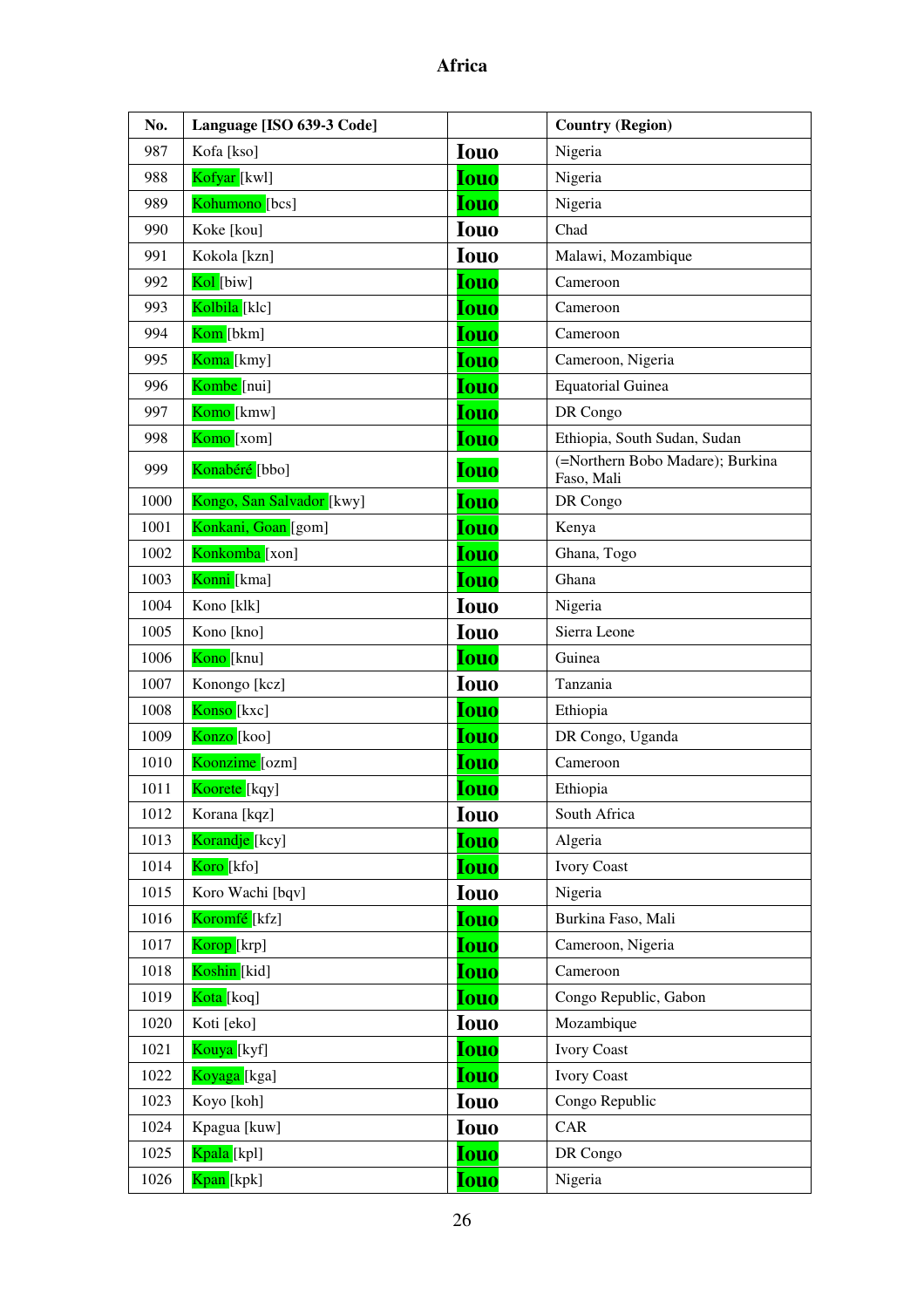| No.  | Language [ISO 639-3 Code] |             | <b>Country (Region)</b>                 |
|------|---------------------------|-------------|-----------------------------------------|
| 1027 | Kpasham [pbn]             | <b>Iouo</b> | Nigeria                                 |
| 1028 | Kpati [koc]               | <b>Iouo</b> | Nigeria                                 |
| 1029 | Kpatili [kym]             | <b>Iouo</b> | CAR                                     |
| 1030 | Kpeego [cpo]              | <b>Iouo</b> | <b>Burkina Faso</b>                     |
| 1031 | Kpelle, Guinea [gkp]      | <b>Iouo</b> | Guinea                                  |
| 1032 | Kpelle, Liberia [xpe]     | <b>Iouo</b> | Liberia                                 |
| 1033 | Kpessi [kef]              | <b>Iouo</b> | Togo                                    |
| 1034 | Kplang [kph]              | <b>Iouo</b> | Ghana                                   |
| 1035 | Krache [kye]              | <b>Iouo</b> | Ghana                                   |
| 1036 | Krahn, Eastern [kqo]      | <b>Iouo</b> | Ivory Coast, Liberia                    |
| 1037 | Krahn, Western [krw]      | <b>Iouo</b> | Ivory Coast, Liberia                    |
| 1038 | Krim [krm]                | <b>Iouo</b> | Sierra Leone                            |
| 1039 | Krio [kri]                | <b>Iouo</b> | Sierra Leone                            |
| 1040 | Krobu [kxb]               | <b>Iouo</b> | <b>Ivory Coast</b>                      |
| 1041 | Krongo <sup>[kgo]</sup>   | <b>Iouo</b> | Sudan                                   |
| 1042 | Krumen, Plapo [ktj]       | <b>Iouo</b> | <b>Ivory Coast</b>                      |
| 1043 | Krumen, Pye [pye]         | <b>Iouo</b> | <b>Ivory Coast</b>                      |
| 1044 | Krumen, Tepo [ted]        | <b>Iouo</b> | Ivory Coast, Liberia                    |
| 1045 | <mark>Kua [</mark> tyu]   | <b>Iouo</b> | Botswana                                |
| 1046 | Kubi [kof]                | <b>Iouo</b> | Nigeria                                 |
| 1047 | Kuce [ruk]                | <b>Iouo</b> | Che; Nigeria                            |
| 1048 | Kudu-Camo [kov]           | <b>Iouo</b> | Nigeria                                 |
| 1049 | Kugama [kow]              | <b>Iouo</b> | Nigeria                                 |
| 1050 | Kugbo [kes]               | <b>Iouo</b> | Nigeria                                 |
| 1051 | Kuhane <sup>[sbs]</sup>   | <b>Iouo</b> | (=Subiya); Botswana, Namibia,<br>Zambia |
| 1052 | Kujarge [vkj]             | <b>Iouo</b> | Chad                                    |
| 1053 | Kuk [kfn]                 | <b>Iouo</b> | Cameroon                                |
| 1054 | Kukele [kez]              | <b>Iouo</b> | Nigeria                                 |
| 1055 | Kulango, Bondoukou [kzc]  | Iouo        | Ghana, Ivory Coast                      |
| 1056 | Kulango, Bouna [nku]      | <b>Iouo</b> | Ghana, Ivory Coast                      |
| 1057 | Kulere [kul]              | <b>Iouo</b> | Nigeria                                 |
| 1058 | Kulfa [kxj]               | <b>Iouo</b> | Chad                                    |
| 1059 | Kulung [bbu]              | <b>Iouo</b> | Nigeria                                 |
| 1060 | Kumam [kdi]               | <b>Iouo</b> | Uganda                                  |
| 1061 | Kumba [ksm]               | <b>Iouo</b> | Nigeria                                 |
| 1062 | Kunama [kun]              | <b>Iouo</b> | Eritrea                                 |
| 1063 | Kunda [kdn]               | <b>Iouo</b> | Mozambique, Zambia, Zimbabwe            |
| 1064 | Kung [kfl]                | <b>Iouo</b> | Cameroon                                |
| 1065 | Kung-Ekoka [knw]          | <b>Iouo</b> | Angola, Namibia                         |
| 1066 | Kunyi [njx]               | <b>Iouo</b> | Congo Republic                          |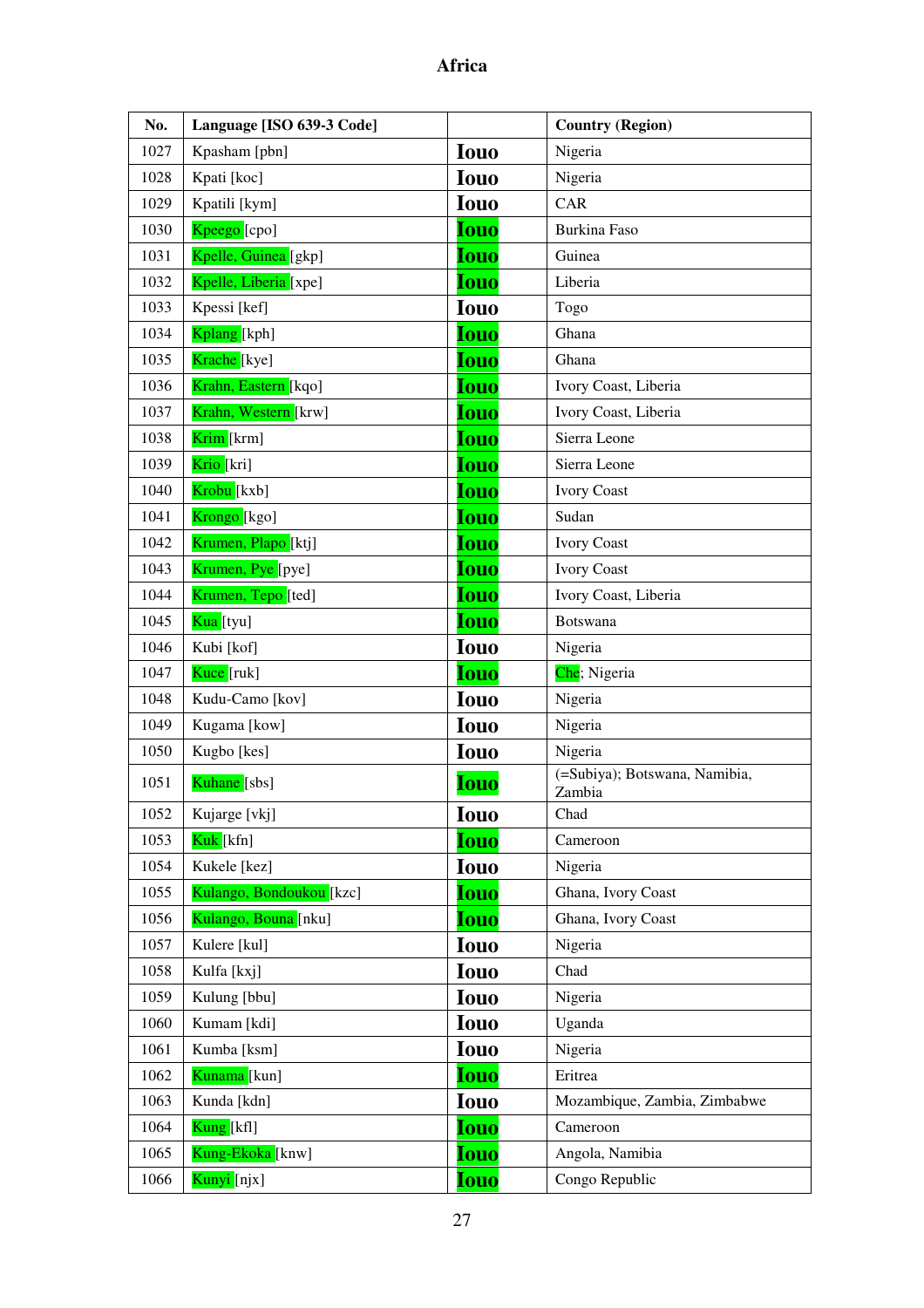| No.  | Language [ISO 639-3 Code]   |             | <b>Country (Region)</b>     |
|------|-----------------------------|-------------|-----------------------------|
| 1067 | Kuo [xuo]                   | <b>Iouo</b> | Cameroon, Chad              |
| 1068 | Kupa [kug]                  | <b>Iouo</b> | Nigeria                     |
| 1069 | Kupsapiiny [kpz]            | <b>Iouo</b> | Uganda                      |
| 1070 | Kurama [krh]                | <b>Iouo</b> | Nigeria                     |
| 1071 | Kuranko [knk]               | <b>Iouo</b> | Guinea, Sierra Leone        |
| 1072 | Kuria [kuj]                 | <b>Iouo</b> | Kenya, Tanzania             |
| 1073 | Kusaal [kus]                | <b>Iouo</b> | Ghana, Togo                 |
| 1074 | Kushi [kuh]                 | <b>Iouo</b> | Nigeria                     |
| 1075 | Kusu [ksv]                  | <b>Iouo</b> | DR Congo                    |
| 1076 | Kutep [kub]                 | <b>Iouo</b> | Cameroon, Nigeria           |
| 1077 | Kutto [kpa]                 | <b>Iouo</b> | Nigeria                     |
| 1078 | Kutu [kdc]                  | <b>Iouo</b> | Tanzania                    |
| 1079 | Kuturmi [khj]               | <b>Iouo</b> | Nigeria                     |
| 1080 | Kuwaa [blh]                 | <b>Iouo</b> | Liberia                     |
| 1081 | Kuwaataay [cwt]             | <b>Iouo</b> | Senegal                     |
| 1082 | Kw'adza [wka]               | <b>Iouo</b> | Tanzania                    |
| 1083 | Kwa [kwb]                   | <b>Iouo</b> | Nigeria                     |
| 1084 | Kwa'[bko]                   | <b>Iouo</b> | Cameroon                    |
| 1085 | Kwaami [ksq]                | <b>Iouo</b> | Nigeria                     |
| 1086 | Kwaja [kdz]                 | <b>Iouo</b> | Cameroon                    |
| 1087 | Kwakum [kwu]                | <b>Iouo</b> | Cameroon                    |
| 1088 | Kwama [kmq]                 | <b>Iouo</b> | Ethiopia                    |
| 1089 | Kwambi [kwm]                | <b>Iouo</b> | Namibia                     |
| 1090 | Kwami [ktf]                 | <b>Iouo</b> | DR Congo                    |
| 1091 | Kwang [kvi]                 | <b>Iouo</b> | Chad                        |
| 1092 | <mark>Kwangali</mark> [kwn] | <b>Iouo</b> | Angola, Namibia             |
| 1093 | Kwanja [knp]                | Iouo        | Cameroon                    |
| 1094 | Kwanyama [kua]              | <b>Iouo</b> | (=Kuanyama); Namibia        |
| 1095 | Kwasio [nmg]                | <u>Iouo</u> | Cameroon, Equatorial Guinea |
| 1096 | Kwaya [kya]                 | <b>Iouo</b> | Tanzania                    |
| 1097 | Kwegu [xwg]                 | <b>Iouo</b> | Ethiopia                    |
| 1098 | Kwere [cwe]                 | <b>Iouo</b> | Tanzania                    |
| 1099 | Kwese [kws]                 | <b>Iouo</b> | DR Congo                    |
| 1100 | Kyak [bka]                  | <b>Iouo</b> | Nigeria                     |
| 1101 | Kyanga [tye]                | <b>Iouo</b> | (=Kyenga); Benin, Nigeria   |
| 1102 | <mark>La'bi</mark> [lbi]    | <b>Iouo</b> | Cameroon                    |
| 1103 | Laal [gdm]                  | <b>Iouo</b> | Chad                        |
| 1104 | Laalaa [cae]                | <b>Iouo</b> | Senegal                     |
| 1105 | Laari [ldi]                 | <b>Iouo</b> | Congo Republic              |
| 1106 | Labir [jku]                 | <b>Iouo</b> | Nigeria                     |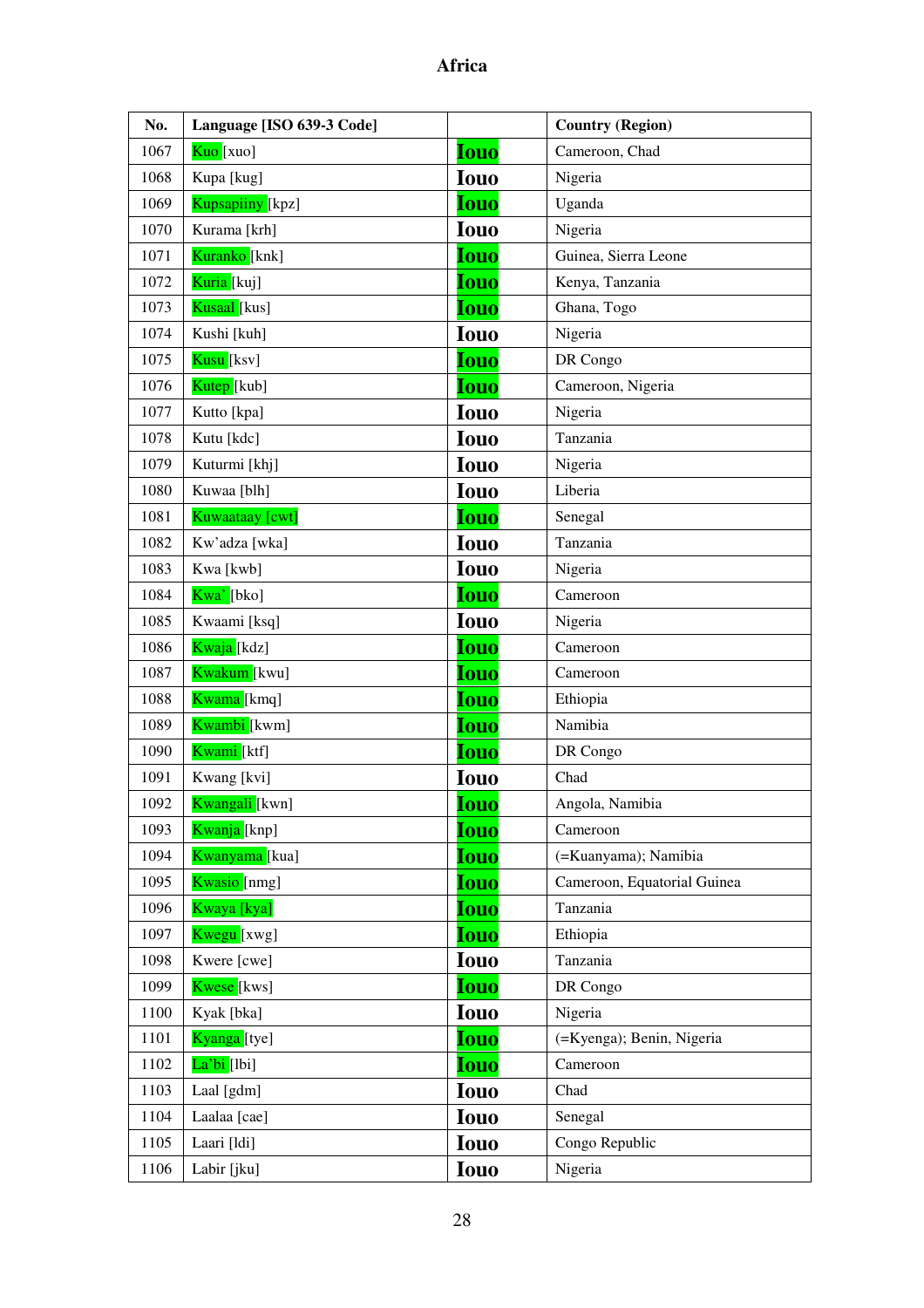| No.  | Language [ISO 639-3 Code] |             | <b>Country (Region)</b>  |
|------|---------------------------|-------------|--------------------------|
| 1107 | Lafofa <sup>[1af]</sup>   | <b>Iouo</b> | Sudan                    |
| 1108 | Lagwan [kot]              | <b>Iouo</b> | Cameroon, Chad           |
| 1109 | Laimbue [lmx]             | <b>Iouo</b> | Cameroon                 |
| 1110 | Laka [lak]                | <b>Iouo</b> | Nigeria                  |
| 1111 | Laka [lap]                | <b>Iouo</b> | CAR, Chad                |
| 1112 | Lala-Bisa [leb]           | <b>Iouo</b> | DR Congo, Zambia         |
| 1113 | Lala-Roba [lla]           | <b>Iouo</b> | Nigeria                  |
| 1114 | Lalia [lal]               | <b>Iouo</b> | DR Congo                 |
| 1115 | Lama [las]                | <b>Iouo</b> | Benin, Ghana, Togo       |
| 1116 | Lamang [hia]              | <b>Iouo</b> | Nigeria                  |
| 1117 | Lamba [lam]               | <b>Iouo</b> | DR Congo, Zambia         |
| 1118 | Lambya [lai]              | <b>Iouo</b> | Malawi, Tanzania, Zambia |
| 1119 | Lame [bma]                | <b>Iouo</b> | Nigeria                  |
| 1120 | Lamja-Dengsa-Tola [ldh]   | <b>Iouo</b> | Nigeria                  |
| 1121 | Lamnso' [lns]             | <b>Iouo</b> | Cameroon, Nigeria        |
| 1122 | Landoma <sup>[1dm]</sup>  | <b>Iouo</b> | Guinea                   |
| 1123 | Langbashe [lna]           | <b>Iouo</b> | CAR, DR Congo            |
| 1124 | Langi [lag]               | <b>Iouo</b> | Tanzania                 |
| 1125 | Lango [laj]               | <b>Iouo</b> | Uganda                   |
| 1126 | Lango [lno]               | <b>Iouo</b> | South Sudan              |
| 1127 | Laro [lro]                | <b>Iouo</b> | Sudan                    |
| 1128 | Larteh [lar]              | <b>Iouo</b> | Ghana                    |
| 1129 | Laru [lan]                | <b>Iouo</b> | Nigeria                  |
| 1130 | Leelau [ldk]              | <b>Iouo</b> | Nigeria                  |
| 1131 | Lefa [lfa]                | <b>Iouo</b> | Cameroon                 |
| 1132 | Lega-Mwenga [lgm]         | <b>Iouo</b> | DR Congo                 |
| 1133 | Lega-Shabunda [lea]       | <b>Iouo</b> | DR Congo                 |
| 1134 | Legbo [agb]               | <b>Iouo</b> | Nigeria                  |
| 1135 | Lele [lel]                | <b>Iouo</b> | DR Congo                 |
| 1136 | Lele [llc]                | <b>Iouo</b> | Guinea                   |
| 1137 | Lele [lln]                | <b>Iouo</b> | Chad                     |
| 1138 | Lelemi <sup>[lef]</sup>   | <b>Iouo</b> | Ghana                    |
| 1139 | Lemoro [ldj]              | <b>Iouo</b> | Nigeria                  |
| 1140 | Lendu <sup>[led]</sup>    | <b>Iouo</b> | DR Congo                 |
| 1141 | Lengola <sup>[lej]</sup>  | <b>Iouo</b> | DR Congo                 |
| 1142 | Lenje [leh]               | <b>Iouo</b> | Zambia                   |
| 1143 | Lenyima [ldg]             | <b>Iouo</b> | Nigeria                  |
| 1144 | Lere [gnh]                | <b>Iouo</b> | Nigeria                  |
| 1145 | Lese [les]                | <b>Iouo</b> | DR Congo                 |
| 1146 | Leti [leo]                | Iouo        | Cameroon                 |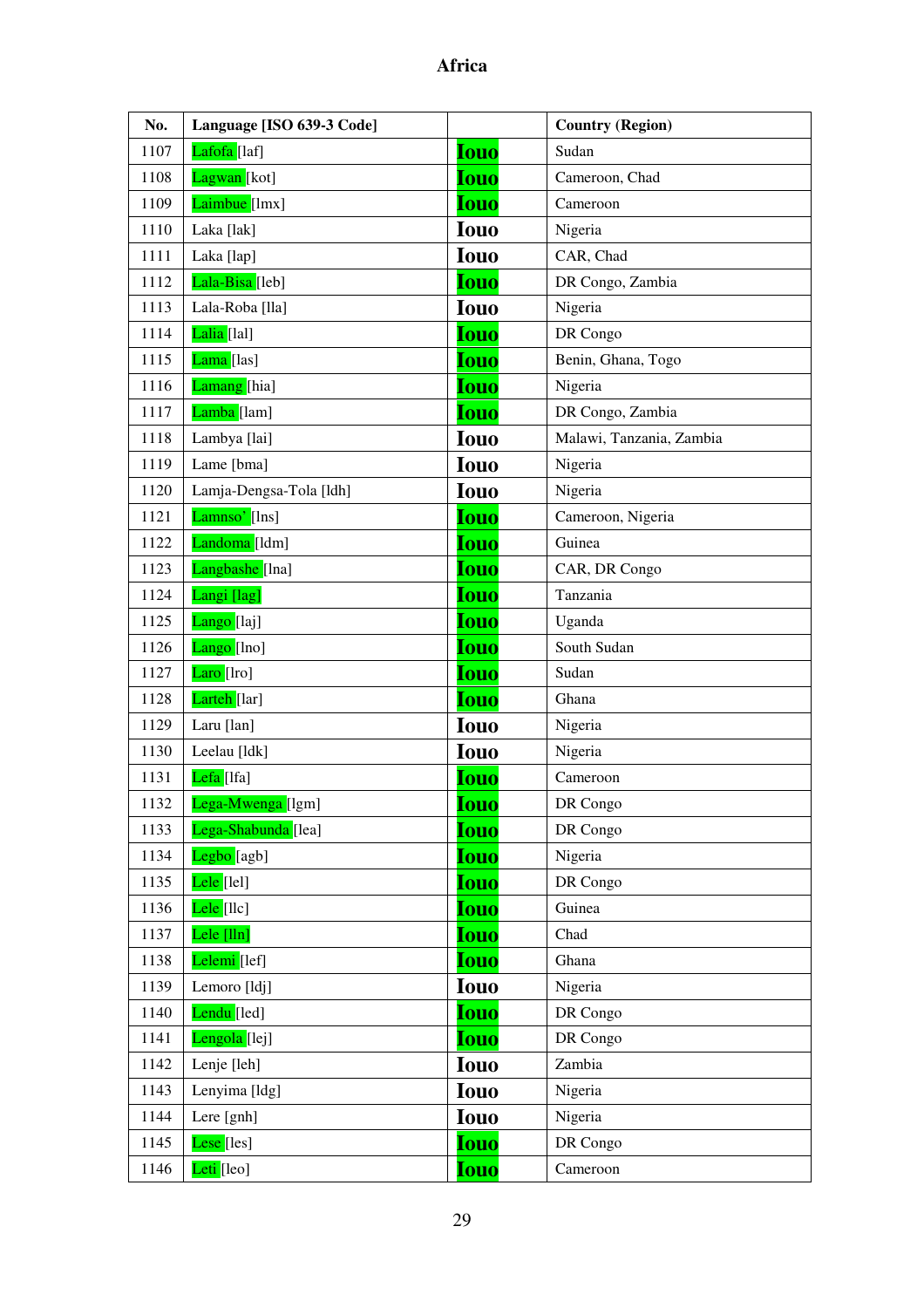| No.  | Language [ISO 639-3 Code] |             | <b>Country (Region)</b>                |
|------|---------------------------|-------------|----------------------------------------|
| 1147 | Leyigha [ayi]             | <b>Iouo</b> | Nigeria                                |
| 1148 | Liberian English [lir]    | <b>Iouo</b> | Liberia                                |
| 1149 | Libido [liq]              | <b>Iouo</b> | Ethiopia                               |
| 1150 | Libinza [liz]             | <b>Iouo</b> | DR Congo                               |
| 1151 | Ligbi [lig]               | <b>Iouo</b> | Ghana                                  |
| 1152 | Ligenza [lgz]             | <b>Iouo</b> | DR Congo                               |
| 1153 | Lijili [mgi]              | <b>Iouo</b> | Nigeria                                |
| 1154 | <mark>Lika [</mark> lik]  | <b>Iouo</b> | DR Congo                               |
| 1155 | Likila [lie]              | <b>Iouo</b> | DR Congo                               |
| 1156 | Likuba [kxx]              | <b>Iouo</b> | Congo Republic                         |
| 1157 | Likwala [kwc]             | <b>Iouo</b> | Congo Republic                         |
| 1158 | Limassa [bme]             | <b>Iouo</b> | CAR                                    |
| 1159 | Limba, East [lma]         | <b>Iouo</b> | Guinea, Sierra Leone                   |
| 1160 | Limba, West-Central [lia] | <b>Iouo</b> | Sierra Leone                           |
| 1161 | Limbum [lmp]              | <b>Iouo</b> | Cameroon, Nigeria                      |
| 1162 | Lingala <sup>[lin]</sup>  | <b>Iouo</b> | Congo Republic, DR Congo               |
| 1163 | Lobala [loq]              | <b>Iouo</b> | DR Congo                               |
| 1164 | <mark>Lobi</mark> [lob]   | <b>Iouo</b> | Burkina Faso, Ivory Coast              |
| 1165 | Logba <sup>[1gq]</sup>    | <b>Iouo</b> | Ghana                                  |
| 1166 | Logo <sup>[log]</sup>     | <b>Iouo</b> | DR Congo                               |
| 1167 | Logol [lof]               | <b>Iouo</b> | Sudan                                  |
| 1168 | Logooli [rag]             | <b>Iouo</b> | Tanzania                               |
| 1169 | Logorik [liu]             | <b>Iouo</b> | Sudan                                  |
| 1170 | Lokaa [yaz]               | <b>Iouo</b> | Nigeria                                |
| 1171 | Loko [lok]                | <b>Iouo</b> | Sierra                                 |
| 1172 | Lokoya [lky]              | <b>Iouo</b> | South Sudan                            |
| 1173 | Lolo [llb]                | <b>Iouo</b> | Mozambique                             |
| 1174 | Loma <sup>[loi]</sup>     | <b>Iouo</b> | <b>Ivory Coast</b>                     |
| 1175 | Loma <sup>[lom]</sup>     | <b>Iouo</b> | Liberia                                |
| 1176 | Lombi [lmi]               | <b>Iouo</b> | DR Congo                               |
| 1177 | Lombo <sup>[loo]</sup>    | <b>Iouo</b> | DR Congo                               |
| 1178 | Lomwe [ngl]               | <b>Iouo</b> | Mozambique                             |
| 1179 | Lomwe, Malawi [lon]       | <b>Iouo</b> | Malawi                                 |
| 1180 | Longto [wok]              | <b>Iouo</b> | Cameroon                               |
| 1181 | Longuda [lnu]             | <b>Iouo</b> | Nigeria                                |
| 1182 | Lonzo [lnz]               | <b>Iouo</b> | DR Congo                               |
| 1183 | Loo [ldo]                 | <b>Iouo</b> | Nigeria                                |
| 1184 | Lopa [lop]                | <b>Iouo</b> | Nigeria                                |
| 1185 | Lopit [lpx]               | <b>Iouo</b> | South Sudan                            |
| 1186 | Lozi [loz]                | <b>Iouo</b> | Botswana, Namibia, Zambia,<br>Zimbabwe |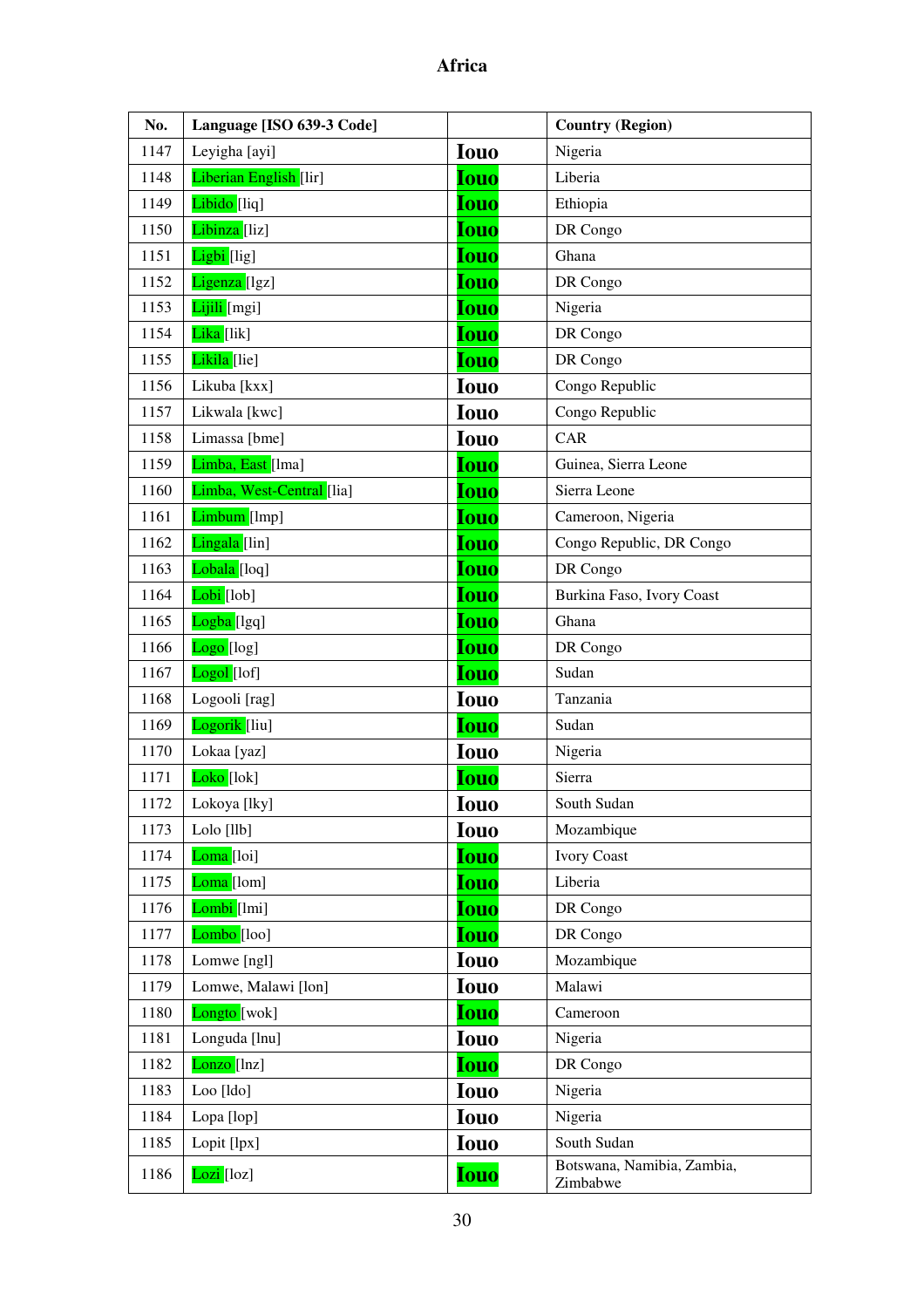| No.  | Language [ISO 639-3 Code]         |             | <b>Country (Region)</b>    |
|------|-----------------------------------|-------------|----------------------------|
| 1187 | Luba-Kasai [lua]                  | <b>Iouo</b> | DR Congo                   |
| 1188 | Luba-Katanga [lub]                | <b>Iouo</b> | DR Congo                   |
| 1189 | Lubila [kcc]                      | <b>Iouo</b> | Nigeria                    |
| 1190 | Lubukusu [bxk]                    | <b>Iouo</b> | Bukusu; Kenya              |
| 1191 | Lucazi [lch]                      | <b>Iouo</b> | (=Luchazi); Angola, Zambia |
| 1192 | Lufu [ldq]                        | <b>Iouo</b> | Nigeria                    |
| 1193 | Lugbara [lgg]                     | <b>Iouo</b> | DR Congo, Uganda           |
| 1194 | Luguru [ruf]                      | <b>Iouo</b> | Tanzania                   |
| 1195 | Luidakho-Luisukha-Lutirichi [ida] | <b>Iouo</b> | Kenya                      |
| 1196 | Luimbi [lum]                      | <b>Iouo</b> | Angola                     |
| 1197 | Lukabaras [lkb]                   | <b>Iouo</b> | Kenya                      |
| 1198 | Lukpa [dop]                       | <b>Iouo</b> | Benin, Togo                |
| 1199 | Lulogooli [rag]                   | <b>Iouo</b> | Kenya                      |
| 1200 | Lumbu [lup]                       | <b>Iouo</b> | Congo Republic, Gabon      |
| 1201 | Lumun [1md]                       | <b>Iouo</b> | Sudan                      |
| 1202 | Luna [luj]                        | <b>Iouo</b> | DR Congo                   |
| 1203 | Lunda [lun]                       | <b>Iouo</b> | Angola, DR Congo, Zambia   |
| 1204 | Luo [luo]                         | <b>Iouo</b> | Tanzania                   |
| 1205 | $Luo$ [luw]                       | <b>Iouo</b> | Cameroon                   |
| 1206 | Lusaal [kus]                      | <b>Iouo</b> | (=Kusaal); Burkina Faso    |
| 1207 | Lusengo [lse]                     | <b>Iouo</b> | DR Congo                   |
| 1208 | Lutachoni [lts]                   | <b>Iouo</b> | Kenya                      |
| 1209 | Lutos [ndy]                       | <b>Iouo</b> | CAR, Chad                  |
| 1210 | Luvale [lue]                      | <b>Iouo</b> | Angola, Zambia             |
| 1211 | $L$ uwo [lwo]                     | <b>Iouo</b> | South Sudan                |
| 1212 | <mark>Luyana [</mark> lyn]        | <b>Iouo</b> | Zambia                     |
| 1213 | Lwalu [lwa]                       | <b>Iouo</b> | DR Congo                   |
| 1214 | Lyélé [lee]                       | <b>Iouo</b> | Burkina Faso               |
| 1215 | Ma [msj]                          | <b>Iouo</b> | DR Congo                   |
| 1216 | Ma'di [mhi]                       | <b>Iouo</b> | South Sudan, Uganda        |
| 1217 | Ma'di, Southern [snm]             | <u>Iouo</u> | Uganda                     |
| 1218 | Maaka [mew]                       | <b>Iouo</b> | Nigeria                    |
| 1219 | Maasai [mas]                      | <b>Iouo</b> | Kenya, Tanzania            |
| 1220 | Maay [ymm]                        | <b>Iouo</b> | Somalia                    |
| 1221 | Maba [mde]                        | Iouo        | Chad                       |
| 1222 | Mabaale [mmz]                     | <u>Iouo</u> | DR Congo                   |
| 1223 | Mabaan [mfz]                      | <b>Iouo</b> | South Sudan                |
| 1224 | Mabire [muj]                      | <b>Iouo</b> | Chad                       |
| 1225 | Machame [jmc]                     | <b>Iouo</b> | Tanzania                   |
| 1226 | Machinga [mvw]                    | Iouo        | Tanzania                   |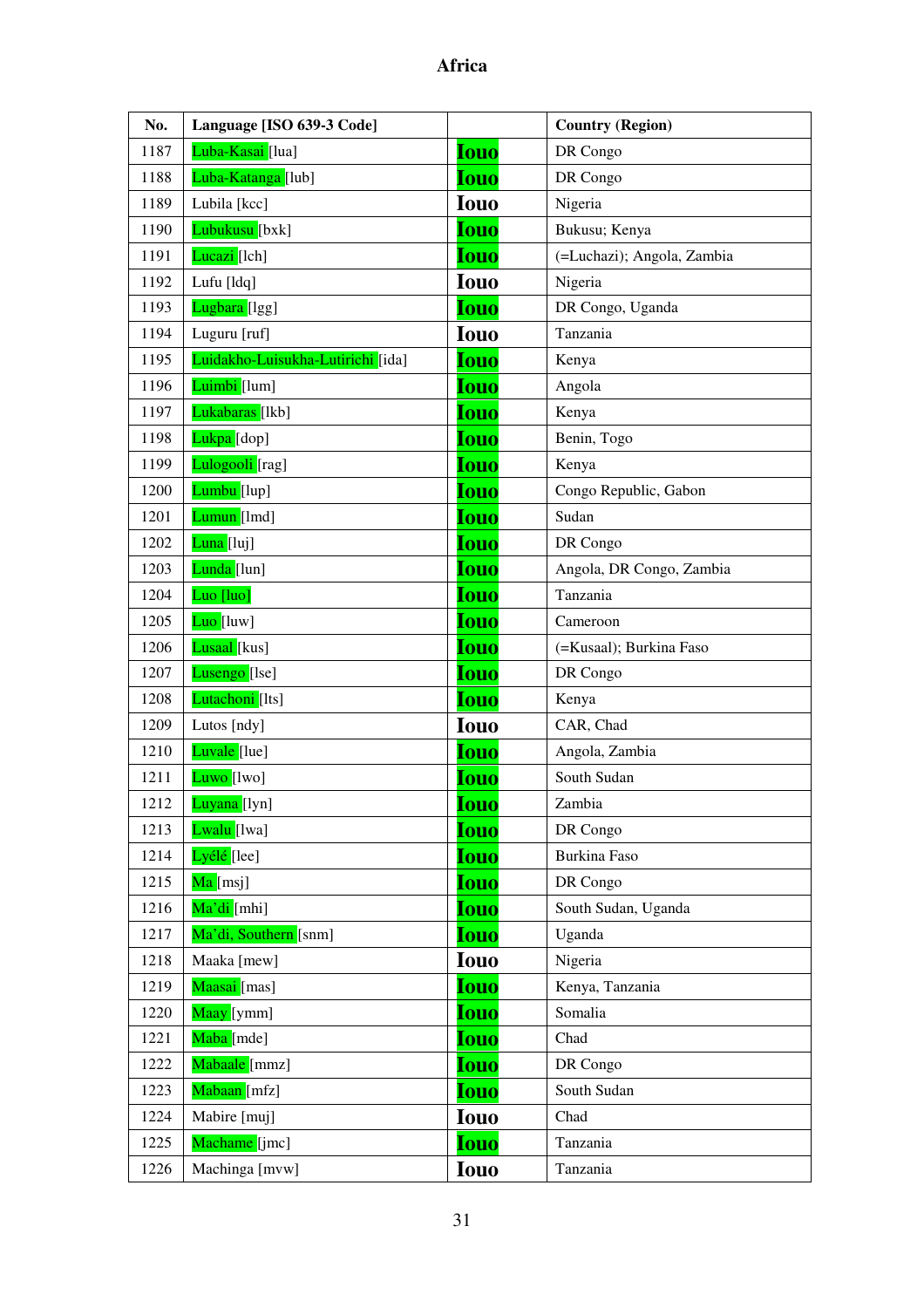| No.  | Language [ISO 639-3 Code]                 |             | <b>Country (Region)</b> |
|------|-------------------------------------------|-------------|-------------------------|
| 1227 | Mada [mda]                                | <b>Iouo</b> | Nigeria                 |
| 1228 | Mada [mxu]                                | <b>Iouo</b> | Cameroon                |
| 1229 | Mafa [maf]                                | <b>Iouo</b> | Cameroon, Nigeria       |
| 1230 | Mághdì [gmd]                              | <b>Iouo</b> | Nigeria                 |
| 1231 | Magoma [gmx]                              | <b>Iouo</b> | Tanzania                |
| 1232 | Mahongwe [mhb]                            | <b>Iouo</b> | Gabon                   |
| 1233 | Mahou [mxx]                               | <b>Iouo</b> | <b>Ivory Coast</b>      |
| 1234 | Maindo [cwb]                              | <b>Iouo</b> | Mozambique              |
| 1235 | Majang [mpe]                              | <b>Iouo</b> | Ethiopia                |
| 1236 | Majera [xmj]                              | <b>Iouo</b> | Cameroon, Chad          |
| 1237 | Mak [pbl]                                 | <b>Iouo</b> | Nigeria                 |
| 1238 | Makaa [mcp]                               | <b>Iouo</b> | Cameroon                |
| 1239 | Makhuwa [vmw]                             | <b>Iouo</b> | Mozambique              |
| 1240 | Makhuwa-Marrevone [xmc]                   | <b>Iouo</b> | Mozambique              |
| 1241 | Makhuwa-Meetto [mgh]                      | <b>Iouo</b> | Mozambique, Tanzania    |
| 1242 | Makhuwa-Moniga [mhm]                      | <b>Iouo</b> | Mozambique              |
| 1243 | Makhuwa-Saka [xsq]                        | <b>Iouo</b> | Mozambique              |
| 1244 | Makhuwa-Shirima [vmk]                     | <b>Iouo</b> | Mozambique              |
| 1245 | Makonde [kde]                             | <b>Iouo</b> | Mozambique, Tanzania    |
| 1246 | Makwe [ymk]                               | <b>Iouo</b> | Mozambique              |
| 1247 | Mala [ruy]                                | <b>Iouo</b> | Nigeria                 |
| 1248 | Malagasy, Antankarana [xmv]               | <b>Iouo</b> | Madagascar              |
| 1249 | Malagasy, Bara [bhr]                      | <b>Iouo</b> | Madagascar              |
| 1250 | Malagasy, Masikoro [msh]                  | Iouo        | Madagascar              |
| 1251 | Malagasy, Northern Betsimisaraka<br>[bmm] | <b>Iouo</b> | Madagascar              |
| 1252 | Malagasy, Plateau [plt]                   | <b>Iouo</b> | Comoros, Madagascar     |
| 1253 | Malagasy, Sakalava [skg]                  | <b>Iouo</b> | Madagascar              |
| 1254 | Malagasy, Southern Betsimisaraka<br>[bzc] | <b>Iouo</b> | Madagascar              |
| 1255 | Malagasy, Tandroy-Mahafaly [tdx]          | <b>Iouo</b> | Madagascar              |
| 1256 | Malagasy, Tanosy [txy]                    | <b>Iouo</b> | Madagascar              |
| 1257 | Malagasy, Tesaka [tkg]                    | <b>Iouo</b> | Madagascar              |
| 1258 | Malagasy, Tsimihety [xmw]                 | Iouo        | Madagascar              |
| 1259 | Male [mdy]                                | <b>Iouo</b> | Ethiopia                |
| 1260 | Malgbe [mxf]                              | <b>Iouo</b> | Cameroon, Chad          |
| 1261 | Malila [mgq]                              | <b>Iouo</b> | Tanzania                |
| 1262 | Malimba [mzd]                             | <b>Iouo</b> | Cameroon                |
| 1263 | Mama [mma]                                | <b>Iouo</b> | Nigeria                 |
| 1264 | Mambai [mcs]                              | <b>Iouo</b> | Cameroon, Chad          |
| 1265 | Mambila, Cameroon [mcu]                   | <b>Iouo</b> | Cameroon                |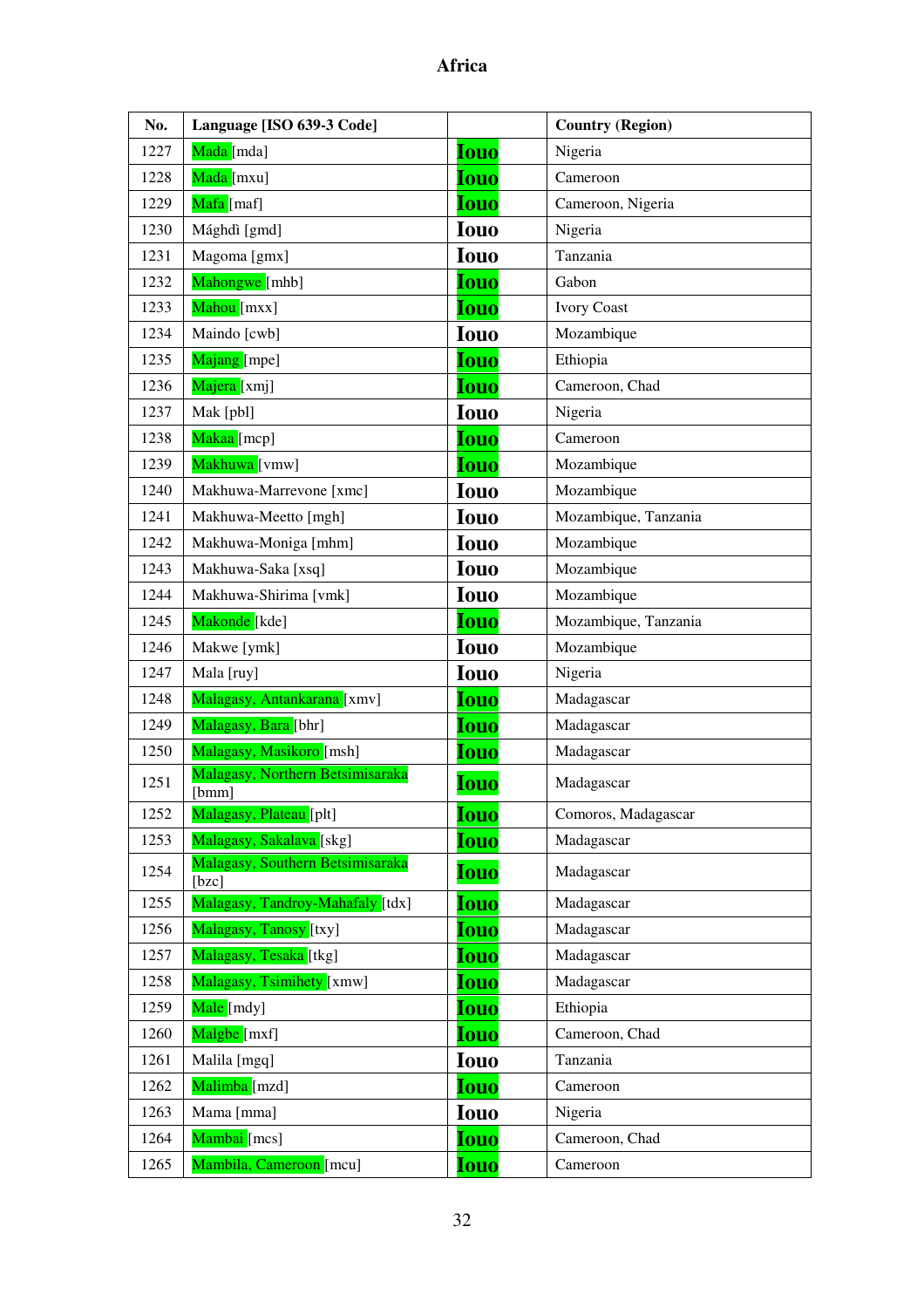| No.  | Language [ISO 639-3 Code] |             | <b>Country (Region)</b>        |
|------|---------------------------|-------------|--------------------------------|
| 1267 | Mambila, Nigeria [mzk]    | Iouo        | Nigeria                        |
| 1268 | Mambwe-Lungu [mgr]        | <b>Iouo</b> | Tanzania, Zambia               |
| 1269 | Mampruli [maw]            | <b>Iouo</b> | Ghana                          |
| 1270 | Mamvu [mdi]               | <b>Iouo</b> | DR Congo                       |
| 1271 | Manda [mgs]               | <b>Iouo</b> | Tanzania                       |
| 1272 | Mandari [mqu]             | <b>Iouo</b> | South Sudan                    |
| 1273 | Mandinka [mnk]            | <b>Iouo</b> | Gambia, Guinea-Bissau, Senegal |
| 1274 | Mandja [mzv]              | <b>Iouo</b> | CAR                            |
| 1275 | Mandjak [mfv]             | <b>Iouo</b> | Gambia, Guinea-Bissau, Senegal |
| 1276 | Mangas [zns]              | <b>Iouo</b> | Nigeria                        |
| 1277 | Mangayat [myj]            | <b>Iouo</b> | South Sudan                    |
| 1278 | Mangbetu [mdj]            | <b>Iouo</b> | DR Congo                       |
| 1279 | Mangbutu [mdk]            | <b>Iouo</b> | DR Congo                       |
| 1280 | Mango [mge]               | <b>Iouo</b> | Chad                           |
| 1281 | Maninka, Konyanka [mku]   | <b>Iouo</b> | Guinea, Liberia                |
| 1282 | Maninka, Sankaran [msc]   | <b>Iouo</b> | Guinea                         |
| 1283 | Maninkakan, Eastern [emk] | <b>Iouo</b> | Guinea, Mali, Sierra Leone     |
| 1284 | Maninkakan, Kita [mwk]    | <b>Iouo</b> | Mali                           |
| 1285 | Maninkakan, Western [mlq] | <b>Iouo</b> | Gambia, Mali, Senegal          |
| 1286 | Mankanya [knf]            | <b>Iouo</b> | Guinea-Bissau, Senegal         |
| 1287 | Mano [mev]                | <b>Iouo</b> | (=Mann); Guinea, Liberia       |
| 1288 | Mansoanka [msw]           | <b>Iouo</b> | Guinea-Bissau                  |
| 1289 | Manta [myg]               | <b>Iouo</b> | Cameroon                       |
| 1290 | Manya [mzj]               | <b>Iouo</b> | Guinea, Liberia                |
| 1291 | Manyawa [mny]             | <b>Iouo</b> | Mozambique                     |
| 1292 | Manyika [mxc]             | <b>Iouo</b> | Mozambique, Zimbabwe           |
| 1293 | Maraba [ymk]              | <b>Iouo</b> | Tanzania                       |
| 1294 | Mararit [mgb]             | <b>Iouo</b> | Chad                           |
| 1295 | Marba [mpg]               | <b>Iouo</b> | Chad                           |
| 1296 | Marenje [vmr]             | <b>Iouo</b> | Mozambique                     |
| 1297 | Marfa [mvu]               | <b>Iouo</b> | Chad                           |
| 1298 | Marghi Central [mrt]      | <b>Iouo</b> | Nigeria                        |
| 1299 | Marghi South [mfm]        | <b>Iouo</b> | Nigeria                        |
| 1300 | Marka [rkm]               | <b>Iouo</b> | Burkina Faso, Mali             |
| 1301 | Markweeta [enb]           | <b>Iouo</b> | Kenya                          |
| 1302 | Masaaba [myx]             | <b>Iouo</b> | Uganda                         |
| 1303 | Masalit [mls]             | <b>Iouo</b> | Chad, Sudan                    |
| 1304 | Masana [mcn]              | <b>Iouo</b> | Cameroon, Chad                 |
| 1305 | Mashi [jms]               | <b>Iouo</b> | Nigeria                        |
| 1306 | Mashi [mho]               | <b>Iouo</b> | Angola, Namibia, Zambia        |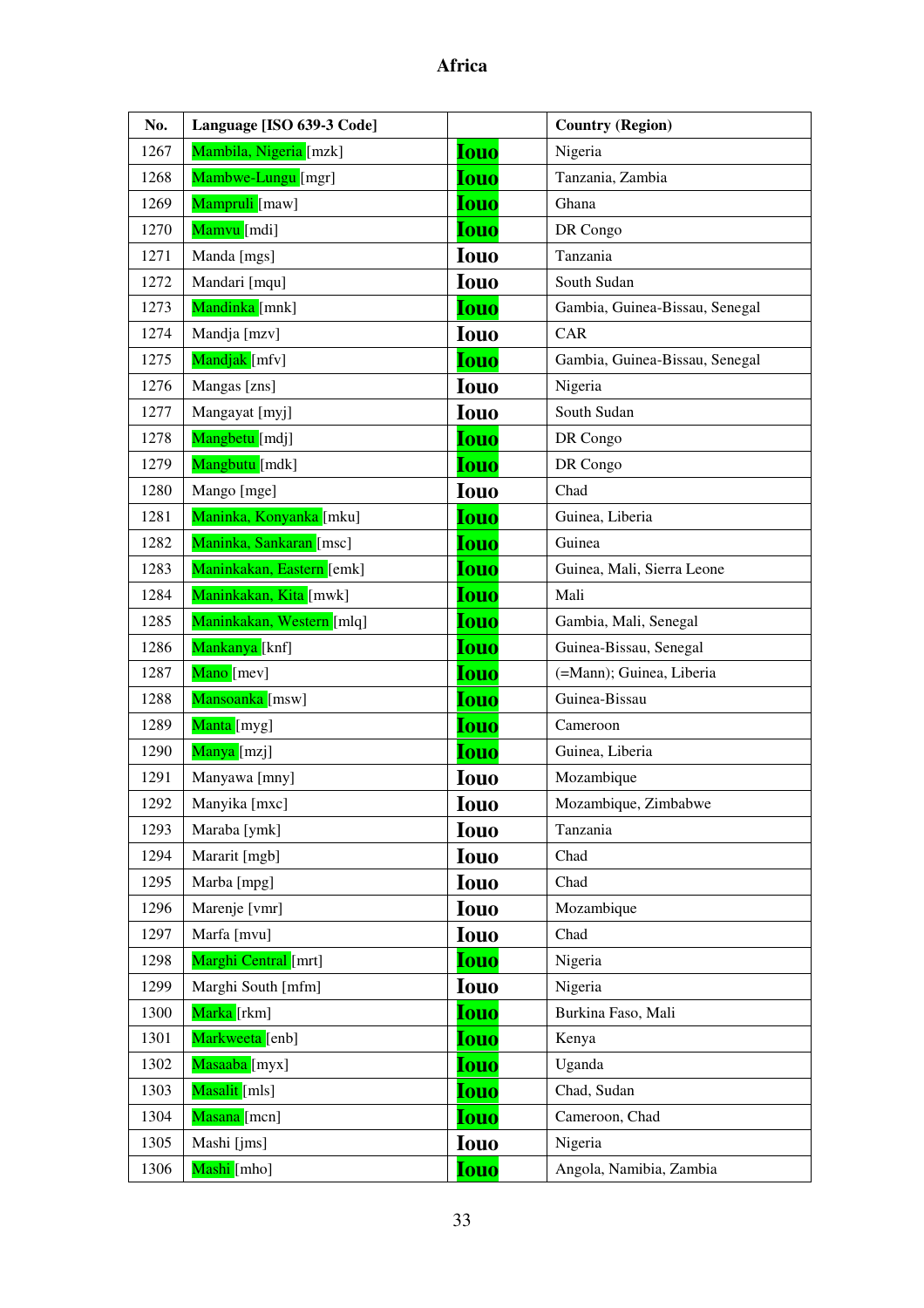| No.  | Language [ISO 639-3 Code] |             | <b>Country (Region)</b>  |
|------|---------------------------|-------------|--------------------------|
| 1307 | Maslam [msv]              | <b>Iouo</b> | Cameroon, Chad           |
| 1308 | Masmaje [mes]             | <b>Iouo</b> | Chad                     |
| 1309 | Massalat [mdg]            | <b>Iouo</b> | Chad                     |
| 1310 | Matal [mfh]               | <b>Iouo</b> | Cameroon                 |
| 1311 | Matengo [mgv]             | <b>Iouo</b> | Tanzania                 |
| 1312 | Mattokki [xnz]            | <b>Iouo</b> | (=Kenzi) Egypt           |
| 1313 | Matumbi [mgw]             | <b>Iouo</b> | Tanzania                 |
| 1314 | Mawa [mcw]                | <b>Iouo</b> | Chad                     |
| 1315 | Mayeka [myc]              | <b>Iouo</b> | DR Congo                 |
| 1316 | Mayogo [mdm]              | <b>Iouo</b> | DR Congo                 |
| 1317 | Mazagway [dkx]            | <b>Iouo</b> | Cameroon                 |
| 1318 | Mba [mfc]                 | <b>Iouo</b> | DR Congo                 |
| 1319 | Mbala [mdp]               | <b>Iouo</b> | DR Congo                 |
| 1320 | Mbalanhu [lnb]            | <b>Iouo</b> | Namibia                  |
| 1321 | Mbandja [zmz]             | <b>Iouo</b> | Congo Republic, DR Congo |
| 1322 | Mbangala [mxg]            | <b>Iouo</b> | Angola                   |
| 1323 | Mbangi [mgn]              | <b>Iouo</b> | CAR                      |
| 1324 | Mbangwe [zmn]             | <b>Iouo</b> | Congo Republic, Gabon    |
| 1325 | Mbara [mpk]               | <b>Iouo</b> | Chad                     |
| 1326 | Mbat [bau]                | <b>Iouo</b> | Jarawa; Nigeria          |
| 1327 | Mbati [mdn]               | <b>Iouo</b> | CAR                      |
| 1328 | Mbato [gwa]               | <b>Iouo</b> | <b>Ivory Coast</b>       |
| 1329 | Mbay [myb]                | <b>Iouo</b> | CAR, Chad                |
| 1330 | Mbe [mfo]                 | <b>Iouo</b> | Nigeria                  |
| 1331 | Mbelime [mql]             | <b>Iouo</b> | Benin, Togo              |
| 1332 | Mbembe, Cross River [mfn] | <b>Iouo</b> | Nigeria                  |
| 1333 | Mbembe, Tigon [nza]       | <b>Iouo</b> | Cameroon, Nigeria        |
| 1334 | Mbere [mdt]               | <b>Iouo</b> | Congo Republic, Gabon    |
| 1335 | Mbesa [zms]               | <b>Iouo</b> | DR Congo                 |
| 1336 | Mbo [mbo]                 | <b>Iouo</b> | Cameroon                 |
| 1337 | Mbo [zmw]                 | <u>Iouo</u> | DR Congo                 |
| 1338 | Mbo' [mtk]                | <b>Iouo</b> | (=Mbe'); Cameroon        |
| 1339 | Mboi [moi]                | <b>Iouo</b> | Nigeria                  |
| 1340 | Mboko [mdu]               | <b>Iouo</b> | Congo Republic           |
| 1341 | Mbole [mdq]               | <b>Iouo</b> | DR Congo                 |
| 1342 | Mbonga [xmb]              | <b>Iouo</b> | Cameroon                 |
| 1343 | Mbongno [bgu]             | <b>Iouo</b> | Nigeria                  |
| 1344 | Mbosi [mdw]               | <b>Iouo</b> | Congo Republic           |
| 1345 | Mbowe [mxo]               | <b>Iouo</b> | Zambia                   |
| 1346 | Mbre [mka]                | <b>Iouo</b> | <b>Ivory Coast</b>       |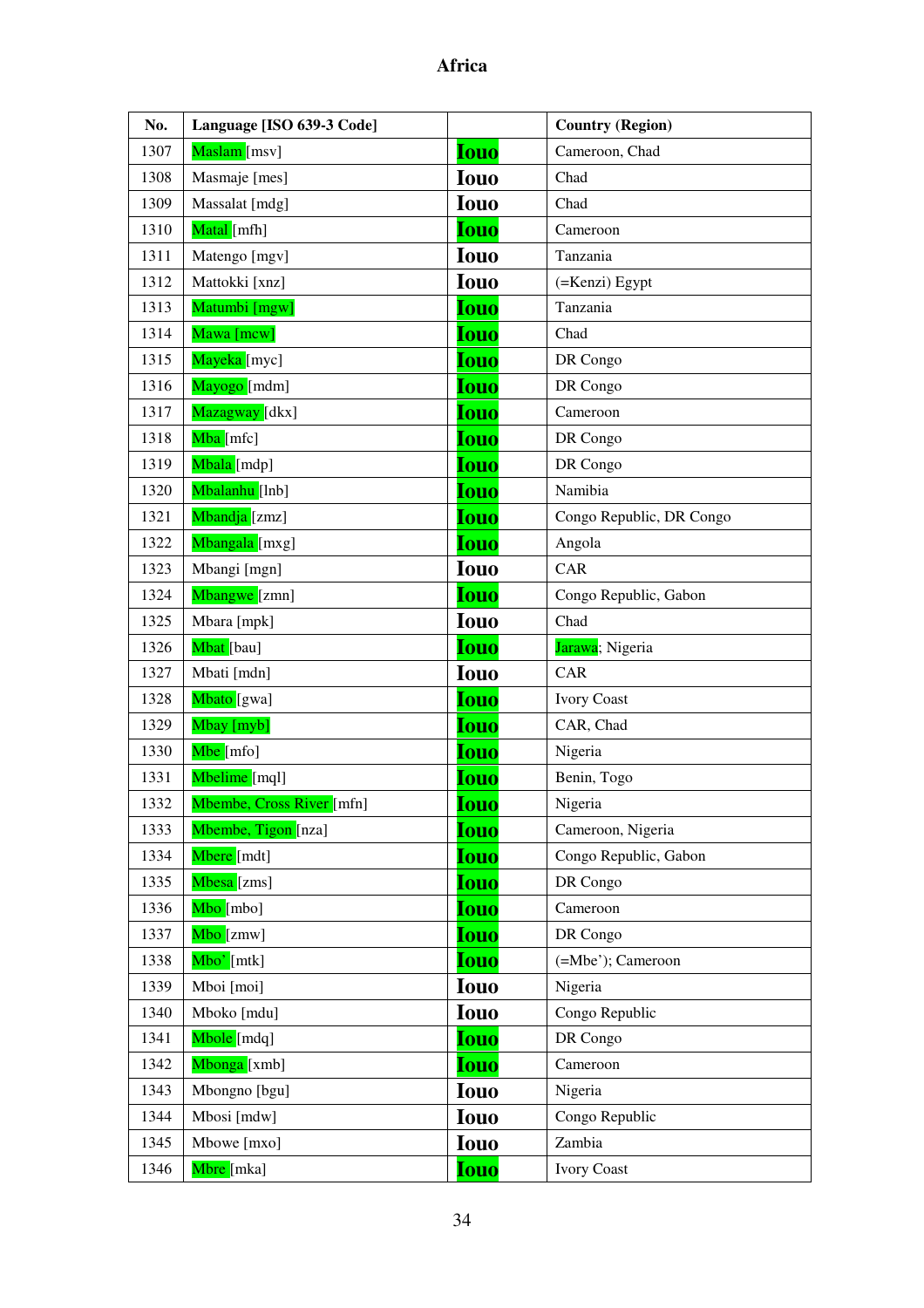| No.  | Language [ISO 639-3 Code]  |             | <b>Country (Region)</b>             |
|------|----------------------------|-------------|-------------------------------------|
| 1347 | Mbudum [xmd]               | <b>Iouo</b> | Cameroon                            |
| 1348 | Mbugu [mhd]                | <b>Iouo</b> | Tanzania                            |
| 1349 | Mbugwe [mgz]               | <b>Iouo</b> | Tanzania                            |
| 1350 | Mbuko [mqb]                | <b>Iouo</b> | Cameroon                            |
| 1351 | Mbukushu [mhw]             | <b>Iouo</b> | Angola, Botswana, Namibia, Zambia   |
| 1352 | Mbula-Bwazza [mbu]         | <b>Iouo</b> | Nigeria                             |
| 1353 | Mbule [mlb]                | <b>Iouo</b> | Cameroon                            |
| 1354 | Mbulungish [mbv]           | <b>Iouo</b> | Guinea                              |
| 1355 | Mbum [mdd]                 | <b>Iouo</b> | Cameroon, CAR                       |
| 1356 | Mbunda [mck]               | <b>Iouo</b> | Angola, Zambia                      |
| 1357 | Mbunga [mgy]               | <b>Iouo</b> | Tanzania                            |
| 1358 | Mburku [bbt]               | <b>Iouo</b> | Nigeria                             |
| 1359 | Mbwela [mfu]               | <b>Iouo</b> | Angola                              |
| 1360 | Me'en [mym]                | <b>Iouo</b> | Ethiopia                            |
| 1361 | Mediak [mwx]               | <b>Iouo</b> | Tanzania                            |
| 1362 | Medumba [byv]              | <b>Iouo</b> | Cameroon                            |
| 1363 | Mefele [mfj]               | <b>Iouo</b> | Cameroon                            |
| 1364 | Melo [mfx]                 | <b>Iouo</b> | Ethiopia                            |
| 1365 | Mendankwe-Nkwen [mfd]      | <b>Iouo</b> | Cameroon                            |
| 1366 | Mende [men]                | <b>Iouo</b> | Liberia, Sierra Leone               |
| 1367 | Mengaka [xmg]              | <b>Iouo</b> | Cameroon                            |
| 1368 | Mengisa [mct]              | <b>Iouo</b> | Cameroon                            |
| 1369 | Ménik [tnr]                | <b>Iouo</b> | Senegal                             |
| 1370 | Menka [mea]                | <b>Iouo</b> | Cameroon                            |
| 1371 | Merey [meq]                | <b>Iouo</b> | Cameroon                            |
| 1372 | <mark>Mesaka [</mark> iyo] | <b>Iouo</b> | Cameroon                            |
| 1373 | Mesme [zim]                | <b>Iouo</b> | Chad                                |
| 1374 | Mesqan [mvz]               | <b>Iouo</b> | Ethiopia                            |
| 1375 | Meta' [mgo]                | <b>Iouo</b> | Cameroon                            |
| 1376 | Mfinu [zmf]                | <b>Iouo</b> | DR Congo                            |
| 1377 | Mfumte [nfu]               | <b>Iouo</b> | Cameroon                            |
| 1378 | Mgbolizhia [gmz]           | <b>Iouo</b> | (Izi-Ezaa-Ikwo-Mgbo [izi]); Nigeria |
| 1379 | Midob [mei]                | <b>Iouo</b> | Sudan                               |
| 1380 | Migaama [mmy]              | <b>Iouo</b> | Chad                                |
| 1381 | Miltu [mlj]                | <b>Iouo</b> | Chad                                |
| 1382 | Mina [hna]                 | <b>Iouo</b> | Cameroon                            |
| 1383 | Mingang Doso [mko]         | <b>Iouo</b> | Nigeria                             |
| 1384 | Miship [mjs]               | <b>Iouo</b> | Nigeria                             |
| 1385 | Mituku [zmq]               | <b>Iouo</b> | DR Congo                            |
| 1386 | Miya [mkf]                 | <b>Iouo</b> | Nigeria                             |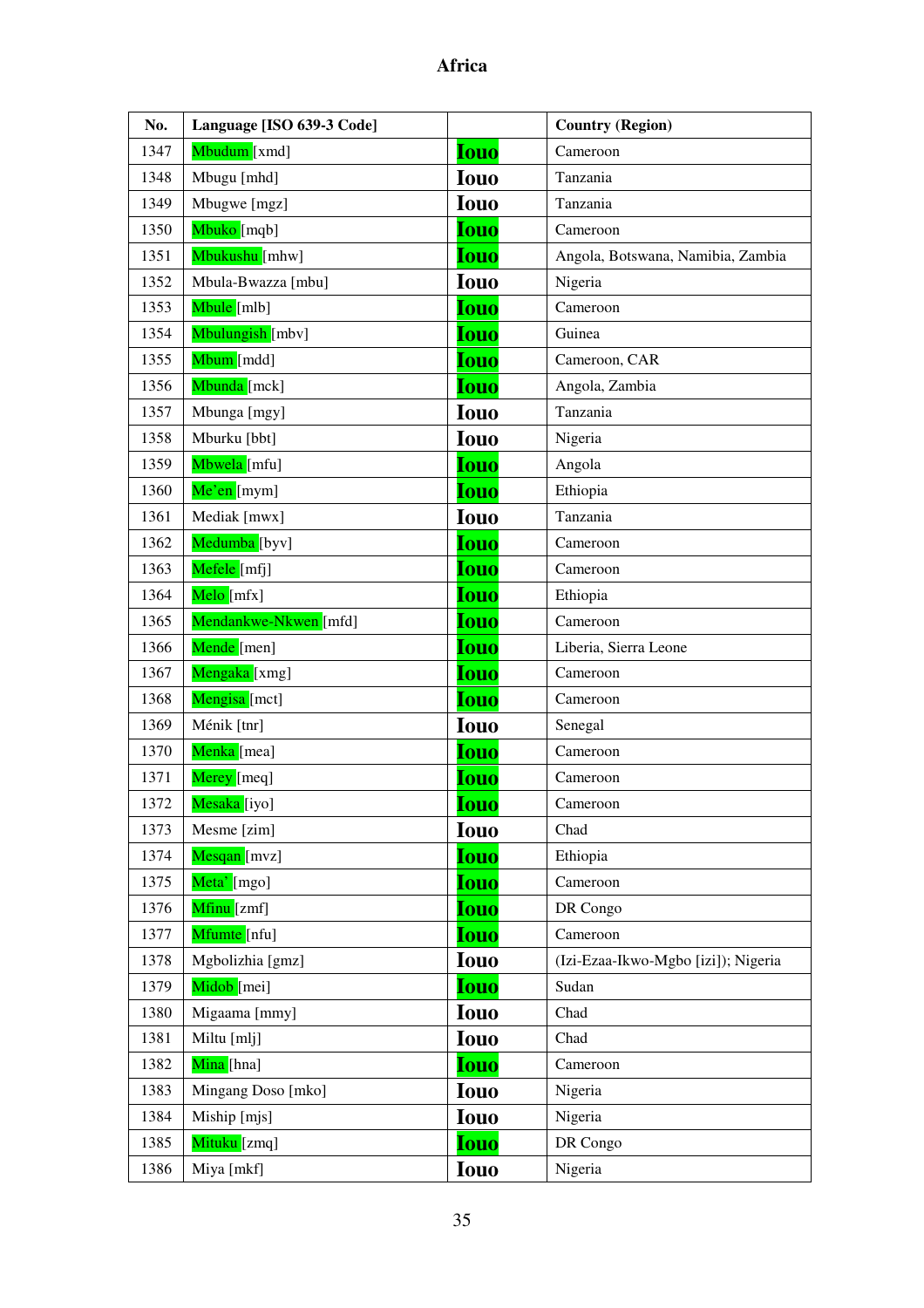| No.  | Language [ISO 639-3 Code] |             | <b>Country (Region)</b>       |
|------|---------------------------|-------------|-------------------------------|
| 1387 | Miyobe [soy]              | <b>Iouo</b> | Benin, Togo                   |
| 1388 | Mlomp [mlo]               | <b>Iouo</b> | Senegal                       |
| 1389 | Mmaala [mmu]              | <b>Iouo</b> | Cameroon                      |
| 1390 | Mmen [bfm]                | <b>Iouo</b> | Cameroon                      |
| 1391 | Mo'da [gbn]               | <b>Iouo</b> | South Sudan                   |
| 1392 | Moba [mfq]                | <b>Iouo</b> | Burkina Faso, Togo            |
| 1393 | Mochi [old]               | <b>Iouo</b> | Tanzania                      |
| 1394 | Mofu-Gudur [mif]          | <b>Iouo</b> | Cameroon                      |
| 1395 | Mofu, North [mfk]         | <b>Iouo</b> | Cameroon                      |
| 1396 | Mogofin [mfg]             | <b>Iouo</b> | Guinea                        |
| 1397 | Mogum [mou]               | <b>Iouo</b> | Chad                          |
| 1398 | Moi [mow]                 | <b>Iouo</b> | Congo Republic                |
| 1399 | Moingi [mwz]              | <b>Iouo</b> | DR Congo                      |
| 1400 | Mokole [mkl]              | <b>Iouo</b> | Benin                         |
| 1401 | Mokpwe [bri]              | <b>Iouo</b> | Cameroon                      |
| 1402 | Molengue [bxc]            | <b>Iouo</b> | <b>Equatorial Guinea</b>      |
| 1403 | Molo [zmo]                | <b>Iouo</b> | Sudan                         |
| 1404 | Moloko [mlw]              | Iouo        | Cameroon                      |
| 1405 | Mom Jango [ver]           | <b>Iouo</b> | Cameroon, Nigeria             |
| 1406 | Mongo-Nkundu [lol]        | <b>Iouo</b> | DR Congo                      |
| 1407 | Mono [mnh]                | <b>Iouo</b> | DR Congo                      |
| 1408 | Mono [mru]                | <b>Iouo</b> | Cameroon                      |
| 1409 | Montol [mtl]              | <b>Iouo</b> | Nigeria                       |
| 1410 | Monzombo [moj]            | <b>Iouo</b> | CAR, Congo Republic, DR Congo |
| 1411 | Moo [gwg]                 | <b>Iouo</b> | Nigeria                       |
| 1412 | Mòoré [mos]               | <b>Iouo</b> | (=Mossi); Burkina Faso, Togo  |
| 1413 | Morisyen [mfe]            | <b>Iouo</b> | Mauritius                     |
| 1414 | Moro [mor]                | <b>Iouo</b> | Sudan                         |
| 1415 | Morokodo [mgc]            | <b>Iouo</b> | South Sudan                   |
| 1416 | Morom [bdo]               | <b>Iouo</b> | Chad                          |
| 1417 | Moru [mgd]                | <b>Iouo</b> | South Sudan                   |
| 1418 | Mpade [mpi]               | <b>Iouo</b> | Cameroon, Chad                |
| 1419 | Mpiemo [mcx]              | <b>Iouo</b> | Cameroon, CAR                 |
| 1420 | Mpoto [mpa]               | <b>Iouo</b> | Tanzania                      |
| 1421 | Mpumpong [mgg]            | <b>Iouo</b> | Mpongmpong; Cameroon          |
| 1422 | Mpuono [zmp]              | <b>Iouo</b> | DR Congo                      |
| 1423 | Mpyemo [mcx]              | <b>Iouo</b> | Congo Republic                |
| 1424 | Mser [kqx]                | <b>Iouo</b> | Cameroon, Chad                |
| 1425 | Mubi [mub]                | <b>Iouo</b> | Chad                          |
| 1426 | Mukulu [moz]              | <b>Iouo</b> | Chad                          |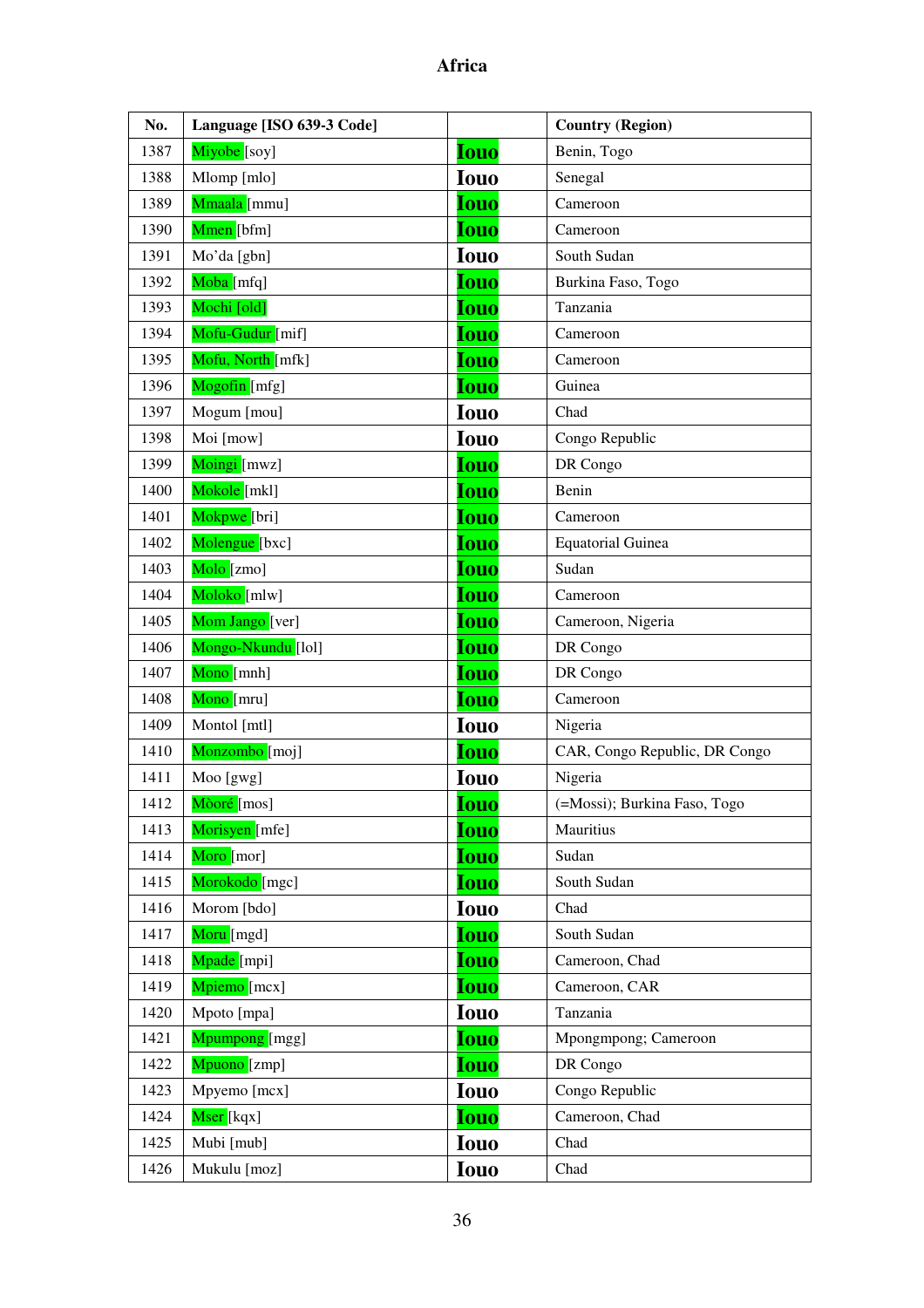| No.  | Language [ISO 639-3 Code]   |             | <b>Country (Region)</b>                                                      |
|------|-----------------------------|-------------|------------------------------------------------------------------------------|
| 1427 | Mulgi [mvh]                 | <b>Iouo</b> | Chad                                                                         |
| 1428 | Mumuye [mzm]                | <b>Iouo</b> | Nigeria                                                                      |
| 1429 | Mundabli [boe]              | <b>Iouo</b> | Cameroon                                                                     |
| 1430 | Mundang [mua]               | <b>Iouo</b> | Cameroon, Chad                                                               |
| 1431 | Mundani [mnf]               | <b>Iouo</b> | Cameroon                                                                     |
| 1432 | Mundat [mmf]                | <b>Iouo</b> | Nigeria                                                                      |
| 1433 | Mündü [muh]                 | <b>Iouo</b> | (=Mundu); DR Congo, South Sudan                                              |
| 1434 | Mungaka [mhk]               | <b>Iouo</b> | Cameroon                                                                     |
| 1435 | Mungbam [mij]               | <b>Iouo</b> | Abar; Cameroon                                                               |
| 1436 | Murle [mur]                 | <b>Iouo</b> | South Sudan                                                                  |
| 1437 | Mursi [muz]                 | <b>Iouo</b> | Ethiopia                                                                     |
| 1438 | Musey [mse]                 | <b>Iouo</b> | Cameroon, Chad                                                               |
| 1439 | Musgu [mug]                 | <b>Iouo</b> | Cameroon, Chad                                                               |
| 1440 | Mushungulu [xma]            | <b>Iouo</b> | Somalia                                                                      |
| 1441 | Muyang [muy]                | <b>Iouo</b> | Cameroon                                                                     |
| 1442 | Mvanip [mcj]                | <b>Iouo</b> | Nigeria                                                                      |
| 1443 | Mvuba [mxh]                 | <b>Iouo</b> | DR Congo                                                                     |
| 1444 | Mwaghavul [sur]             | <b>Iouo</b> | Nigeria                                                                      |
| 1445 | Mwan [moa]                  | <b>Iouo</b> | <b>Ivory Coast</b>                                                           |
| 1446 | Mwani [wmw]                 | <b>Iouo</b> | Mozambique                                                                   |
| 1447 | Mwera [mjh]                 | <b>Iouo</b> | (=Njasa); Tanzania                                                           |
| 1448 | Mwera [mwe]                 | <b>Iouo</b> | (=Mwela); Tanzania                                                           |
| 1449 | Mwimbi-Muthambi [mws]       | <b>Iouo</b> | Kenya                                                                        |
| 1450 | Myene [mye]                 | <b>Iouo</b> | Gabon                                                                        |
| 1451 | $N'$ ko $[nqo]$             | <b>Iouo</b> | Burkina Faso, Gambia, Guinea, Ivory<br>Coast, Liberia, Senegal, Sierra Leone |
| 1452 | Nlu [ngh]                   | <b>Iouo</b> | South Africa                                                                 |
| 1453 | Naami [bzv]                 | <b>Iouo</b> | Cameroon                                                                     |
| 1454 | Naba [mne]                  | <b>Iouo</b> | Chad                                                                         |
| 1455 | <mark>Nafaanra</mark> [nfr] | <b>Iouo</b> | Ghana, Ivory Coast                                                           |
| 1456 | Nafusi [jbn]                | <b>Iouo</b> | Libya                                                                        |
| 1457 | Nago, Northern [xkb]        | <b>Iouo</b> | Benin, Togo                                                                  |
| 1458 | Nago, Southern [nqg]        | <b>Iouo</b> | Benin                                                                        |
| 1459 | Naki [mff]                  | <b>Iouo</b> | Cameroon                                                                     |
| 1460 | Nalu [naj]                  | Iouo        | Guinea, Guinea-Bissau                                                        |
| 1461 | Nambya [nmq]                | <b>Iouo</b> | Botswana, Zimbabwe                                                           |
| 1462 | Nancere [nnc]               | <b>Iouo</b> | Chad                                                                         |
| 1463 | Nande [nnb]                 | <b>Iouo</b> | DR Congo                                                                     |
| 1464 | Nandi [niq]                 | <b>Iouo</b> | Kenya                                                                        |
| 1465 | Nara [nrb]                  | Iouo        | Eritrea                                                                      |
| 1466 | Narim [loh]                 | <b>Iouo</b> | South Sudan                                                                  |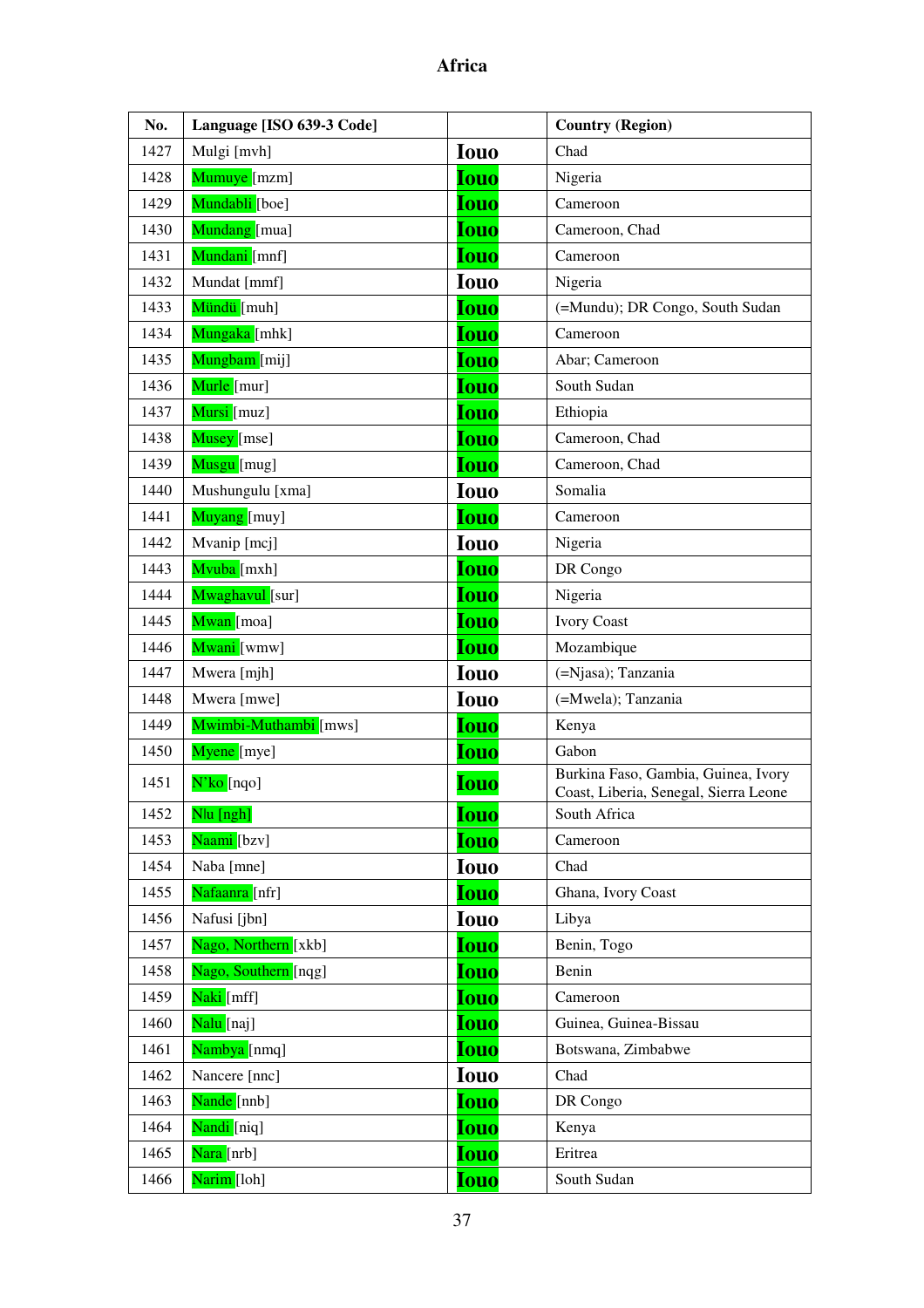| No.  | Language [ISO 639-3 Code] |             | <b>Country (Region)</b> |
|------|---------------------------|-------------|-------------------------|
| 1467 | Naro [nhr]                | <b>Iouo</b> | Botswana, Namibia       |
| 1468 | Nateni [ntm]              | <b>Iouo</b> | Benin                   |
| 1469 | Nathembo [nte]            | <b>Iouo</b> | Mozambique              |
| 1470 | Natioro [nti]             | <b>Iouo</b> | Burkina Faso            |
| 1471 | Nawdm [nmz]               | <b>Iouo</b> | Ghana, Togo             |
| 1472 | Nawuri [naw]              | <b>Iouo</b> | Ghana                   |
| 1473 | Nayi [noz]                | <b>Iouo</b> | Ethiopia                |
| 1474 | Neane [ner]               | <b>Iouo</b> | Cameroon                |
| 1475 | Nchumbulu [nlu]           | <b>Iouo</b> | Ghana                   |
| 1476 | Nda'nda' [nnz]            | <b>Iouo</b> | Cameroon                |
| 1477 | Ndai [gke]                | <b>Iouo</b> | Cameroon                |
| 1478 | Ndaka [ndk]               | <b>Iouo</b> | DR Congo                |
| 1479 | Ndaktup [ncp]             | <b>Iouo</b> | Cameroon                |
| 1480 | Ndali [ndh]               | <b>Iouo</b> | Malawi, Tanzania        |
| 1481 | Ndam [ndm]                | <b>Iouo</b> | Chad                    |
| 1482 | Ndamba [ndj]              | <b>Iouo</b> | Tanzania                |
| 1483 | Ndambono [nxo]            | <b>Iouo</b> | Gabon                   |
| 1484 | Ndasa [nda]               | <b>Iouo</b> | Congo Republic, Gabon   |
| 1485 | Ndau [ndc]                | <b>Iouo</b> | Mozambique, Zimbabwe    |
| 1486 | Nde-Gbite [ned]           | <b>Iouo</b> | Nigeria                 |
| 1487 | Nde-Nsele-Nta [ndd]       | <b>Iouo</b> | Nigeria                 |
| 1488 | Ndebele [nbl]             | <b>Iouo</b> | South Africa            |
| 1489 | Ndebele [nde]             | <b>Iouo</b> | Botswana, Zimbabwe      |
| 1490 | Ndemli [nml]              | <b>Iouo</b> | Cameroon                |
| 1491 | Ndendeule [dne]           | <b>Iouo</b> | Tanzania                |
| 1492 | Ndengereko [ndg]          | <b>Iouo</b> | Tanzania                |
| 1493 | Nding [eli]               | <b>Iouo</b> | Sudan                   |
| 1494 | Ndo [ndp]                 | <b>Iouo</b> | DR Congo, Uganda        |
| 1495 | Ndobo [ndw]               | <b>Iouo</b> | DR Congo                |
| 1496 | Ndoe [nbb]                | <b>Iouo</b> | Nigeria                 |
| 1497 | Ndogo [ndz]               | <b>Iouo</b> | South Sudan             |
| 1498 | Ndolo [ndl]               | <b>Iouo</b> | DR Congo                |
| 1499 | Ndombe [ndq]              | <b>Iouo</b> | Angola                  |
| 1500 | Ndonde Hamba [njd]        | <b>Iouo</b> | Tanzania                |
| 1501 | Ndonga [ndo]              | <b>Iouo</b> | Namibia                 |
| 1502 | Ndoola [ndr]              | <b>Iouo</b> | Cameroon, Nigeria       |
| 1503 | Ndrulo [led]              | <b>Iouo</b> | (=Lendu); Uganda        |
| 1504 | Ndumu [nmd]               | <b>Iouo</b> | Gabon                   |
| 1505 | Ndunda [nuh]              | <b>Iouo</b> | Nigeria                 |
| 1506 | Ndunga [ndt]              | <b>Iouo</b> | DR Congo                |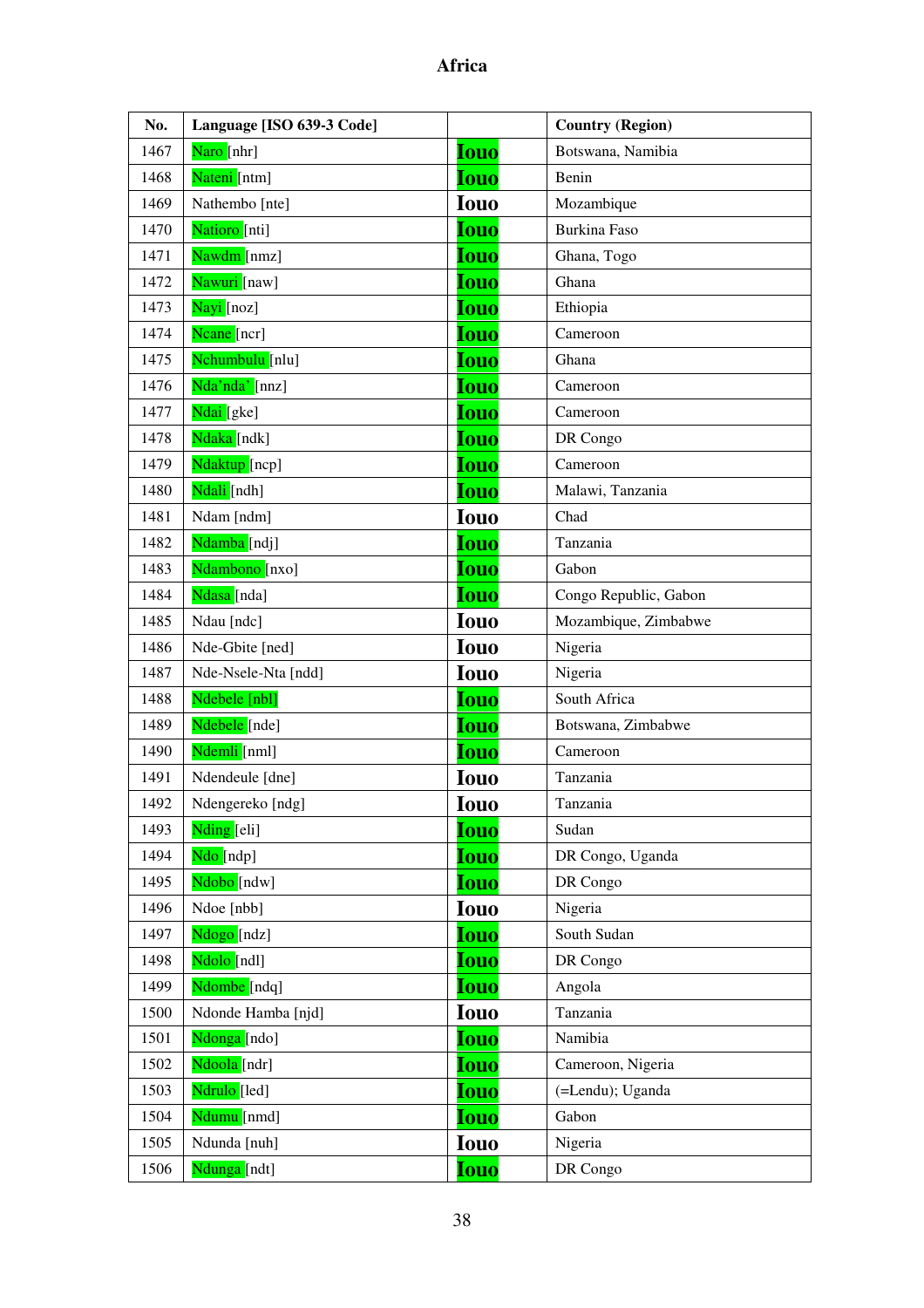| No.  | Language [ISO 639-3 Code] |             | <b>Country (Region)</b>       |
|------|---------------------------|-------------|-------------------------------|
| 1507 | Ndut [ndv]                | <b>Iouo</b> | Senegal                       |
| 1508 | Neyo [ney]                | <b>Iouo</b> | <b>Ivory Coast</b>            |
| 1509 | Ng'akarimojong [kdj]      | <b>Iouo</b> | (=Karamojong); Uganda         |
| 1510 | Ngam [nmc]                | <b>Iouo</b> | <b>CAR</b> Chad               |
| 1511 | Ngamambo [nbv]            | <b>Iouo</b> | Cameroon                      |
| 1512 | Ngambay [sba]             | <b>Iouo</b> | Cameroon, Chad                |
| 1513 | Ngamo [nbh]               | <b>Iouo</b> | Nigeria                       |
| 1514 | Ngando [ngd]              | <b>Iouo</b> | CAR                           |
| 1515 | Ngando [nxd]              | <b>Iouo</b> | DR Congo                      |
| 1516 | Ngandyera [nne]           | <b>Iouo</b> | Angola                        |
| 1517 | Ngangam [gng]             | <b>Iouo</b> | Benin, Togo                   |
| 1518 | Ngas [anc]                | <b>Iouo</b> | Nigeria                       |
| 1519 | Ngasa [nsg]               | <b>Iouo</b> | Tanzania                      |
| 1520 | Ngbaka [nga]              | <b>Iouo</b> | Congo Republic, DR Congo      |
| 1521 | Ngbaka Ma'bo [nbm]        | <b>Iouo</b> | CAR, Congo Republic, DR Congo |
| 1522 | Ngbaka Manza [ngg]        | <b>Iouo</b> | CAR                           |
| 1523 | Ngbandi, Northern [ngb]   | <b>Iouo</b> | DR Congo                      |
| 1524 | Ngbandi, Southern [nbw]   | Iouo        | DR Congo                      |
| 1525 | Ngbinda [nbd]             | <b>Iouo</b> | DR Congo                      |
| 1526 | Ngbundu [nuu]             | <b>Iouo</b> | DR Congo                      |
| 1527 | Ngelima [agh]             | <b>Iouo</b> | DR Congo                      |
| 1528 | Ngemba [nge]              | <b>Iouo</b> | Cameroon                      |
| 1529 | Ngete [nnn]               | <b>Iouo</b> | Chad                          |
| 1530 | Nggwahyi [ngx]            | <b>Iouo</b> | Nigeria                       |
| 1531 | Ngie [ngj]                | <b>Iouo</b> | Cameroon                      |
| 1532 | Ngiemboon [nnh]           | <b>Iouo</b> | Cameroon                      |
| 1533 | Ngile [jle]               | <b>Iouo</b> | Sudan                         |
| 1534 | Ngindo [nnq]              | <b>Iouo</b> | Tanzania                      |
| 1535 | Ngiti [niy]               | <b>Iouo</b> | DR Congo                      |
| 1536 | Ngizim [ngi]              | Iouo        | Nigeria                       |
| 1537 | Ngom [nra]                | <b>Iouo</b> | Congo Republic, Gabon         |
| 1538 | Ngomba [jgo]              | <b>Iouo</b> | Cameroon                      |
| 1539 | Ngombale [nla]            | <b>Iouo</b> | Cameroon                      |
| 1540 | Ngombe [ngc]              | <b>Iouo</b> | DR Congo                      |
| 1541 | Ngombe [nmj]              | <b>Iouo</b> | CAR                           |
| 1542 | Ngongo [noq]              | <b>Iouo</b> | DR Congo                      |
| 1543 | Ngoni [ngo]               | <b>Iouo</b> | Mozambique, Tanzania          |
| 1544 | Ngoreme [ngq]             | <b>Iouo</b> | Tanzania                      |
| 1545 | Ngoshie [nsh]             | Iouo        | Cameroon                      |
| 1546 | Ngul [nlo]                | Iouo        | DR Congo                      |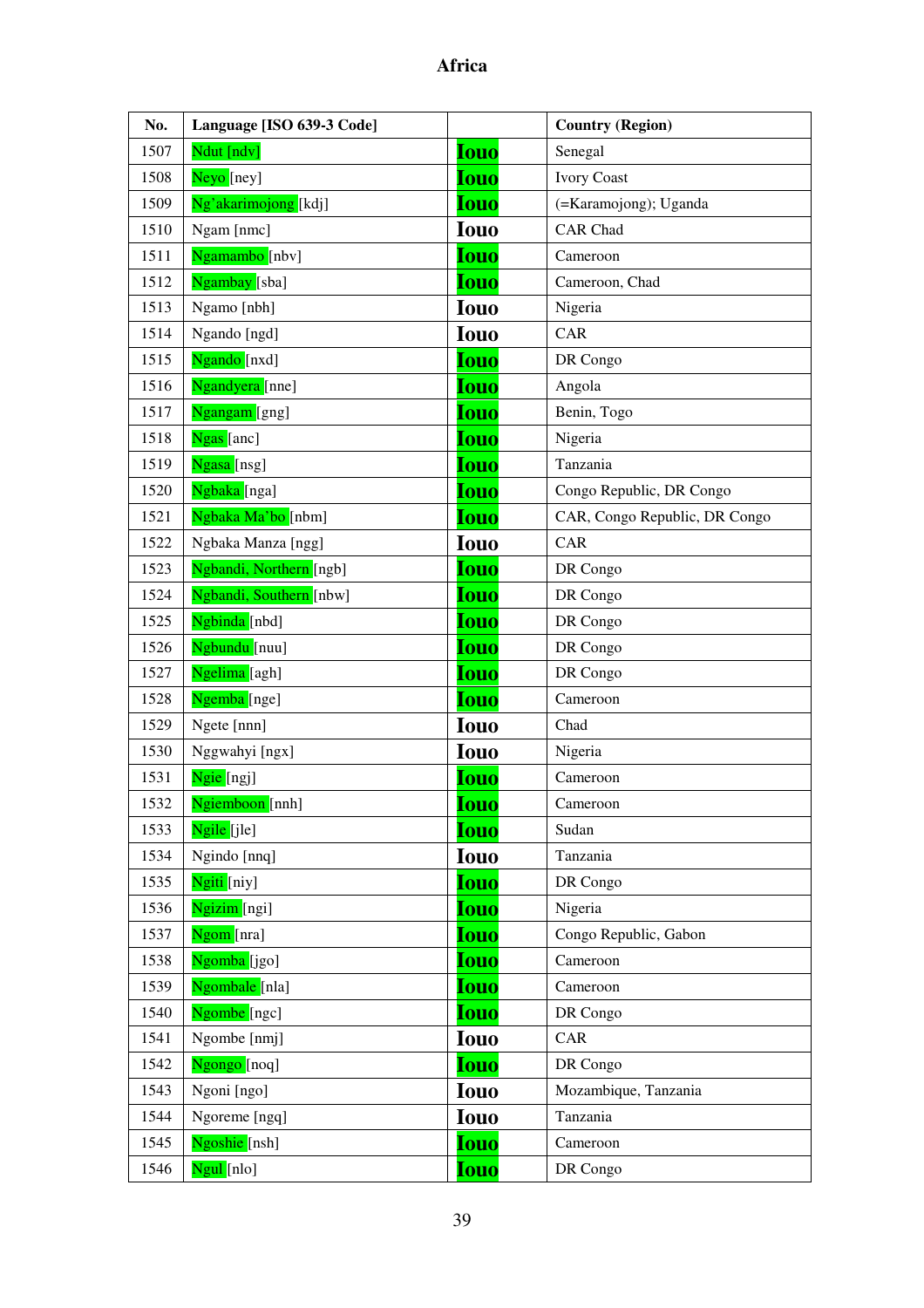| No.  | Language [ISO 639-3 Code] |             | <b>Country (Region)</b>      |
|------|---------------------------|-------------|------------------------------|
| 1547 | Ngulu [ngp]               | <b>Iouo</b> | Tanzania                     |
| 1548 | Ngundi [ndn]              | <b>Iouo</b> | Congo Republic               |
| 1549 | Ngundu [nue]              | <b>Iouo</b> | DR Congo                     |
| 1550 | Ngungwel [ngz]            | <b>Iouo</b> | Congo Republic               |
| 1551 | Ngwaba [ngw]              | <b>Iouo</b> | Nigeria                      |
| 1552 | Ngwe [nwe]                | <b>Iouo</b> | Cameroon                     |
| 1553 | Ngwo [ngn]                | <b>Iouo</b> | Cameroon                     |
| 1554 | Niellim [nie]             | <b>Iouo</b> | Chad                         |
| 1555 | Nikyob-Nindem [kdp]       | <b>Iouo</b> | Nigeria                      |
| 1556 | Nilamba [nim]             | <b>Iouo</b> | Tanzania                     |
| 1557 | Nimbari [nmr]             | <b>Iouo</b> | Cameroon                     |
| 1558 | Nindi [nxi]               | <b>Iouo</b> | Tanzania                     |
| 1559 | Ningye [nns]              | <b>Iouo</b> | Nigeria                      |
| 1560 | Ninkare [gur]             | <b>Iouo</b> | Farefare; Burkina Faso       |
| 1561 | Ninzo [nin]               | <b>Iouo</b> | Nigeria                      |
| 1562 | Njalgulgule [njl]         | <b>Iouo</b> | South Sudan                  |
| 1563 | Njebi [nzb]               | <b>Iouo</b> | Congo, Republic Gabon        |
| 1564 | Njen [njj]                | <b>Iouo</b> | Cameroon                     |
| 1565 | Njerep [njr]              | <b>Iouo</b> | Nigeria                      |
| 1566 | Njyem [njy]               | <b>Iouo</b> | Cameroon, Congo Republic     |
| 1567 | Nkami [nkq]               | <b>Iouo</b> | Ghana                        |
| 1568 | Nkangala [nkn]            | <b>Iouo</b> | Angola                       |
| 1569 | Nkari [nkz]               | <b>Iouo</b> | Nigeria                      |
| 1570 | Nkem-Nkum [isi]           | <b>Iouo</b> | Nigeria                      |
| 1571 | Nkongho [nkc]             | <b>Iouo</b> | Cameroon                     |
| 1572 | <mark>Nkonya</mark> [nko] | <b>Iouo</b> | Ghana                        |
| 1573 | Nkoroo [nkx]              | <b>Iouo</b> | Nigeria                      |
| 1574 | Nkoya [nka]               | <b>Iouo</b> | Zambia                       |
| 1575 | Nkukoli [nbo]             | <b>Iouo</b> | Nigeria                      |
| 1576 | Nkumbi [khu]              | <b>Iouo</b> | Angola                       |
| 1577 | Nkutu [nkw]               | <b>Iouo</b> | DR Congo                     |
| 1578 | Nnam [nbp]                | <b>Iouo</b> | Nigeria                      |
| 1579 | Nobiin [fia]              | <b>Iouo</b> | Egypt, Sudan                 |
| 1580 | Nomaande [lem]            | <b>Iouo</b> | Cameroon                     |
| 1581 | Noon [snf]                | <b>Iouo</b> | Senegal                      |
| 1582 | Noone [nhu]               | <b>Iouo</b> | Cameroon                     |
| 1583 | Northwestern !Kung [vaj]  | <b>Iouo</b> | Angola, Namibia              |
| 1584 | Notre [bly]               | <b>Iouo</b> | Benin                        |
| 1585 | Noy [noy]                 | <b>Iouo</b> | Chad                         |
| 1586 | Nsenga [nse]              | <b>Iouo</b> | Mozambique, Zambia, Zimbabwe |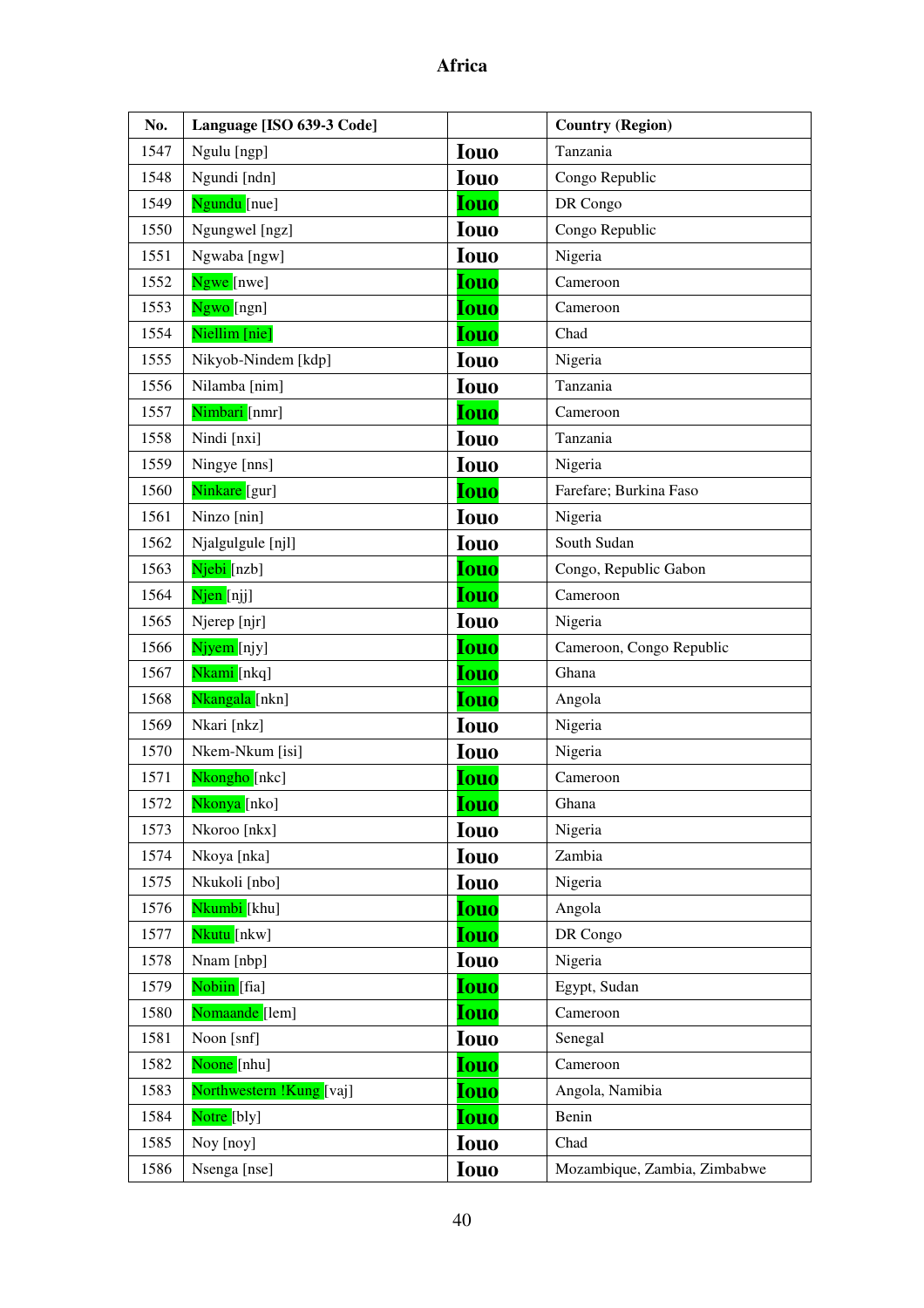| No.  | Language [ISO 639-3 Code]       |             | <b>Country (Region)</b> |
|------|---------------------------------|-------------|-------------------------|
| 1587 | Nshi [nsc]                      | <b>Iouo</b> | Nigeria                 |
| 1588 | Ntcham [bud]                    | <b>Iouo</b> | Ghana, Togo             |
| 1589 | Ntomba [nto]                    | <b>Iouo</b> | DR Congo                |
| 1590 | Nubaca <sup>[baf]</sup>         | <b>Iouo</b> | Cameroon                |
| 1591 | Nubi [kcn]                      | <b>Iouo</b> | Kenya, Uganda           |
| 1592 | Nuer [nus]                      | <b>Iouo</b> | Ethiopia, South Sudan   |
| 1593 | Nugunu [yas]                    | <b>Iouo</b> | Cameroon                |
| 1594 | Numana-Nunku-Gbantu-Numbu [nbr] | <b>Iouo</b> | Nigeria                 |
| 1595 | Nungu [rin]                     | <b>Iouo</b> | Nigeria                 |
| 1596 | Nuni, Northern [nuv]            | <b>Iouo</b> | <b>Burkina Faso</b>     |
| 1597 | Nuni, Southern [nnw]            | <b>Iouo</b> | Burkina Faso            |
| 1598 | Nupe-Nupe-Tako [nup]            | <b>Iouo</b> | Nigeria                 |
| 1599 | Nya Huba [hbb]                  | <b>Iouo</b> | Huba; Nigeria           |
| 1600 | Nyabwa [nwb]                    | <b>Iouo</b> | <b>Ivory Coast</b>      |
| 1601 | Nyakyusa-Ngonde [nyy]           | <b>Iouo</b> | Malawi, Tanzania        |
| 1602 | Nyala [nle]                     | <b>Iouo</b> | Kenya                   |
| 1603 | Nyali [nlj]                     | <b>Iouo</b> | DR Congo                |
| 1604 | Nyam [nmi]                      | <b>Iouo</b> | Nigeria                 |
| 1605 | Nyambo [now]                    | <b>Iouo</b> | Tanzania                |
| 1606 | Nyamusa-Molo [nwm]              | <b>Iouo</b> | South Sudan             |
| 1607 | Nyamwanga [mwn]                 | <b>Iouo</b> | Tanzania, Zambia        |
| 1608 | Nyamwezi [nym]                  | <b>Iouo</b> | Tanzania                |
| 1609 | Nyaneka [nyk]                   | <b>Iouo</b> | Angola                  |
| 1610 | Nyang'i [nyp]                   | <b>Iouo</b> | Uganda                  |
| 1611 | Nyanga [nyj]                    | <b>Iouo</b> | DR Congo                |
| 1612 | <mark>Nyanga-li</mark> [nyc]    | <u>Iouo</u> | DR Congo                |
| 1613 | Nyangatom [nnj]                 | <b>Iouo</b> | Ethiopia                |
| 1614 | Nyangbo [nyb]                   | <b>Iouo</b> | Ghana                   |
| 1615 | Nyanja [nya]                    | <u>Iouo</u> | Chewa; Mozambique       |
| 1616 | Nyankore [nyn]                  | <b>Iouo</b> | Nyankole; Uganda        |
| 1617 | Nyankpa [yes]                   | <b>Iouo</b> | Nigeria                 |
| 1618 | Nyaturu [rim]                   | <b>Iouo</b> | Tanzania                |
| 1619 | Nyemba [nba]                    | <b>Iouo</b> | Angola                  |
| 1620 | Nyengo [nye]                    | <b>Iouo</b> | Angola                  |
| 1621 | Nyiha, Malawi [nyr]             | <b>Iouo</b> | Malawi                  |
| 1622 | Nyiha, Tanzania [nih]           | <b>Iouo</b> | Tanzania, Zambia        |
| 1623 | Nyika [nkv]                     | <b>Iouo</b> | Malawi, Zambia          |
| 1624 | Nyika, Tanzania [nkt]           | <b>Iouo</b> | Tanzania                |
| 1625 | Nyindu [nyg]                    | <b>Iouo</b> | DR Congo                |
| 1626 | Nyokon [nvo]                    | Iouo        | (Tunen [baz]); Cameroon |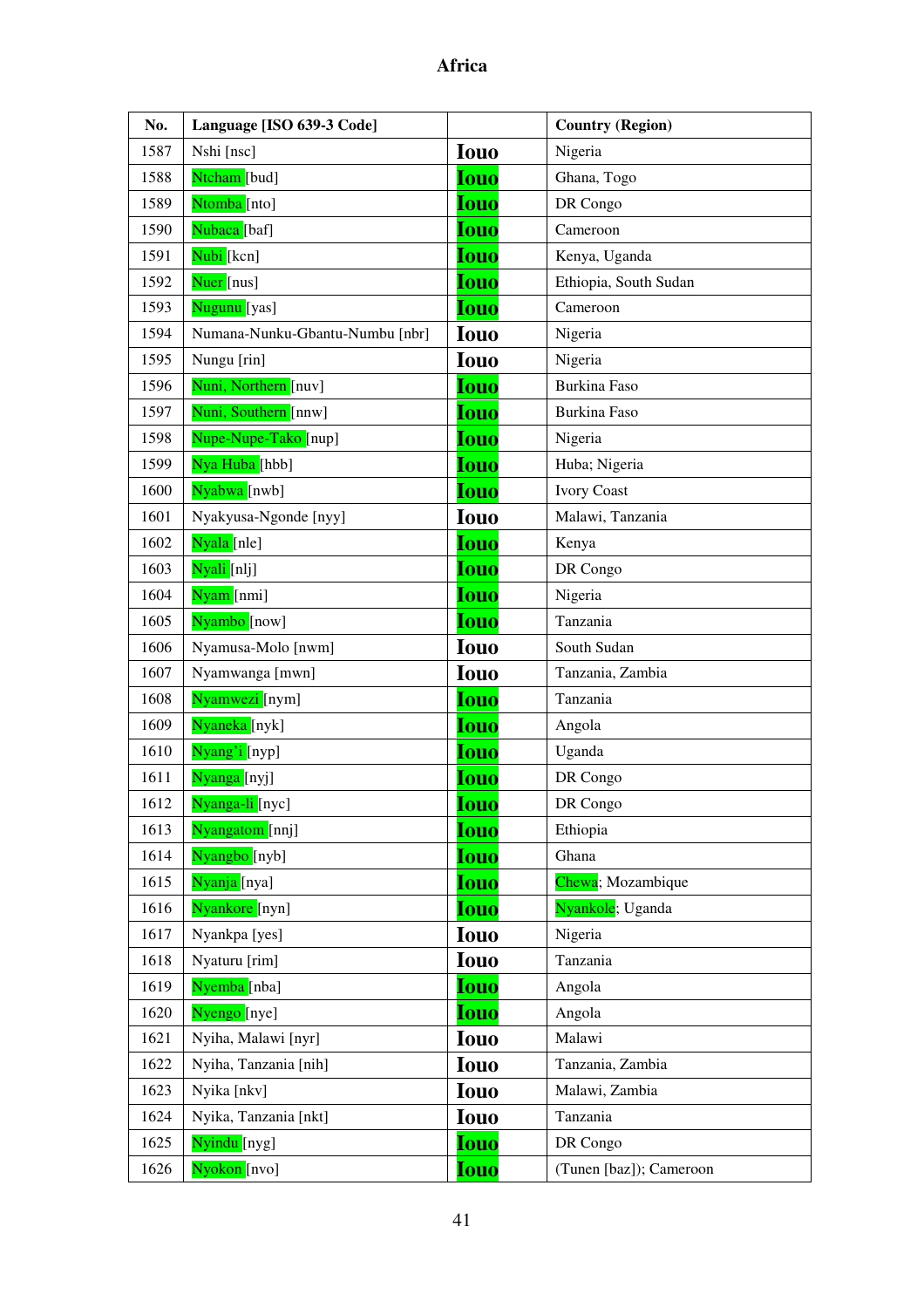| No.  | Language [ISO 639-3 Code]  |             | <b>Country (Region)</b>      |
|------|----------------------------|-------------|------------------------------|
| 1627 | Nyole [nuj]                | <b>Iouo</b> | Uganda                       |
| 1628 | Nyong [muo]                | <b>Iouo</b> | Cameroon, Nigeria            |
| 1629 | Nyoro [nyo]                | <b>Iouo</b> | Uganda                       |
| 1630 | Nyungwe [nyu]              | <b>Iouo</b> | Mozambique                   |
| 1631 | Nzakambay [nzy]            | <b>Iouo</b> | Cameroon, Chad               |
| 1632 | <mark>Nzakara</mark> [nzk] | <b>Iouo</b> | CAR, DR Congo                |
| 1633 | Nzanyi [nja]               | <b>Iouo</b> | Cameroon, Nigeria            |
| 1634 | Nzema [nzi]                | <b>Iouo</b> | (=Nzima); Ghana, Ivory Coast |
| 1635 | Obanliku [bzy]             | <b>Iouo</b> | Nigeria                      |
| 1636 | Oblo [obl]                 | <b>Iouo</b> | Cameroon                     |
| 1637 | Obolo [ann]                | <b>Iouo</b> | Nigeria                      |
| 1638 | Obulom [obu]               | <b>Iouo</b> | Nigeria                      |
| 1639 | Odual [odu]                | <b>Iouo</b> | Nigeria                      |
| 1640 | Odut [oda]                 | <b>Iouo</b> | Nigeria                      |
| 1641 | Ogbah [ogc]                | <b>Iouo</b> | Nigeria                      |
| 1642 | Ogbia [ogb]                | <b>Iouo</b> | Nigeria                      |
| 1643 | Ogbogolo [ogg]             | <b>Iouo</b> | Nigeria                      |
| 1644 | Ogbronuagum [ogu]          | <b>Iouo</b> | Nigeria                      |
| 1645 | Okiek [oki]                | <b>Iouo</b> | Kenya, Tanzania              |
| 1646 | Oko-Eni-Osayen [oks]       | <b>Iouo</b> | Nigeria                      |
| 1647 | Okobo [okb]                | <b>Iouo</b> | Nigeria                      |
| 1648 | Okodia [okd]               | <b>Iouo</b> | Nigeria                      |
| 1649 | Okpamheri [opa]            | <b>Iouo</b> | Nigeria                      |
| 1650 | Okpe [oke]                 | <b>Iouo</b> | Nigeria (Okpe)               |
| 1651 | Okpe [okx]                 | <b>Iouo</b> | Nigeria (Akoko-Edo)          |
| 1652 | <mark>Oku [</mark> oku]    | <u>Iouo</u> | Cameroon                     |
| 1653 | Oloma [olm]                | <b>Iouo</b> | Nigeria                      |
| 1654 | Olu'bo [lul]               | <b>Iouo</b> | South Sudan                  |
| 1655 | Olukhayo [lko]             | <u>Iouo</u> | Kenya                        |
| 1656 | Olulumo-Ikom [iko]         | <b>Iouo</b> | Nigeria                      |
| 1657 | Olumarachi [lri]           | <b>Iouo</b> | Kenya                        |
| 1658 | Olumarama [lrm]            | <b>Iouo</b> | Kenya                        |
| 1659 | Olunyole [nyd]             | <b>Iouo</b> | Kenya                        |
| 1660 | Olusamia [lsm]             | <b>Iouo</b> | Kenya                        |
| 1661 | Olushisa [lks]             | <b>Iouo</b> | Kisa; Kenya                  |
| 1662 | Olutsotso [lto]            | <u>Iouo</u> | Tsotso; Kenya                |
| 1663 | Oluwanga [lwg]             | Iouo        | Kenya                        |
| 1664 | Ombamba [mbm]              | <b>Iouo</b> | Congo Republic               |
| 1665 | Ombo [oml]                 | <b>Iouo</b> | DR Congo                     |
| 1666 | Omi [omi]                  | <u>Iouo</u> | DR Congo                     |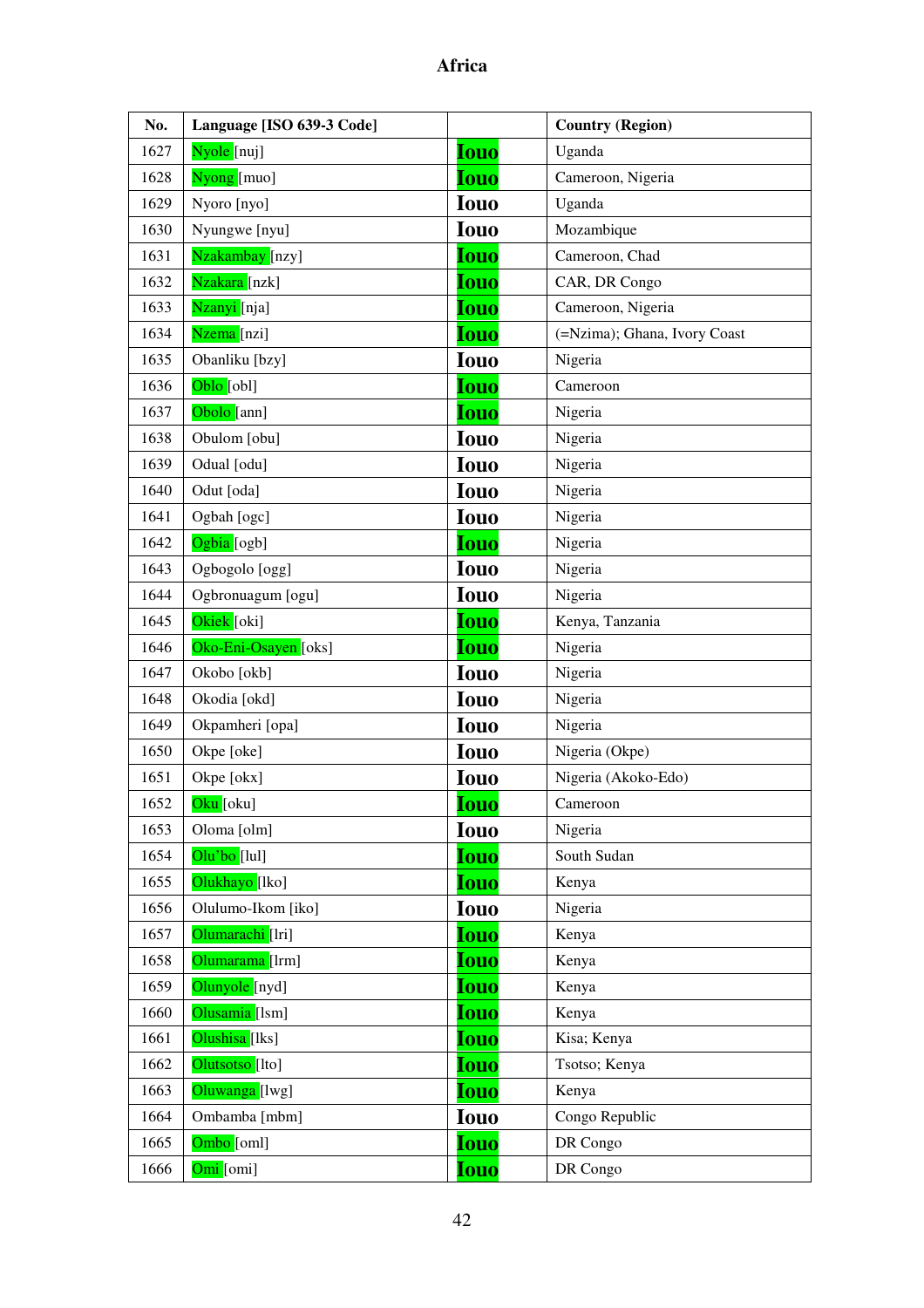| No.  | Language [ISO 639-3 Code]     |             | <b>Country (Region)</b>       |
|------|-------------------------------|-------------|-------------------------------|
| 1667 | Omotik [omt]                  | <b>Iouo</b> | Kenya                         |
| 1668 | Ongota [bxe]                  | <b>Iouo</b> | Ethiopia                      |
| 1669 | Oniyan [bsc]                  | <b>Iouo</b> | (=Bassari); Senegal           |
| 1670 | Oorlams [oor]                 | <b>Iouo</b> | South Africa                  |
| 1671 | Opuuo [lgn]                   | <b>Iouo</b> | Ethiopia, South Sudan         |
| 1672 | Oring [org]                   | <b>Iouo</b> | Nigeria                       |
| 1673 | Orma [orc]                    | <b>Iouo</b> | Kenya                         |
| 1673 | Oro [orx]                     | <b>Iouo</b> | Nigeria                       |
| 1674 | Oroko [bdu]                   | <b>Iouo</b> | Cameroon                      |
| 1675 | Oromo, Borana-Arsi-Guji [gax] | Iouo        | Ethiopia, Somalia             |
| 1676 | Oromo, Eastern [hae]          | <b>Iouo</b> | Ethiopia                      |
| 1677 | Oromo, West Central [gaz]     | <b>Iouo</b> | zu Makrosprache orm; Ethiopia |
| 1678 | Oruma [orr]                   | <b>Iouo</b> | Nigeria                       |
| 1679 | Osatu [ost]                   | <b>Iouo</b> | Cameroon                      |
| 1680 | Oshiwambo [kua]               | <b>Iouo</b> | (=Kwanyama); Angola           |
| 1681 | Ososo [oso]                   | <b>Iouo</b> | Nigeria                       |
| 1682 | Otank [uta]                   | <b>Iouo</b> | Nigeria                       |
| 1683 | Otoro [otr]                   | <b>Iouo</b> | Sudan                         |
| 1684 | Otuho [lot]                   | <b>Iouo</b> | South Sudan                   |
| 1685 | Oyda [oyd]                    | <b>Iouo</b> | Ethiopia                      |
| 1686 | Pa'a [pqa]                    | <b>Iouo</b> | Nigeria                       |
| 1687 | Paasaal [sig]                 | <b>Iouo</b> | Ghana                         |
| 1688 | Pagibete [pae]                | <b>Iouo</b> | DR Congo                      |
| 1689 | Paleni [pnl]                  | <b>Iouo</b> | <b>Burkina Faso</b>           |
| 1690 | Palor [fap]                   | Iouo        | Senegal                       |
| 1691 | Pam [pmn]                     | <b>Iouo</b> | Cameroon                      |
| 1692 | Pambia [pmb]                  | <b>Iouo</b> | DR Congo                      |
| 1693 | Pana [pnq]                    | <b>Iouo</b> | Burkina Faso, Mali            |
| 1694 | Pana [pnz]                    | <b>Iouo</b> | Cameroon, CAR, Chad           |
| 1695 | Panawa [pwb]                  | <b>Iouo</b> | Nigeria                       |
| 1696 | Pande [bkj]                   | <b>Iouo</b> | CAR                           |
| 1697 | Pangseng [pgs]                | <b>Iouo</b> | Nigeria                       |
| 1698 | Pangu [png]                   | <b>Iouo</b> | Nigeria                       |
| 1699 | Pangwa [pbr]                  | <b>Iouo</b> | Tanzania                      |
| 1700 | Papel [pbo]                   | Iouo        | Guinea-Bissau                 |
| 1701 | Päri [lkr]                    | <b>Iouo</b> | South Sudan                   |
| 1702 | Parkwa [pbi]                  | <b>Iouo</b> | Cameroon                      |
| 1703 | Pe [pai]                      | <b>Iouo</b> | Nigeria                       |
| 1704 | Peere [pfe]                   | <b>Iouo</b> | Cameroon, Nigeria             |
| 1705 | Pelende [ppp]                 | <b>Iouo</b> | DR Congo                      |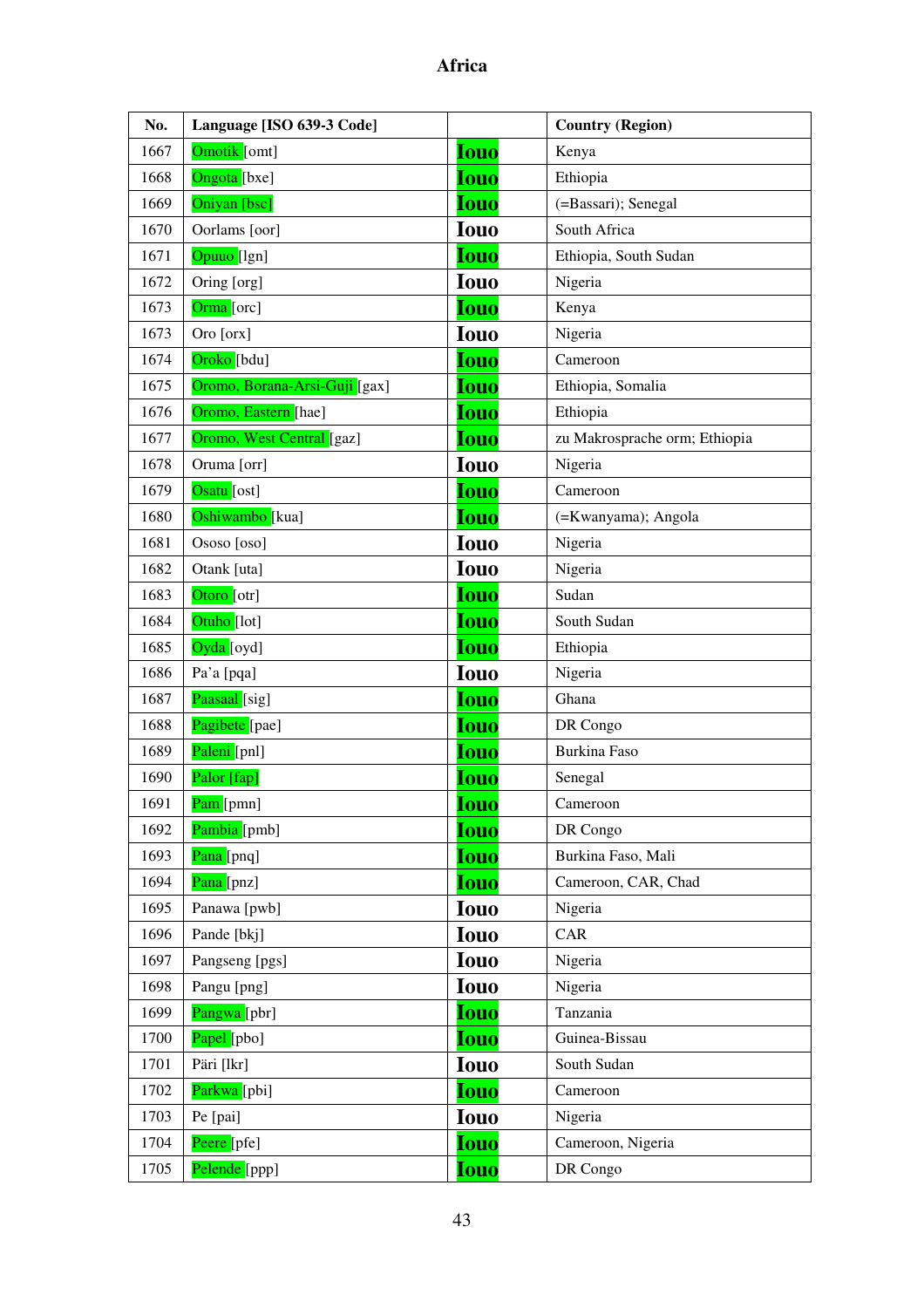| No.  | Language [ISO 639-3 Code]   |             | <b>Country (Region)</b>                                                 |
|------|-----------------------------|-------------|-------------------------------------------------------------------------|
| 1707 | Pero [pip]                  | <b>Iouo</b> | Nigeria                                                                 |
| 1708 | Pévé [1me]                  | <b>Iouo</b> | Cameroon, Chad                                                          |
| 1709 | Phende [pem]                | <b>Iouo</b> | DR Congo                                                                |
| 1710 | Phimbi [phm]                | <b>Iouo</b> | Mozambique                                                              |
| 1711 | Phuie [pug]                 | <b>Iouo</b> | <b>Burkina Faso</b>                                                     |
| 1712 | Phuthi [ssw]                | <b>Iouo</b> | (=Swati); Lesotho                                                       |
| 1713 | Pidgin Bantu [fng]          | <b>Iouo</b> | (=Fanagalo); South Africa, Zambia,<br>Zimbabwe                          |
| 1714 | Pidgin, Cameroon [wes]      | <b>Iouo</b> | Cameroon                                                                |
| 1715 | Pidgin, Nigerian [pcm]      | <b>Iouo</b> | Nigeria                                                                 |
| 1716 | Pimbwe [piw]                | <b>Iouo</b> | Tanzania                                                                |
| 1717 | Pinji [pic]                 | <b>Iouo</b> | Gabon                                                                   |
| 1718 | Pinyin [pny]                | Iouo        | Cameroon                                                                |
| 1719 | Piti [pcn]                  | <b>Iouo</b> | Nigeria                                                                 |
| 1720 | Piya-Kwonci [piy]           | <b>Iouo</b> | Nigeria                                                                 |
| 1721 | Pogolo [poy]                | <b>Iouo</b> | Tanzania                                                                |
| 1722 | Poke [pof]                  | <b>Iouo</b> | DR Congo                                                                |
| 1723 | Pökoot [pko]                | <b>Iouo</b> | Kenya, Uganda                                                           |
| 1724 | Pol [pmm]                   | <b>Iouo</b> | Cameroon                                                                |
| 1725 | Polci [plj]                 | <b>Iouo</b> | Nigeria                                                                 |
| 1726 | Pomo [pmm]                  | <b>Iouo</b> | Congo Republic                                                          |
| 1727 | Portuguese [por]            | <b>Iouo</b> | Angola, Cape Verde, Guinea-Bissau,<br>Mozambique, Sao Tome and Principe |
| 1728 | Principense [pre]           | <b>Iouo</b> | Sao Tome and Principe                                                   |
| 1729 | Psikye [kvj]                | <b>Iouo</b> | Cameroon, Nigeria                                                       |
| 1730 | Pulaar [fuc]                | <b>Iouo</b> | Gambia, Guinea, Guinea-Bissau, Mali,<br>Mauretania, Senegal             |
| 1731 | <mark>Pular</mark> [fuf]    | <b>Iouo</b> | Guinea, Mali, Senegal                                                   |
| 1732 | Pular [fuf]                 | <b>Iouo</b> | Sierra Leone                                                            |
| 1733 | Punjabi, Eastern [pan]      | <b>Iouo</b> | Kenya                                                                   |
| 1734 | Punu [puu]                  | <b>Iouo</b> | Congo Republic, Gabon                                                   |
| 1735 | Putai [mfl]                 | <b>Iouo</b> | Nigeria                                                                 |
| 1736 | Pyapun [pcw]                | <b>Iouo</b> | Nigeria                                                                 |
| 1737 | Qimant [ahg]                | <b>Iouo</b> | Ethiopia                                                                |
| 1738 | Rang [rax]                  | <b>Iouo</b> | Nigeria                                                                 |
| 1739 | Reel [atu]                  | <b>Iouo</b> | South Sudan                                                             |
| 1740 | Rendille [rel]              | <b>Iouo</b> | Kenya                                                                   |
| 1741 | Reshe [res]                 | <b>Iouo</b> | Nigeria                                                                 |
| 1742 | Réunion Creole French [rcf] | <b>Iouo</b> | Réunion                                                                 |
| 1743 | Rogo [rod]                  | <b>Iouo</b> | Nigeria                                                                 |
| 1744 | Rombo [rof]                 | <b>Iouo</b> | Tanzania                                                                |
| 1745 | Ron [cla]                   | <b>Iouo</b> | Nigeria                                                                 |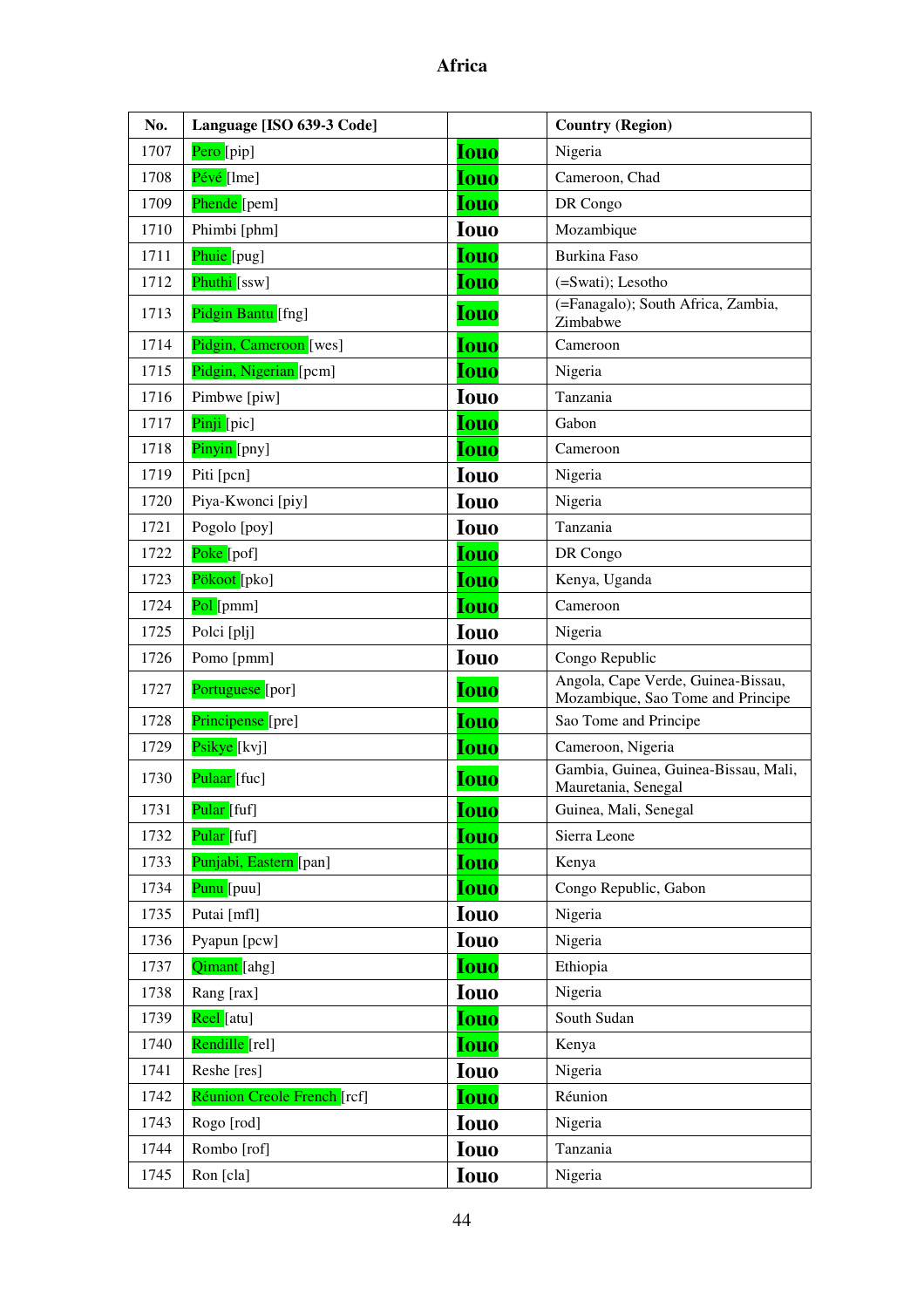| No.  | Language [ISO 639-3 Code] |             | <b>Country (Region)</b>          |
|------|---------------------------|-------------|----------------------------------|
| 1746 | Ronga [rng]               | <b>Iouo</b> | Mozambique, South Africa         |
| 1747 | Rufiji [rui]              | <b>Iouo</b> | Tanzania                         |
| 1748 | Ruma [ruz]                | <b>Iouo</b> | Nigeria                          |
| 1749 | Rundi [run]               | <b>Iouo</b> | (=Kirundi); Burundi              |
| 1750 | Runga [rou]               | <b>Iouo</b> | CAR, Chad                        |
| 1751 | Rungwa [rnw]              | <b>Iouo</b> | Tanzania                         |
| 1752 | Ruuli [ruc]               | <b>Iouo</b> | Uganda                           |
| 1753 | Ruund [rnd]               | <b>Iouo</b> | Angola, DR Congo                 |
| 1754 | Rwa [rwk]                 | <b>Iouo</b> | Tanzania                         |
| 1755 | <b>Rwanda</b> [kin]       | <b>Iouo</b> | (=Kinyarwanda); DR Congo, Ruanda |
| 1756 | Saafi-Saafi [sav]         | <b>Iouo</b> | Senegal                          |
| 1757 | Saamia [lsm]              | <b>Iouo</b> | Uganda                           |
| 1758 | Saba [saa]                | <b>Iouo</b> | Chad                             |
| 1759 | Sabaot [spy]              | <b>Iouo</b> | Kenya                            |
| 1760 | Safaliba [saf]            | <b>Iouo</b> | Ghana                            |
| 1761 | Safwa [sbk]               | <b>Iouo</b> | Tanzania                         |
| 1762 | Sagala [sbm]              | <b>Iouo</b> | Tanzania                         |
| 1763 | Sagalla [tga]             | <b>Iouo</b> | Kenya                            |
| 1764 | Saho [ssy]                | <b>Iouo</b> | Eritrea, Ethiopia                |
| 1765 | Sakata [skt]              | <b>Iouo</b> | DR Congo                         |
| 1766 | Sake [sak]                | <b>Iouo</b> | Gabon                            |
| 1767 | Sala [shq]                | <b>Iouo</b> | Zambia                           |
| 1768 | Salampasu [slx]           | <b>Iouo</b> | DR Congo                         |
| 1769 | Sama [smd]                | <b>Iouo</b> | Angola                           |
| 1770 | Samay [syx]               | <b>Iouo</b> | Gabon                            |
| 1771 | Samba [smx]               | <b>Iouo</b> | DR Congo                         |
| 1772 | Samba Daka [ccg]          | <b>Iouo</b> | Nigeria                          |
| 1773 | Samba Leko [ndi]          | <b>Iouo</b> | Cameroon, Nigeria                |
| 1774 | Sambe [xab]               | <b>Iouo</b> | Nigeria                          |
| 1775 | Samburu [saq]             | <b>Iouo</b> | Kenya                            |
| 1776 | Samo, Matya [stj]         | <b>Iouo</b> | Burkina Faso, Mali               |
| 1777 | Samo, Maya [sym]          | Iouo        | Burkina Faso                     |
| 1778 | Samo, Southern [sbd]      | <b>Iouo</b> | Burkina Faso                     |
| 1779 | Sàmòmá [knz]              | <b>Iouo</b> | Mali                             |
| 1780 | Sandawe [sad]             | <b>Iouo</b> | Tanzania                         |
| 1781 | Sanga [sng]               | <b>Iouo</b> | DR Congo                         |
| 1782 | Sanga [xsn]               | <b>Iouo</b> | Nigeria                          |
| 1783 | Sango [sag]               | <b>Iouo</b> | CAR, Chad, DR Congo              |
| 1784 | Sango, Riverain [snj]     | <b>Iouo</b> | CAR                              |
| 1785 | Sangu [sbp]               | <b>Iouo</b> | Tanzania                         |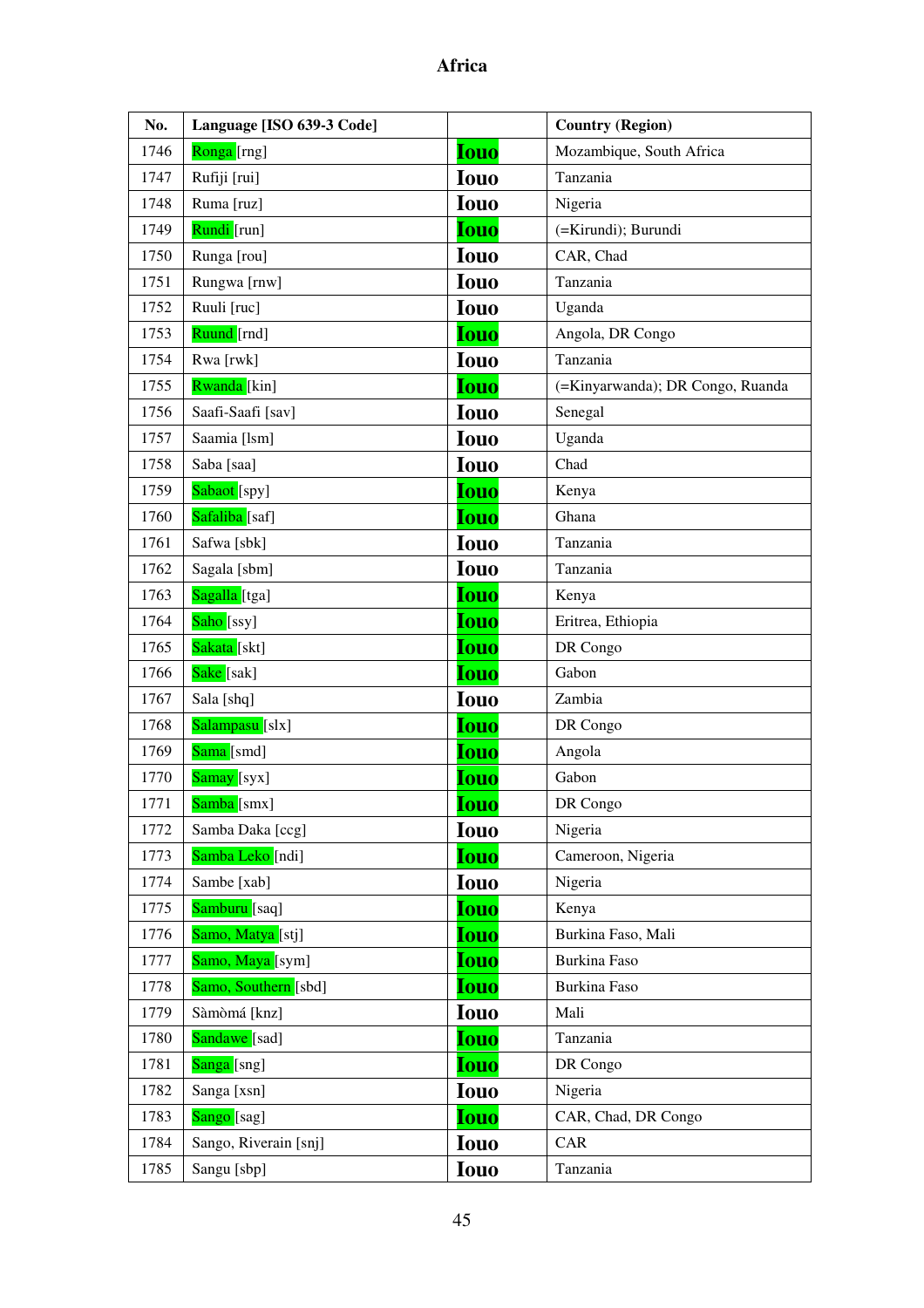| No.  | Language [ISO 639-3 Code]   |             | <b>Country (Region)</b>  |
|------|-----------------------------|-------------|--------------------------|
| 1786 | Sangu [snq]                 | <b>Iouo</b> | Gabon                    |
| 1787 | Sãotomense [cri]            | <b>Iouo</b> | Sao Tome and Principe    |
| 1788 | Sapo [krn]                  | <b>Iouo</b> | Liberia                  |
| 1789 | Sar [mwm]                   | <b>Iouo</b> | Chad                     |
| 1790 | Sara Kaba [sbz]             | <b>Iouo</b> | CAR                      |
| 1791 | Sari [asj]                  | <b>Iouo</b> | Cameroon                 |
| 1792 | Sarua [swy]                 | <b>Iouo</b> | Chad                     |
| 1793 | Sasaru [sxs]                | <b>Iouo</b> | Nigeria                  |
| 1794 | Sawknah [swn]               | <b>Iouo</b> | Libya                    |
| 1795 | Saya [say]                  | <b>Iouo</b> | Nigeria                  |
| 1796 | Seba [kdg]                  | <b>Iouo</b> | DR Congo                 |
| 1797 | Sebat Bet Gurage [sgw]      | <b>Iouo</b> | Ethiopia                 |
| 1798 | Seeku [sos]                 | <b>Iouo</b> | <b>Burkina Faso</b>      |
| 1799 | Segeju [seg]                | <b>Iouo</b> | Tanzania                 |
| 1800 | Sehwi [sfw]                 | <b>Iouo</b> | Ghana                    |
| 1801 | Seki [syi]                  | <b>Iouo</b> | Equatorial Guinea, Gabon |
| 1802 | Sekpele [lip]               | <b>Iouo</b> | Ghana                    |
| 1803 | Selee [snw]                 | <b>Iouo</b> | Ghana                    |
| 1804 | Sena [seh]                  | <b>Iouo</b> | Mozambique               |
| 1805 | Sena, Malawi [swk]          | <b>Iouo</b> | Malawi                   |
| 1806 | Sengele <sup>[szg]</sup>    | <b>Iouo</b> | DR Congo                 |
| 1807 | Senhaja Berber [sjs]        | <b>Iouo</b> | Morocco                  |
| 1808 | Sénoufo, Cebaara [sef]      | <b>Iouo</b> | <b>Ivory Coast</b>       |
| 1809 | Sénoufo, Djimini [dyi]      | <b>Iouo</b> | <b>Ivory Coast</b>       |
| 1810 | Sénoufo, Mamara [myk]       | <b>Iouo</b> | Mali                     |
| 1811 | Sénoufo, Nanerigé [sen]     | <b>Iouo</b> | Burkina Faso             |
| 1812 | Sénoufo, Nyarafolo [sev]    | Iouo        | <b>Ivory Coast</b>       |
| 1813 | Sénoufo, Palaka [plr]       | Iouo        | <b>Ivory Coast</b>       |
| 1814 | Sénoufo, Senara [seq]       | <u>Iouo</u> | Burkina Faso             |
| 1815 | Sénoufo, Shempire [seb]     | Iouo        | Ivory Coast, Mali        |
| 1816 | Sénoufo, Sicité [sep]       | Iouo        | Burkina Faso, Mali       |
| 1817 | Sénoufo, Supyire [spp]      | <b>Iouo</b> | Mali                     |
| 1818 | Sénoufo, Syenara [shz]      | <b>Iouo</b> | Mali                     |
| 1819 | Sénoufo, Tagwana [tgw]      | <b>Iouo</b> | <b>Ivory Coast</b>       |
| 1820 | Serahule [snk]              | Iouo        | Soninke; Gambia          |
| 1821 | Sere [swf]                  | Iouo        | DR Congo                 |
| 1822 | Serer-Sine [srr]            | <b>Iouo</b> | Gambia, Senegal          |
| 1823 | Seselwa Creole French [crs] | Iouo        | Seychelles               |
| 1824 | Settla [sta]                | <b>Iouo</b> | Zambia                   |
| 1825 | Seze [sze]                  | <b>Iouo</b> | Ethiopia                 |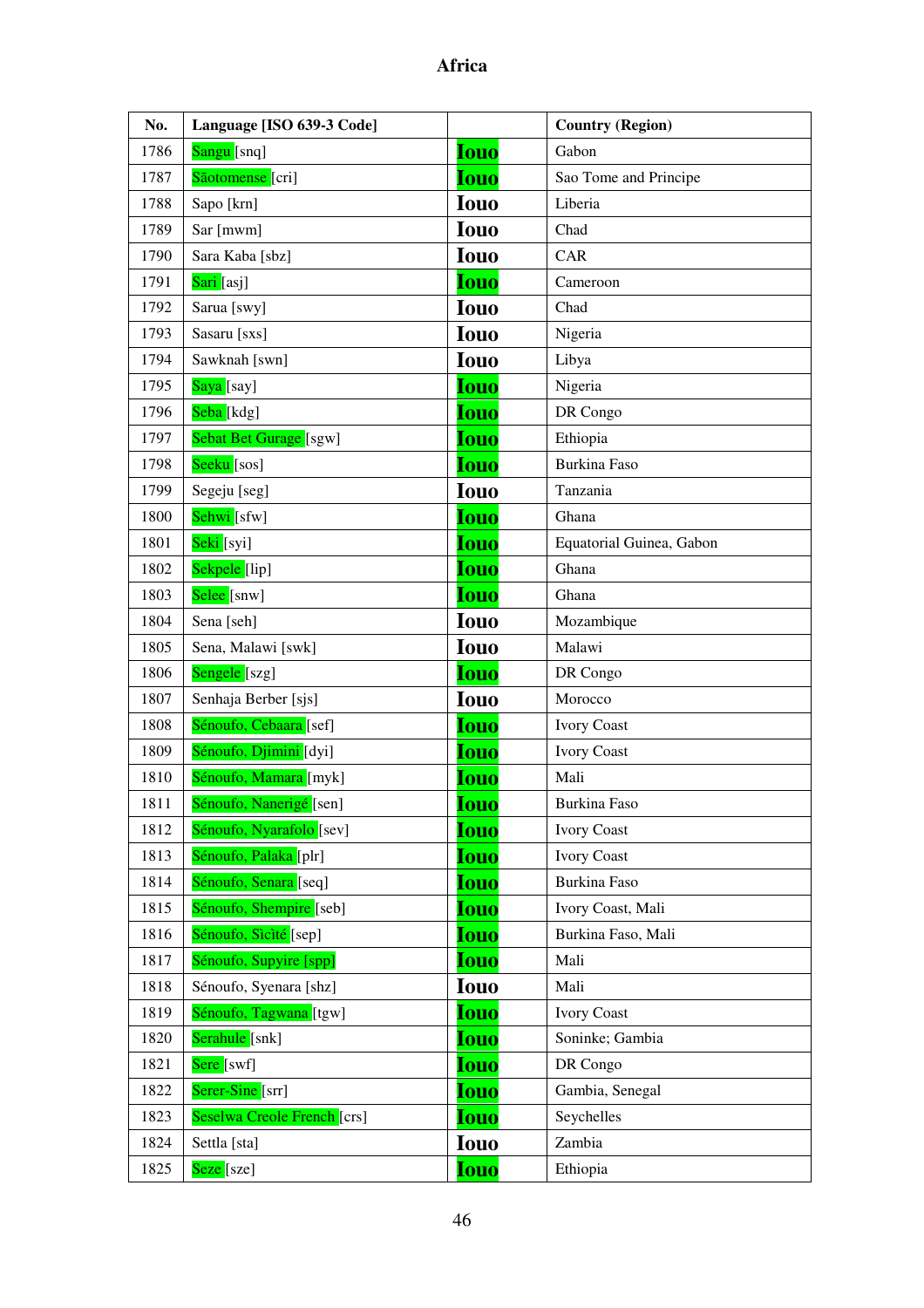| No.  | Language [ISO 639-3 Code] |             | <b>Country (Region)</b> |
|------|---------------------------|-------------|-------------------------|
| 1826 | Sha [scw]                 | <b>Iouo</b> | Nigeria                 |
| 1827 | Shabo <sup>[sbf]</sup>    | <b>Iouo</b> | Ethiopia                |
| 1828 | Shall-Zwall [sha]         | <b>Iouo</b> | Nigeria                 |
| 1829 | Shama-Sambuga [sqa]       | <b>Iouo</b> | Nigeria                 |
| 1830 | Shamang [xsh]             | <b>Iouo</b> | Nigeria                 |
| 1831 | Shambala [ksb]            | <b>Iouo</b> | Tanzania                |
| 1832 | Shanga [sho]              | <b>Iouo</b> | Nigeria                 |
| 1833 | Sharwa [swq]              | <b>Iouo</b> | Cameroon                |
| 1834 | Shatt [shj]               | <b>Iouo</b> | Sudan                   |
| 1835 | Shau [sqh]                | <b>Iouo</b> | Nigeria                 |
| 1836 | Shekkacho [moy]           | <b>Iouo</b> | Ethiopia                |
| 1837 | Sheko [she]               | <b>Iouo</b> | Ethiopia                |
| 1838 | Sheni [scv]               | <b>Iouo</b> | Nigeria                 |
| 1839 | Sherbro [bun]             | <b>Iouo</b> | Sierra                  |
| 1840 | Shi [shr]                 | <b>Iouo</b> | DR Congo                |
| 1841 | Shiki [gua]               | <b>Iouo</b> | Nigeria                 |
| 1842 | Shilha [jbn]              | <b>Iouo</b> | Tunisia                 |
| 1843 | Shilluk [shk]             | <b>Iouo</b> | South Sudan             |
| 1844 | Shona [sna]               | <b>Iouo</b> | Zambia, Zimbabwe        |
| 1845 | Shoo-Minda-Nye [bcv]      | <b>Iouo</b> | Nigeria                 |
| 1846 | Shua <sup>[shg]</sup>     | <b>Iouo</b> | <b>Botswana</b>         |
| 1847 | Shubi [suj]               | <b>Iouo</b> | Tanzania                |
| 1848 | Shuwa-Zamani [ksa]        | <b>Iouo</b> | Nigeria                 |
| 1849 | Shwai [shw]               | <b>Iouo</b> | Sudan                   |
| 1850 | Siamou <sup>[sif]</sup>   | <b>Iouo</b> | <b>Burkina Faso</b>     |
| 1851 | Sidamo [sid]              | <u>Iouo</u> | Ethiopia                |
| 1852 | Sighu [sxe]               | <b>Iouo</b> | Gabon                   |
| 1853 | Silt'e [stv]              | <b>Iouo</b> | Ethiopia                |
| 1854 | Simaa [sie]               | <b>Iouo</b> | Zambia                  |
| 1855 | Simba [sbw]               | <b>Iouo</b> | Gabon                   |
| 1856 | Sininkere [skq]           | <b>Iouo</b> | Burkina Faso            |
| 1857 | Sinyar [sys]              | <b>Iouo</b> | Chad                    |
| 1858 | Sira [swj]                | <b>Iouo</b> | Gabon                   |
| 1859 | Siri [sir]                | <b>Iouo</b> | Nigeria                 |
| 1860 | Sisaala, Tumulung [sil]   | <b>Iouo</b> | Ghana                   |
| 1861 | Sisaala, Western [ssl]    | <u>Iouo</u> | Ghana                   |
| 1862 | Sissala [sld]             | <b>Iouo</b> | Burkina Faso            |
| 1863 | Siwi <sup>[siz]</sup>     | <b>Iouo</b> | Egypt, Libya            |
| 1864 | Siwu [akp]                | <b>Iouo</b> | Ghana                   |
| 1865 | $\text{So}$ [soc]         | <b>Iouo</b> | DR Congo                |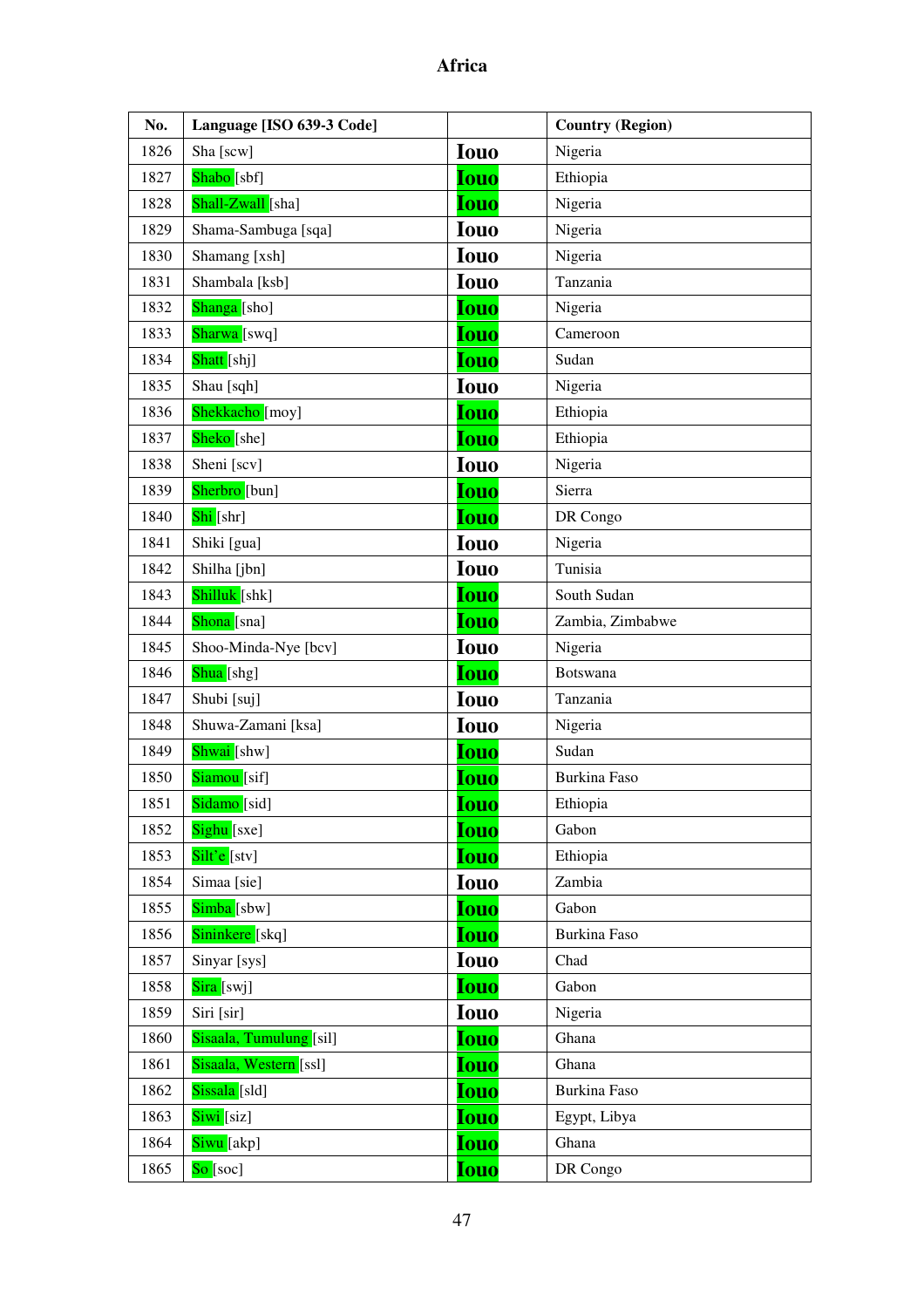| No.  | Language [ISO 639-3 Code]      |             | <b>Country (Region)</b>                                         |
|------|--------------------------------|-------------|-----------------------------------------------------------------|
| 1866 | Soga [xog]                     | <b>Iouo</b> | Uganda                                                          |
| 1867 | Sokoro [sok]                   | <b>Iouo</b> | Chad                                                            |
| 1868 | Soli [sby]                     | <b>Iouo</b> | Zambia                                                          |
| 1869 | Somali <sup>[som]</sup>        | <b>Iouo</b> | Djibouti, Ethiopia, Kenya, Somalia                              |
| 1870 | Somrai [sor]                   | <b>Iouo</b> | Chad                                                            |
| 1871 | Somyev [kgt]                   | <b>Iouo</b> | Nigeria                                                         |
| 1872 | Sonde [shc]                    | <b>Iouo</b> | DR Congo                                                        |
| 1873 | Songe [sop]                    | <b>Iouo</b> | DR Congo                                                        |
| 1874 | Songhay, Humburi Senni [hmb]   | <b>Iouo</b> | (=Humburi Senni Songhay); Burkina<br>Faso, Mali                 |
| 1875 | Songhay, Koyra Chiini [khq]    | <b>Iouo</b> | Mali                                                            |
| 1876 | Songhay, Koyraboro Senni [ses] | <b>Iouo</b> | Mali                                                            |
| 1877 | Songo [nsx]                    | <b>Iouo</b> | Angola                                                          |
| 1878 | $\text{Songo}$ [soo]           | <b>Iouo</b> | DR Congo                                                        |
| 1879 | Songomeno [soe]                | <b>Iouo</b> | DR Congo                                                        |
| 1880 | Songoora [sod]                 | Iouo        | DR Congo                                                        |
| 1881 | Soninke [snk]                  | <b>Iouo</b> | Guinea-Bissau, Mali, Mauretania,<br>Senegal                     |
| 1882 | Soo <sup>[teu]</sup>           | <b>Iouo</b> | Uganda                                                          |
| 1883 | Sorko [bze]                    | <b>Iouo</b> | Nigeria                                                         |
| 1884 | Sotho, Northern [nso]          | <b>Iouo</b> | South Africa                                                    |
| 1885 | Sotho, Southern [sot]          | <b>Iouo</b> | Lesotho, South Africa                                           |
| 1886 | Spanish [spa]                  | <b>Iouo</b> | Equatorial Guinea, Morocco                                      |
| 1887 | Suba [sxb]                     | <b>Iouo</b> | Kenya                                                           |
| 1888 | Suba-Simbiti [ssc]             | <b>Iouo</b> | Tanzania                                                        |
| 1889 | Suga [sgi]                     | <b>Iouo</b> | Nizaa; Cameroon                                                 |
| 1890 | Suku [sub]                     | <b>Iouo</b> | DR Congo                                                        |
| 1891 | Sukuma [suk]                   | <b>Iouo</b> | Tanzania                                                        |
| 1892 | Sukur [syk]                    | <b>Iouo</b> | Nigeria                                                         |
| 1893 | Suma [sqm]                     | <b>Iouo</b> | CAR                                                             |
| 1894 | Sumbwa [suw]                   | <b>Iouo</b> | Tanzania                                                        |
| 1895 | Sur [tdl]                      | <b>Iouo</b> | Nigeria                                                         |
| 1896 | Surbakhal [sbj]                | <b>Iouo</b> | Chad                                                            |
| 1897 | Suri [suq]                     | <b>Iouo</b> | Ethiopia                                                        |
| 1898 | Surubu [sde]                   | <b>Iouo</b> | Nigeria                                                         |
| 1899 | Susu <sup>[sus]</sup>          | <b>Iouo</b> | Guinea, Sierra Leone                                            |
| 1900 | Suundi [sdj]                   | <b>Iouo</b> | Congo Republic                                                  |
| 1901 | Swahili <sup>[swh]</sup>       | <b>Iouo</b> | Burundi, Mozambique, Somalia, South<br>Africa, Tanzania, Uganda |
| 1902 | Swahili, Congo [swc]           | <b>Iouo</b> | DR Congo, Zambia                                                |
| 1903 | Swati [ssw]                    | <b>Iouo</b> | Mozambique, South Africa, Swaziland                             |
| 1904 | $Swo$ [sox]                    | <b>Iouo</b> | Cameroon                                                        |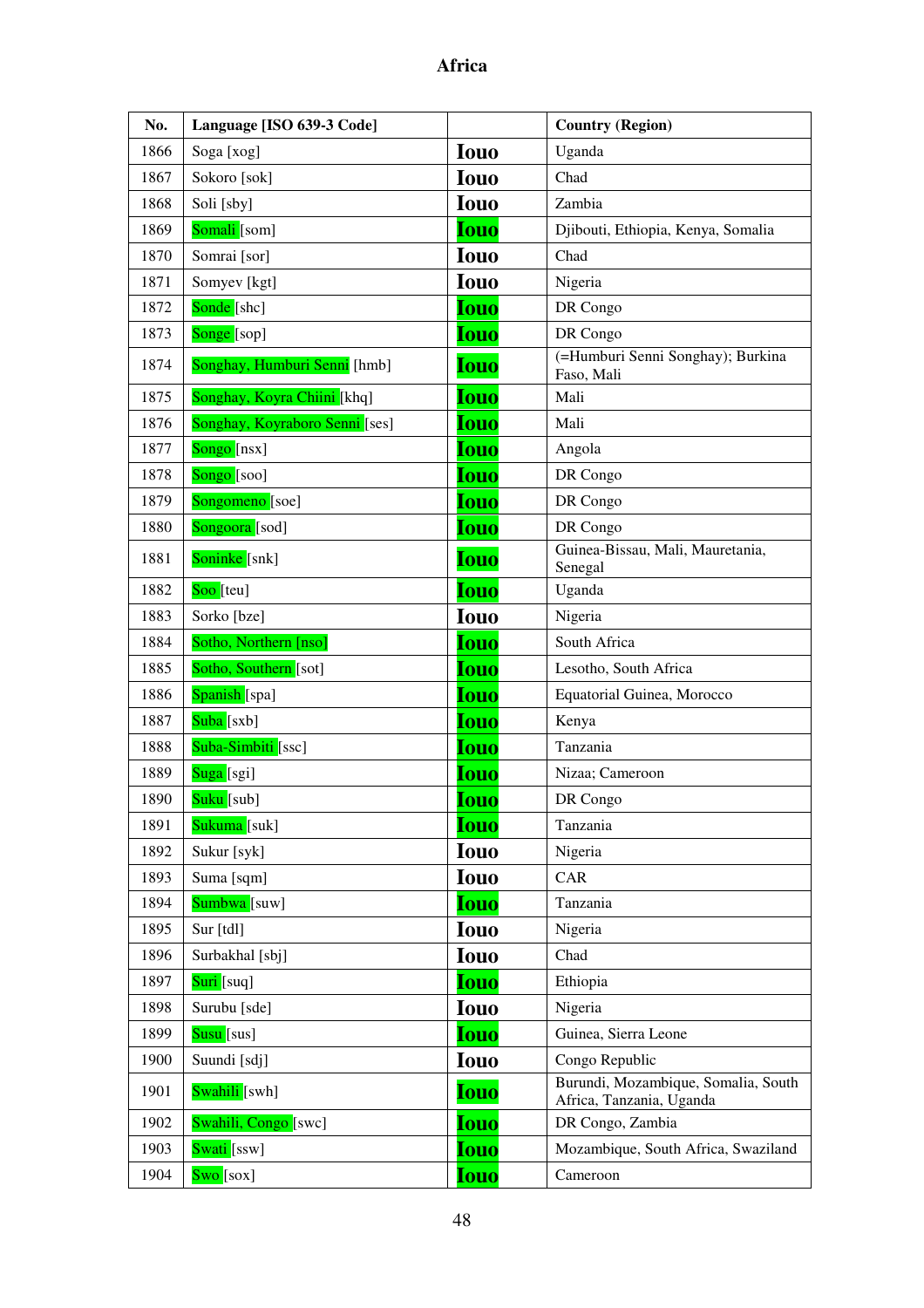| No.  | Language [ISO 639-3 Code]          |             | <b>Country (Region)</b> |
|------|------------------------------------|-------------|-------------------------|
| 1905 | Taabwa [tap]                       | <b>Iouo</b> | DR Congo, Zambia        |
| 1906 | Tachawit [shy]                     | <b>Iouo</b> | Algeria                 |
| 1907 | Tachelhit [shi]                    | <b>Iouo</b> | Algeria, Morocco        |
| 1908 | Tadaksahak [dsq]                   | <b>Iouo</b> | Mali                    |
| 1909 | Tafi [tcd]                         | <b>Iouo</b> | Ghana                   |
| 1910 | Tagargrent [oua]                   | <b>Iouo</b> | Algeria                 |
| 1911 | Tagbu [tbm]                        | <b>Iouo</b> | DR Congo                |
| 1912 | Tagdal [tda]                       | <b>Iouo</b> | Niger                   |
| 1913 | Tagoi [tag]                        | <b>Iouo</b> | Sudan                   |
| 1914 | Tajuasohn [tja]                    | <b>Iouo</b> | Liberia                 |
| 1915 | Takwane [tke]                      | <b>Iouo</b> | Mozambique              |
| 1916 | Tal [tal]                          | <b>Iouo</b> | Nigeria                 |
| 1917 | Tala [tak]                         | <b>Iouo</b> | Nigeria                 |
| 1918 | Talinga-Bwisi [tlj]                | <b>Iouo</b> | DR Congo, Uganda        |
| 1919 | Talodi <sup>[tlo]</sup>            | <b>Iouo</b> | Sudan                   |
| 1920 | Tama [tma]                         | <b>Iouo</b> | Chad, Sudan             |
| 1921 | Tamahaq, Tahaggart [thv]           | <b>Iouo</b> | Algeria, Libya, Niger   |
| 1922 | Tamajaq, Tawallammat [ttq]         | <b>Iouo</b> | Mali, Niger, Nigeria    |
| 1923 | Tamajeq, Tayart [thz]              | <b>Iouo</b> | Niger                   |
| 1924 | Tamasheq, Kidal [taq]              | <b>Iouo</b> | Burkina Faso, Mali      |
| 1925 | Tamazight, Central Atlas [tzm]     | <b>Iouo</b> | Morocco                 |
| 1926 | Tamazight, Standard Moroccan [zgh] | <b>Iouo</b> | Morocco                 |
| 1927 | Tamazight, Temacine [tjo]          | <b>Iouo</b> | Algeria                 |
| 1928 | Tamazight, Tidikelt [tia]          | <b>Iouo</b> | Algeria                 |
| 1929 | Tambas [tdk]                       | <b>Iouo</b> | Nigeria                 |
| 1930 | Tamil [tam]                        | <b>Iouo</b> | Mauritius, Réunion      |
| 1931 | Tamki [tax]                        | <b>Iouo</b> | Chad                    |
| 1932 | Tampulma [tpm]                     | <b>Iouo</b> | Ghana                   |
| 1933 | Tangale [tan]                      | <b>Iouo</b> | Nigeria                 |
| 1934 | Tanjijili [uji]                    | <b>Iouo</b> | Nigeria                 |
| 1935 | Tarifit [rif]                      | <b>Iouo</b> | Algeria, Morocco        |
| 1936 | Tarjumo [txj]                      | <b>Iouo</b> | Nigeria                 |
| 1937 | Tarok [yer]                        | <b>Iouo</b> | Nigeria                 |
| 1938 | Tasawaq [twq]                      | <b>Iouo</b> | Niger                   |
| 1939 | Taveta [tvs]                       | <b>Iouo</b> | Kenya                   |
| 1940 | Tawara [twl]                       | <b>Iouo</b> | Mozambique              |
| 1941 | Taznatit [grr]                     | <b>Iouo</b> | Algeria, Morocco        |
| 1942 | Tchitchege [tck]                   | <b>Iouo</b> | Gabon                   |
| 1943 | Tchumbuli [bqa]                    | <b>Iouo</b> | Benin                   |
| 1944 | Tedaga [tuq]                       | <b>Iouo</b> | Chad, Niger, Nigeria    |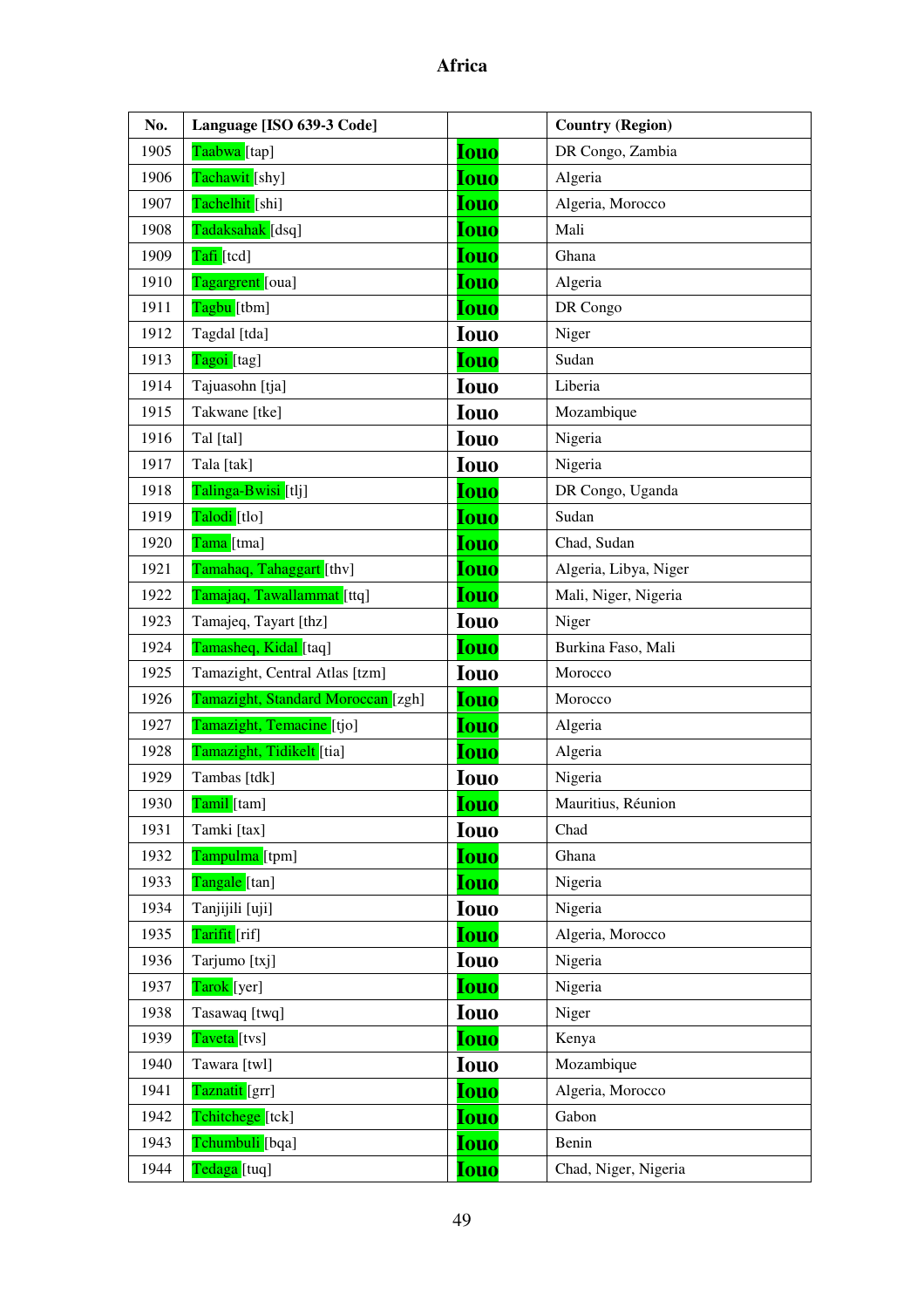| No.  | Language [ISO 639-3 Code] |             | <b>Country (Region)</b>   |
|------|---------------------------|-------------|---------------------------|
| 1945 | Tee [tkq]                 | <b>Iouo</b> | Nigeria                   |
| 1946 | Téén [lor]                | <b>Iouo</b> | Burkina Faso, Ivory Coast |
| 1947 | Tegali [ras]              | <b>Iouo</b> | Sudan                     |
| 1948 | Teke-Eboo [ebo]           | <b>Iouo</b> | Congo Republic            |
| 1949 | Teke-Fuumu [ifm]          | <b>Iouo</b> | Congo Republic            |
| 1950 | Teke-Ibali [tek]          | <b>Iouo</b> | Congo Republic            |
| 1951 | Teke-Kukuya [kkw]         | <b>Iouo</b> | Congo Republic            |
| 1952 | Teke-Laali [lli]          | <b>Iouo</b> | Congo Republic            |
| 1953 | Teke-Nzikou [nzu]         | <b>Iouo</b> | Congo Republic            |
| 1954 | Teke-Tege [teg]           | <b>Iouo</b> | Congo Republic, Gabon     |
| 1955 | Teke-Tsaayi [tyi]         | <b>Iouo</b> | Congo Republic            |
| 1956 | Teke-Tyee [tyx]           | <b>Iouo</b> | Congo Republic            |
| 1957 | Teke, Eboo [ebo]          | <b>Iouo</b> | DR Congo                  |
| 1958 | Teke, Ibali [tek]         | <b>Iouo</b> | DR Congo                  |
| 1959 | Tem [kdh]                 | <b>Iouo</b> | Benin, Ghana, Togo        |
| 1960 | Tembo <sup>[tbt]</sup>    | <b>Iouo</b> | (=Nyabungu) DR Congo      |
| 1961 | Tembo [tmv]               | <b>Iouo</b> | (=Motembo) DR Congo       |
| 1962 | Teme [tdo]                | <b>Iouo</b> | Nigeria                   |
| 1963 | Temein [teq]              | <b>Iouo</b> | Sudan                     |
| 1964 | Temi [soz]                | <b>Iouo</b> | Tanzania                  |
| 1965 | Tennet [tex]              | <b>Iouo</b> | South Sudan               |
| 1966 | Tera [ttr]                | <b>Iouo</b> | Nigeria                   |
| 1967 | Terik [tec]               | <b>Iouo</b> | Kenya                     |
| 1968 | Tese [keg]                | <b>Iouo</b> | Sudan                     |
| 1969 | Teso [teo]                | <b>Iouo</b> | Kenya, Uganda             |
| 1970 | Tetela [tll]              | <u>Iouo</u> | DR Congo                  |
| 1971 | Tewe [twx]                | <b>Iouo</b> | Mozambique                |
| 1972 | Tha [thy]                 | <b>Iouo</b> | Nigeria                   |
| 1973 | Themne [tem]              | <b>Iouo</b> | (=Time); Sierra Leone     |
| 1974 | Thuri [thu]               | <b>Iouo</b> | South Sudan               |
| 1975 | Tibea [ngy]               | <b>Iouo</b> | Cameroon                  |
| 1976 | Tiéfo [tiq]               | <b>Iouo</b> | Burkina Faso              |
| 1977 | Tiene [tii]               | <b>Iouo</b> | DR Congo                  |
| 1978 | Tigré [tig]               | <b>Iouo</b> | Eritrea, Sudan            |
| 1979 | Tigrigna [tir]            | <b>Iouo</b> | Eritrea, Ethiopia         |
| 1980 | Tikar [tik]               | <u>Iouo</u> | Cameroon                  |
| 1981 | Tima [tms]                | <b>Iouo</b> | Sudan                     |
| 1982 | Tira [tic]                | <b>Iouo</b> | Sudan                     |
| 1983 | Tita [tdq]                | <b>Iouo</b> | Nigeria                   |
| 1984 | Tiv <sup>[tiv]</sup>      | <b>Iouo</b> | Cameroon, Nigeria         |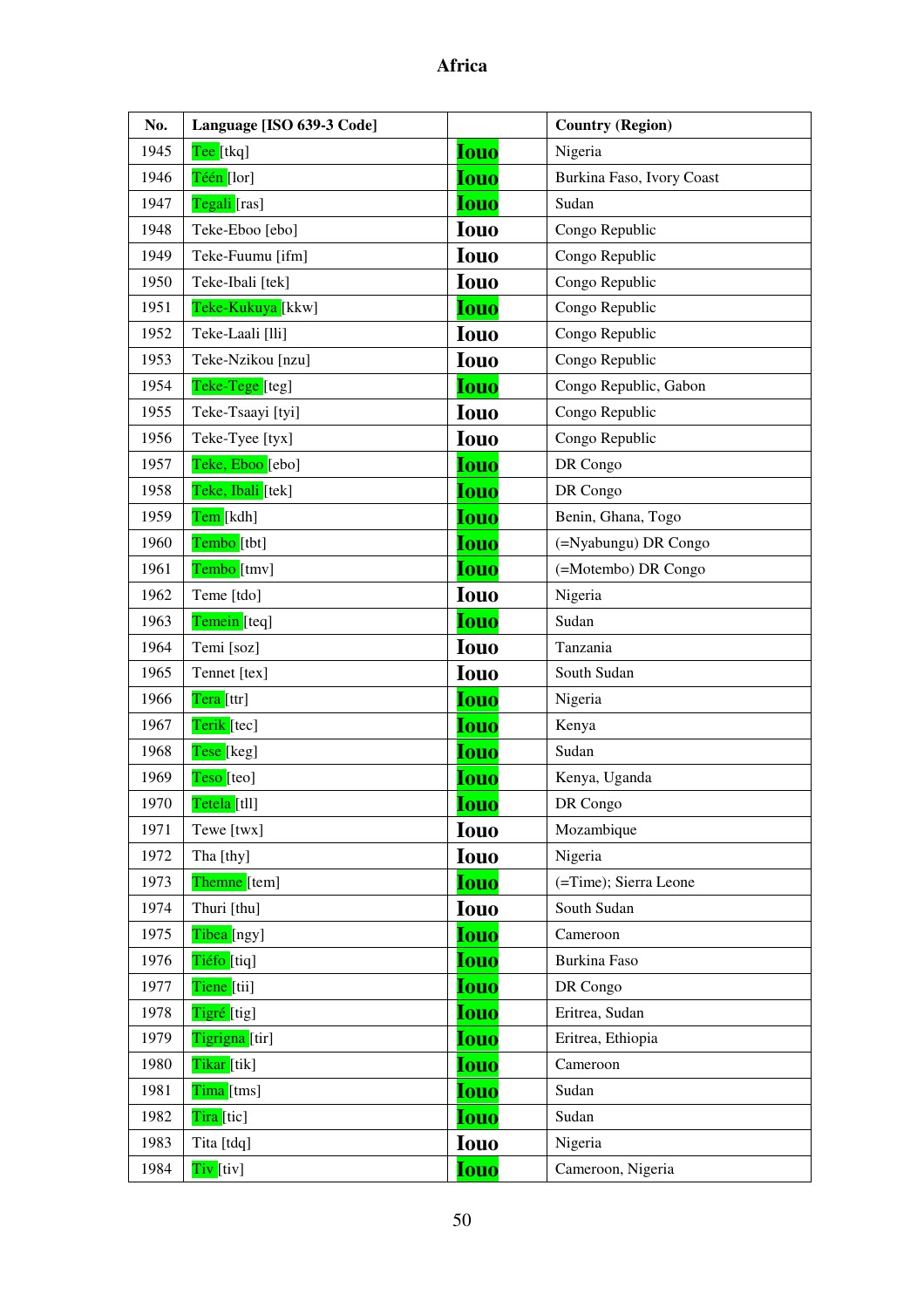| No.  | Language [ISO 639-3 Code] |             | <b>Country (Region)</b>                          |
|------|---------------------------|-------------|--------------------------------------------------|
| 1985 | To [toz]                  | <b>Iouo</b> | Cameroon, CAR                                    |
| 1986 | Tobanga [tng]             | <b>Iouo</b> | Chad                                             |
| 1987 | Tocho [taz]               | <b>Iouo</b> | Sudan                                            |
| 1988 | Toma [tod]                | <b>Iouo</b> | Guinea                                           |
| 1989 | Tondi Songway Kiini [tst] | <b>Iouo</b> | Mali                                             |
| 1990 | Tonga [tog]               | <b>Iouo</b> | Malawi                                           |
| 1991 | Tonga [toh]               | <b>Iouo</b> | Mozambique                                       |
| 1992 | Tonga [toi]               | <b>Iouo</b> | Zambia, Zimbabwe                                 |
| 1993 | Tongwe [tny]              | <b>Iouo</b> | Tanzania                                         |
| 1994 | Tooro [ttj]               | <b>Iouo</b> | Uganda                                           |
| 1995 | Toposa <sup>[toq]</sup>   | <b>Iouo</b> | South Sudan                                      |
| 1996 | Toram [trj]               | <b>Iouo</b> | Chad                                             |
| 1997 | Toro [tdv]                | <b>Iouo</b> | Nigeria                                          |
| 1998 | Torona [tqr]              | <b>Iouo</b> | Sudan                                            |
| 1999 | Totela [ttl]              | <b>Iouo</b> | Namibia, Zambia                                  |
| 2000 | Toura [neb]               | <b>Iouo</b> | <b>Ivory Coast</b>                               |
| 2001 | Toussian, Northern [tsp]  | <b>Iouo</b> | Burkina Faso                                     |
| 2002 | Toussian, Southern [wib]  | <b>Iouo</b> | Burkina Faso                                     |
| 2003 | Tsaangi [tsa]             | <b>Iouo</b> | Congo Republic, Gabon                            |
| 2004 | Tsamai [tsb]              | <b>Iouo</b> | Ethiopia                                         |
| 2005 | Tsikimba [kdl]            | <b>Iouo</b> | Nigeria                                          |
| 2006 | Tsishingini [tsw]         | <b>Iouo</b> | Nigeria                                          |
| 2007 | Tso [ldp]                 | <b>Iouo</b> | Nigeria                                          |
| 2008 | Tsoa [hio]                | <b>Iouo</b> | Botswana, Zimbabwe                               |
| 2009 | Tsogo [tsv]               | <b>Iouo</b> | Gabon                                            |
| 2010 | Tsonga [tso]              | <b>Iouo</b> | Mozambique, South Africa, Swaziland,<br>Zimbabwe |
| 2011 | Tsucuba [cbq]             | <b>Iouo</b> | Nigeria                                          |
| 2012 | Tsuvadi [tvd]             | <b>Iouo</b> | Nigeria                                          |
| 2013 | Tsuvan [tsh]              | <b>Iouo</b> | Cameroon                                         |
| 2014 | Tswa [tsc]                | <b>Iouo</b> | Mozambique, South Africa, Zimbabwe               |
| 2015 | Tswana [tsn]              | <b>Iouo</b> | Botswana, Namibia, South Africa,<br>Zimbabwe     |
| 2016 | Tswapong [two]            | <b>Iouo</b> | Botswana                                         |
| 2017 | Tugen [tuy]               | <b>Iouo</b> | Kenya                                            |
| 2018 | Tuki [bag]                | <b>Iouo</b> | Cameroon                                         |
| 2019 | Tula [tul]                | <b>Iouo</b> | Nigeria                                          |
| 2020 | Tulishi [tey]             | <b>Iouo</b> | Sudan                                            |
| 2021 | Tumak [tmc]               | <b>Iouo</b> | Chad                                             |
| 2022 | Tumbuka [tum]             | Iouo        | Malawi, Zambia                                   |
| 2023 | Tumi [kku]                | <b>Iouo</b> | Nigeria                                          |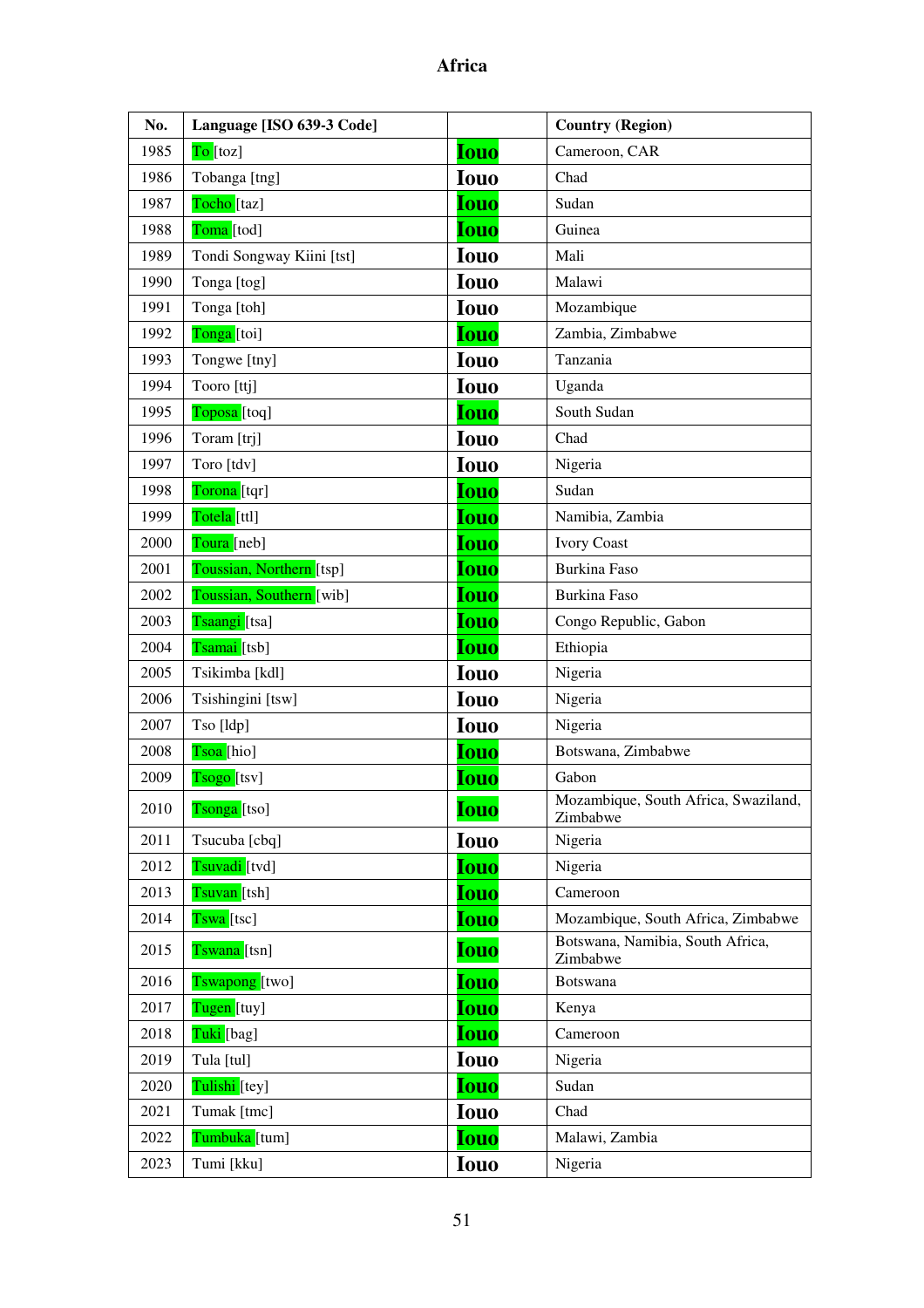| No.  | Language [ISO 639-3 Code]      |             | <b>Country (Region)</b> |
|------|--------------------------------|-------------|-------------------------|
| 2024 | Tumtum [tbr]                   | <b>Iouo</b> | Sudan                   |
| 2025 | Tumzabt [mzb]                  | <b>Iouo</b> | Algeria                 |
| 2026 | Tunen [tvu]                    | <b>Iouo</b> | (Tunen [baz]); Cameroon |
| 2027 | Tunia [tug]                    | <b>Iouo</b> | Chad                    |
| 2028 | Tunni [tqq]                    | <b>Iouo</b> | Somalia                 |
| 2029 | Tunzuii [dza]                  | <b>Iouo</b> | Nigeria                 |
| 2030 | Tuotomb [ttf]                  | <b>Iouo</b> | Cameroon                |
| 2031 | Tupuri [tui]                   | <b>Iouo</b> | Cameroon, Chad          |
| 2032 | Turka [tuz]                    | <b>Iouo</b> | Burkina Faso            |
| 2033 | Turkana [tuv]                  | <b>Iouo</b> | Kenya                   |
| 2034 | Tuwuli [bov]                   | Iouo        | Ghana                   |
| 2035 | Twendi [twn]                   | <b>Iouo</b> | Cameroon                |
| 2036 | Tyap [kcg]                     | <b>Iouo</b> | Nigeria                 |
| 2037 | Ubaghara [byc]                 | <b>Iouo</b> | Nigeria                 |
| 2038 | Ubang [uba]                    | <b>Iouo</b> | Nigeria                 |
| 2039 | Ubi [ubi]                      | <b>Iouo</b> | Chad                    |
| 2040 | Uda [uda]                      | <b>Iouo</b> | Nigeria                 |
| 2041 | Uduk [udu]                     | <b>Iouo</b> | South Sudan, Sudan      |
| 2042 | Uhami [uha]                    | <b>Iouo</b> | Nigeria                 |
| 2043 | Ukaan [kcf]                    | <b>Iouo</b> | Nigeria                 |
| 2044 | Ukhwejo [ukh]                  | <b>Iouo</b> | CAR                     |
| 2045 | Ukpe-Bayobiri [ukp]            | <b>Iouo</b> | Nigeria                 |
| 2046 | Ukpet-Ehom [akd]               | <b>Iouo</b> | Nigeria                 |
| 2047 | Ukue [uku]                     | <b>Iouo</b> | Nigeria                 |
| 2048 | Ukwa [ukq]                     | <b>Iouo</b> | Nigeria                 |
| 2049 | Ukwuani-Aboh-Ndoni [ukw]       | <b>Iouo</b> | Nigeria                 |
| 2050 | Ulukwumi [ulb]                 | <b>Iouo</b> | Nigeria                 |
| 2051 | Umbundu [umb]                  | <b>Iouo</b> | Angola                  |
| 2052 | Umon [umm]                     | <b>Iouo</b> | Nigeria                 |
| 2053 | Uneme [une]                    | <b>Iouo</b> | Nigeria                 |
| 2054 | Urdu [urd]                     | <b>Iouo</b> | Mauritius, South Africa |
| 2055 | Urhobo [urh]                   | <b>Iouo</b> | Nigeria                 |
| 2056 | Usaghade [usk]                 | <b>Iouo</b> | Cameroon, Nigeria       |
| 2057 | ut-Ma'in [gel]                 | <b>Iouo</b> | Nigeria                 |
| 2058 | Utugwang-Irungene-Afrike [afe] | <b>Iouo</b> | Nigeria                 |
| 2059 | Uvbie [evh]                    | <b>Iouo</b> | Nigeria                 |
| 2060 | Uzekwe [eze]                   | <b>Iouo</b> | Nigeria                 |
| 2061 | Vaghat-Ya-Bijim-Legeri [bij]   | <b>Iouo</b> | Nigeria                 |
| 2062 | Vagla [vag]                    | <b>Iouo</b> | Ghana                   |
| 2063 | Vai [vai]                      | <b>Iouo</b> | Liberia, Sierra Leone   |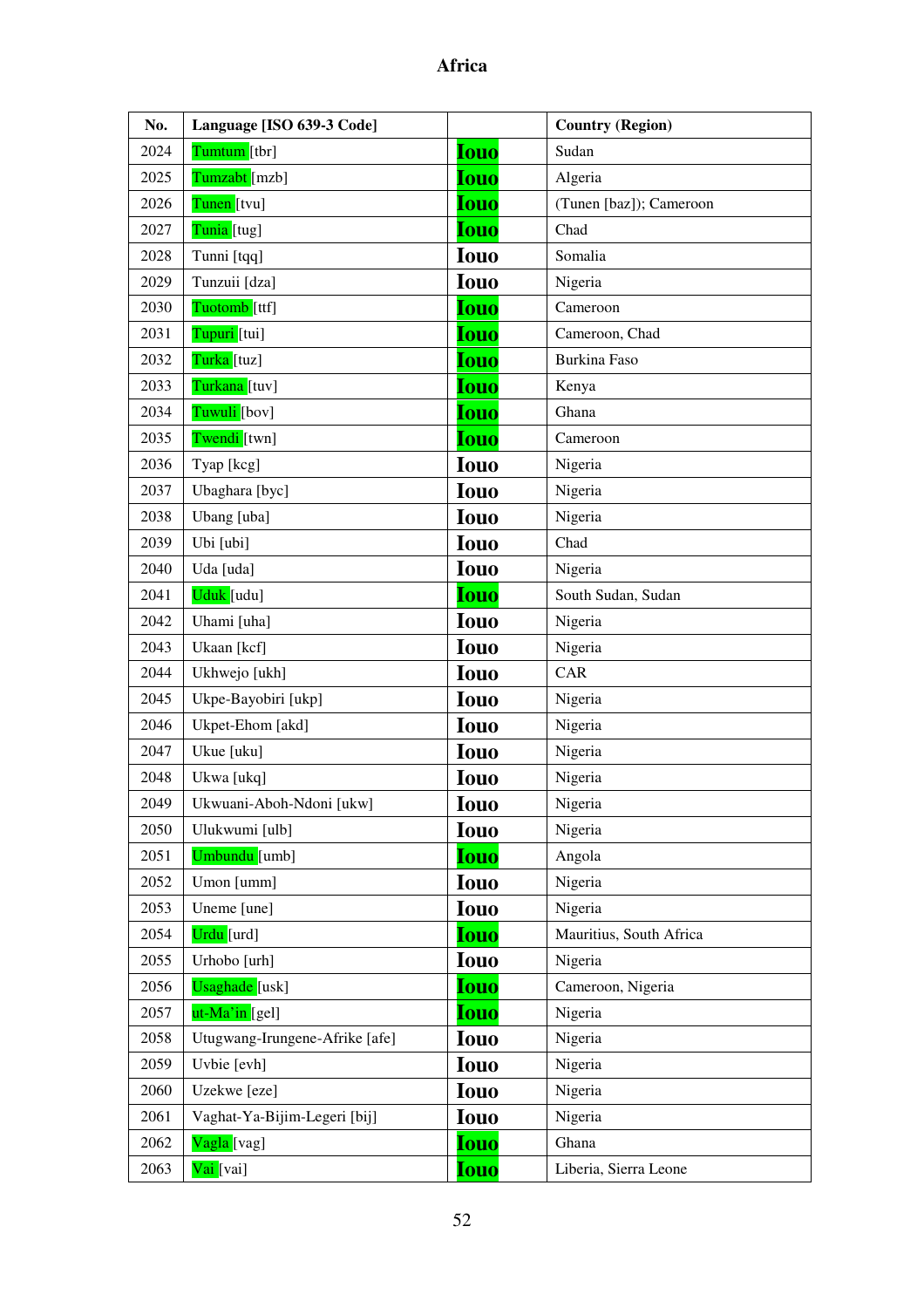| No.  | Language [ISO 639-3 Code] |             | <b>Country (Region)</b> |
|------|---------------------------|-------------|-------------------------|
| 2064 | Vale [vae]                | <b>Iouo</b> | CAR                     |
| 2065 | Vame [mlr]                | <b>Iouo</b> | Cameroon                |
| 2066 | Vanuma [vau]              | <b>Iouo</b> | DR Congo                |
| 2067 | Vemgo-Mabas [vem]         | <b>Iouo</b> | Cameroon, Nigeria       |
| 2068 | Venda [ven]               | <b>Iouo</b> | South Africa, Zimbabwe  |
| 2069 | Vengo [bav]               | <b>Iouo</b> | Cameroon                |
| 2070 | Vidunda [vid]             | <b>Iouo</b> | Tanzania                |
| 2071 | Viemo [vig]               | <b>Iouo</b> | <b>Burkina Faso</b>     |
| 2072 | Vili <sup>[vif]</sup>     | <b>Iouo</b> | Congo Republic, Gabon   |
| 2073 | Vinza [vin]               | <b>Iouo</b> | Tanzania                |
| 2074 | Viti [vit]                | <b>Iouo</b> | Nigeria                 |
| 2075 | Vono [kch]                | <b>Iouo</b> | Nigeria                 |
| 2076 | Voro [vor]                | <b>Iouo</b> | Nigeria                 |
| 2077 | Vumbu [vum]               | <b>Iouo</b> | Gabon                   |
| 2078 | Vunjo [vun]               | <b>Iouo</b> | Tanzania                |
| 2079 | Vute [vut]                | <b>Iouo</b> | Cameroon, Nigeria       |
| 2080 | Vwanji [wbi]              | <b>Iouo</b> | Tanzania                |
| 2081 | Waama [wwa]               | <b>Iouo</b> | Benin                   |
| 2082 | Waata [ssn]               | <b>Iouo</b> | Kenya                   |
| 2083 | Waja [wja]                | <b>Iouo</b> | Nigeria                 |
| 2084 | Waka [wav]                | <b>Iouo</b> | Nigeria                 |
| 2085 | Wali [wll]                | <b>Iouo</b> | Sudan                   |
| 2086 | Wali [wlx]                | <b>Iouo</b> | Ghana                   |
| 2087 | Wamey [cou]               | <b>Iouo</b> | Guinea, Senegal         |
| 2088 | Wan [wan]                 | <b>Iouo</b> | <b>Ivory Coast</b>      |
| 2089 | Wanda [wbh]               | <b>Iouo</b> | Tanzania                |
| 2090 | Wandala [mfi]             | <b>Iouo</b> | Cameroon, Nigeria       |
| 2091 | Wandji [wdd]              | <b>Iouo</b> | Gabon                   |
| 2092 | Wané [hwa]                | <b>Iouo</b> | <b>Ivory Coast</b>      |
| 2093 | Wannu [jub]               | <b>Iouo</b> | Nigeria                 |
| 2094 | Wapan [juk]               | <b>Iouo</b> | Nigeria                 |
| 2095 | Wãpha [juw]               | <b>Iouo</b> | Nigeria                 |
| 2096 | Wara [wbf]                | <b>Iouo</b> | Burkina Faso            |
| 2097 | Warji [wji]               | <b>Iouo</b> | Nigeria                 |
| 2098 | Warnang [wrn]             | <b>Iouo</b> | Sudan                   |
| 2099 | Wasa [wss]                | <b>Iouo</b> | Ghana                   |
| 2100 | Wawa [www]                | <b>Iouo</b> | Cameroon                |
| 2101 | Wè Northern [wob]         | <b>Iouo</b> | <b>Ivory Coast</b>      |
| 2102 | Wè Southern [gxx]         | <b>Iouo</b> | <b>Ivory Coast</b>      |
| 2103 | Wè Western [wec]          | <b>Iouo</b> | <b>Ivory Coast</b>      |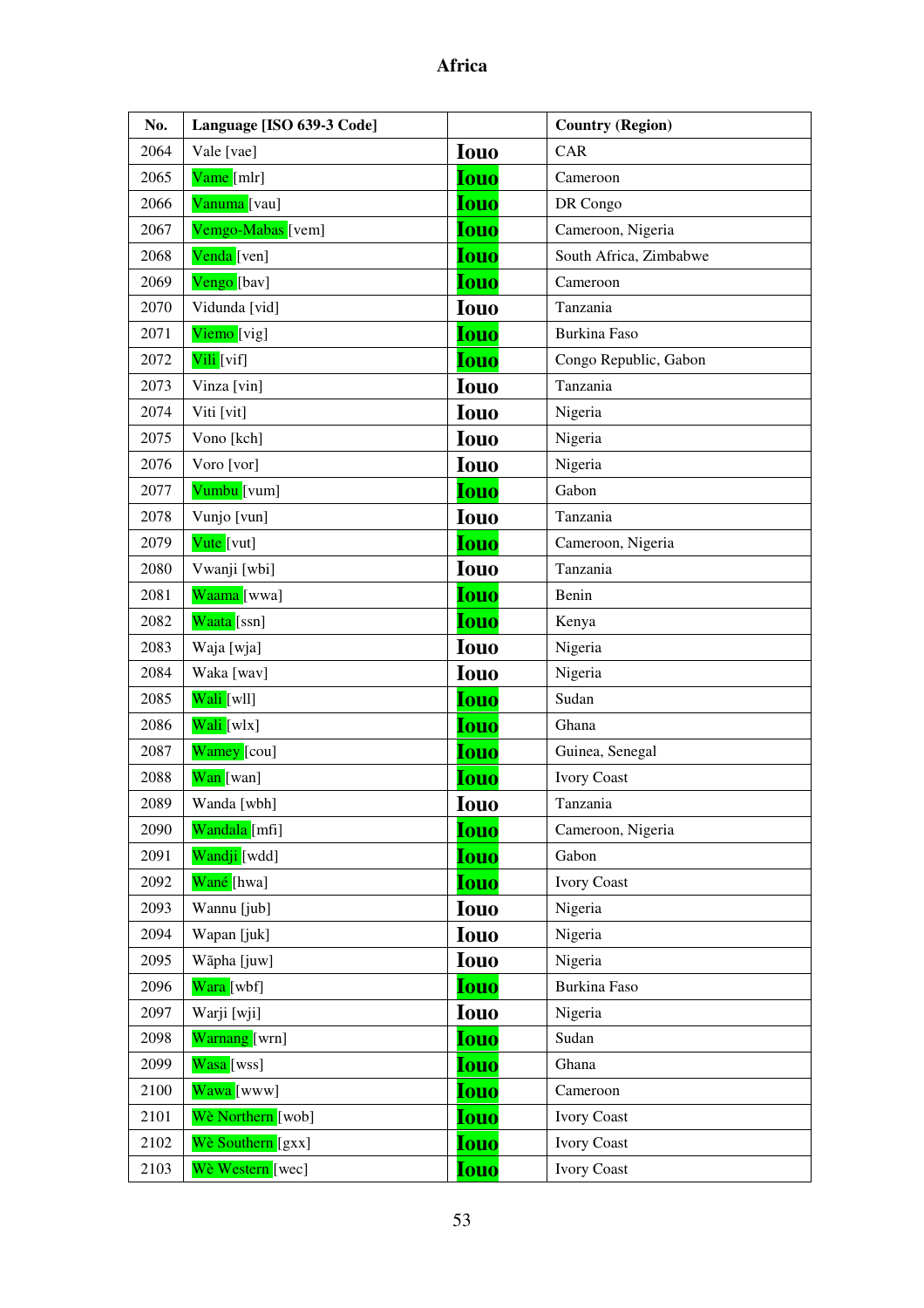| No.  | Language [ISO 639-3 Code] |             | <b>Country (Region)</b>                 |
|------|---------------------------|-------------|-----------------------------------------|
| 2104 | Weh [weh]                 | <b>Iouo</b> | Cameroon                                |
| 2105 | Weyto [woy]               | <b>Iouo</b> | Ethiopia                                |
| 2106 | Winyé [kst]               | <b>Iouo</b> | <b>Burkina Faso</b>                     |
| 2107 | Wojenaka [jod]            | <b>Iouo</b> | <b>Ivory Coast</b>                      |
| 2108 | Wolane [wle]              | <b>Iouo</b> | Ethiopia                                |
| 2109 | Wolaytta [wal]            | <b>Iouo</b> | Ethiopia                                |
| 2110 | Wolof [wol]               | <b>Iouo</b> | Mauretania, Senegal                     |
| 2111 | Wolof, Gambian [wof]      | <b>Iouo</b> | Gambia                                  |
| 2112 | Wom [wom]                 | <b>Iouo</b> | Nigeria                                 |
| 2113 | Wongo [won]               | <b>Iouo</b> | DR Congo                                |
| 2114 | Worodougou [jud]          | <b>Iouo</b> | <b>Ivory Coast</b>                      |
| 2115 | Wudu [wud]                | <b>Iouo</b> | Togo                                    |
| 2116 | Wumboko [bqm]             | <b>Iouo</b> | Cameroon                                |
| 2117 | Wumbvu [wum]              | <b>Iouo</b> | Congo Republic, Gabon                   |
| 2118 | Wushi [bse]               | <b>Iouo</b> | Cameroon                                |
| 2119 | Wuzlam [udl]              | <b>Iouo</b> | Cameroon                                |
| 2120 | Xaasongaxango [kao]       | <b>Iouo</b> | Mali                                    |
| 2121 | Xamtanga [xan]            | <b>Iouo</b> | Ethiopia                                |
| 2122 | Xasonga [kao]             | <b>Iouo</b> | Senegal                                 |
| 2123 | Xhosa [xho]               | <b>Iouo</b> | Lesotho, South Africa                   |
| 2124 | Xiri [xii]                | <b>Iouo</b> | South Africa                            |
| 2125 | Yaaku [muu]               | <b>Iouo</b> | Kenya                                   |
| 2126 | Yace [ekr]                | <b>Iouo</b> | Nigeria                                 |
| 2127 | Yaka [axk]                | <b>Iouo</b> | <b>CAR</b>                              |
| 2128 | Yaka [iyx]                | <b>Iouo</b> | Congo Republic                          |
| 2129 | Yaka [yaf]                | <b>Iouo</b> | Angola, DR Congo                        |
| 2130 | Yakoma [yky]              | <b>Iouo</b> | CAR, DR Congo                           |
| 2131 | Yala [yba]                | <b>Iouo</b> | Nigeria                                 |
| 2132 | Yalunka [yal]             | <b>Iouo</b> | Guinea, Sierra Leone                    |
| 2133 | Yamba [yam]               | <b>Iouo</b> | Cameroon, Nigeria                       |
| 2134 | Yambeta [yat]             | <b>Iouo</b> | Cameroon                                |
| 2135 | Yamongeri [ymg]           | <b>Iouo</b> | DR Congo                                |
| 2136 | Yangben [yav]             | <b>Iouo</b> | Cameroon                                |
| 2137 | Yangkam [bsx]             | <b>Iouo</b> | Nigeria                                 |
| 2138 | Yango [yng]               | <b>Iouo</b> | DR Congo                                |
| 2139 | Yansi [yns]               | <b>Iouo</b> | DR Congo                                |
| 2140 | Yao [yao]                 | <b>Iouo</b> | Malawi, Mozambique, Tanzania,<br>Zambia |
| 2141 | Yaouré [yre]              | <b>Iouo</b> | <b>Ivory Coast</b>                      |
| 2142 | Yasa [yko]                | <b>Iouo</b> | Cameroon, Equatorial Guinea, Gabon      |
| 2143 | Yauma [yax]               | <b>Iouo</b> | Angola, Zambia                          |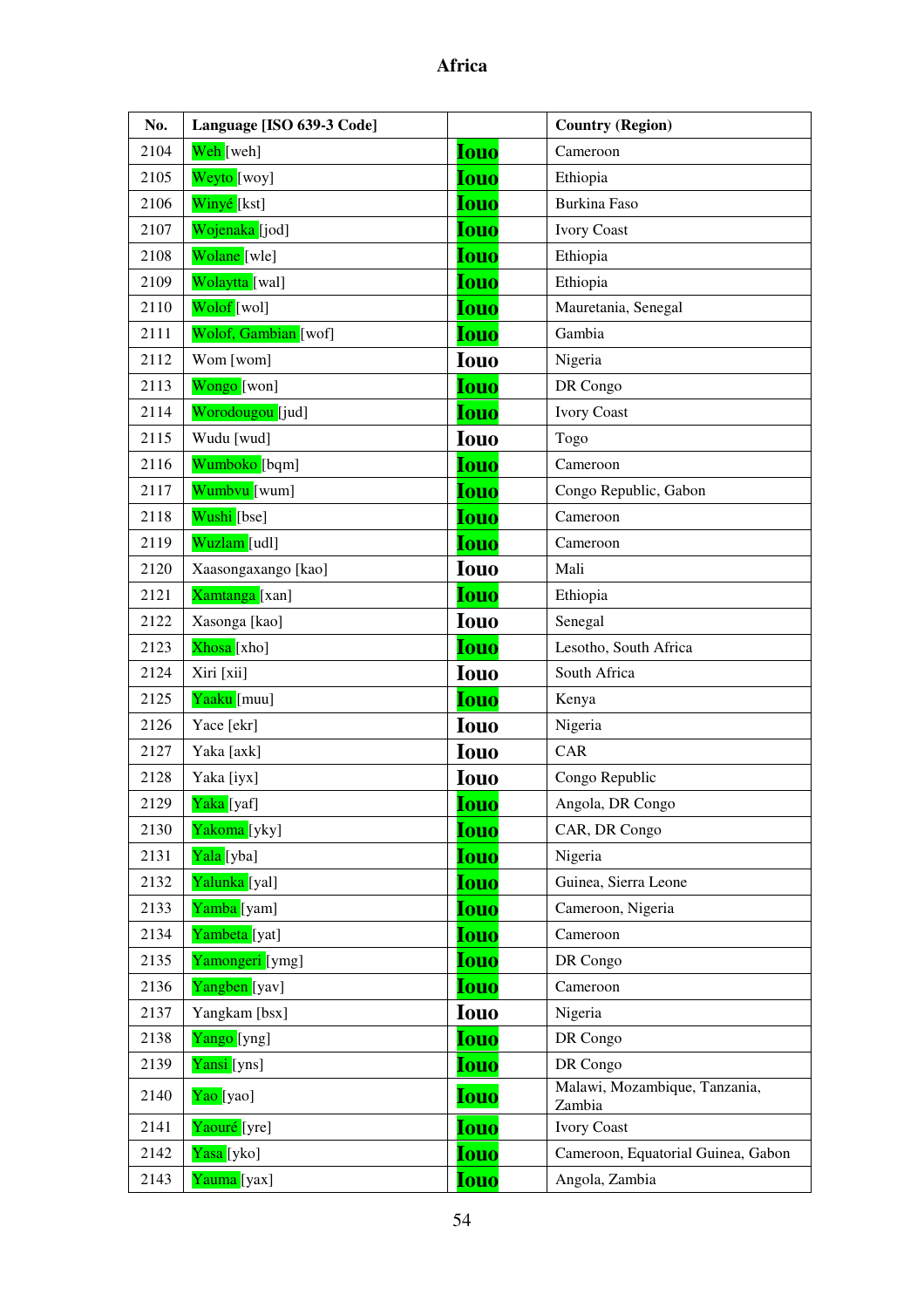| No.  | Language [ISO 639-3 Code] |             | <b>Country (Region)</b>                                 |
|------|---------------------------|-------------|---------------------------------------------------------|
| 2144 | Yedina [bdm]              | <b>Iouo</b> | Nigeria                                                 |
| 2145 | Yekhee <sup>[ets]</sup>   | <b>Iouo</b> | Nigeria                                                 |
| 2146 | Yela [yel]                | <b>Iouo</b> | DR Congo                                                |
| 2147 | Yemba [ybb]               | <b>Iouo</b> | Cameroon                                                |
| 2148 | Yemsa [jnj]               | <b>Iouo</b> | Ethiopia                                                |
| 2149 | Yendang [ynq]             | <b>Iouo</b> | Nigeria                                                 |
| 2150 | Yeyi [yey]                | <b>Iouo</b> | Botswana, Namibia                                       |
| 2151 | Yom [pil]                 | <b>Iouo</b> | Benin                                                   |
| 2152 | Yombe [yom]               | <b>Iouo</b> | Angola, Congo Republic, DR Congo                        |
| 2153 | Yoruba <sup>[yor]</sup>   | <b>Iouo</b> | Benin, Nigeria                                          |
| 2154 | Yotti [yot]               | <b>Iouo</b> | Nigeria                                                 |
| 2155 | Yukuben [ybl]             | <b>Iouo</b> | Cameroon, Nigeria                                       |
| 2156 | Yulu [yul]                | <b>Iouo</b> | CAR, DR Congo, South Sudan, Sudan                       |
| 2157 | Ywom [gek]                | <b>Iouo</b> | Nigeria                                                 |
| 2158 | Zaghawa [zag]             | <b>Iouo</b> | Chad, Sudan                                             |
| 2159 | Zan Gula [zna]            | <b>Iouo</b> | Chad                                                    |
| 2160 | Zanaki [zak]              | <b>Iouo</b> | Tanzania                                                |
| 2161 | Zande [zne]               | <b>Iouo</b> | CAR, DR Congo, South Sudan                              |
| 2162 | Zangwal [zah]             | <b>Iouo</b> | Nigeria                                                 |
| 2163 | Zaramo [zaj]              | <b>Iouo</b> | Tanzania                                                |
| 2164 | Zari [zaz]                | <b>Iouo</b> | Nigeria                                                 |
| 2165 | Zarma [dje]               | <b>Iouo</b> | (=Zarmaji); Burkina Faso, Mali, Niger,<br>Nigeria       |
| 2166 | Zay [zwa]                 | <b>Iouo</b> | Ethiopia                                                |
| 2167 | Zaysete [zay]             | <b>Iouo</b> | (=Zayse-Zergulla); Ethiopia                             |
| 2168 | Zeem [zua]                | <b>Iouo</b> | Nigeria                                                 |
| 2169 | Zemba [dhm]               | <b>Iouo</b> | Namibia                                                 |
| 2170 | Zenaga [zen]              | <b>Iouo</b> | Mauretania                                              |
| 2171 | Zerenkel [zrn]            | <b>Iouo</b> | Chad                                                    |
| 2172 | Zezuru <sup>[sna]</sup>   | <b>Iouo</b> | Shona; Botswana                                         |
| 2173 | Zhire [zhi]               | <b>Iouo</b> | Nigeria                                                 |
| 2174 | Zhoa <sup>[zhw]</sup>     | Iouo        | Cameroon                                                |
| 2175 | Zialo [zil]               | <b>Iouo</b> | Guinea                                                  |
| 2176 | Zigula [ziw]              | <b>Iouo</b> | Tanzania                                                |
| 2177 | $Zimba$ [zmb]             | <b>Iouo</b> | DR Congo                                                |
| 2178 | Zinza [zin]               | <b>Iouo</b> | Tanzania                                                |
| 2179 | Ziriya [zir]              | <b>Iouo</b> | Nigeria                                                 |
| 2180 | Zizilivakan [ziz]         | <b>Iouo</b> | Cameroon, Nigeria                                       |
| 2181 | Zulgo-Gemzek [gnd]        | <b>Iouo</b> | Cameroon                                                |
| 2182 | Zulu [zul]                | <b>Iouo</b> | Lesotho, Malawi, Mozambique, South<br>Africa, Swaziland |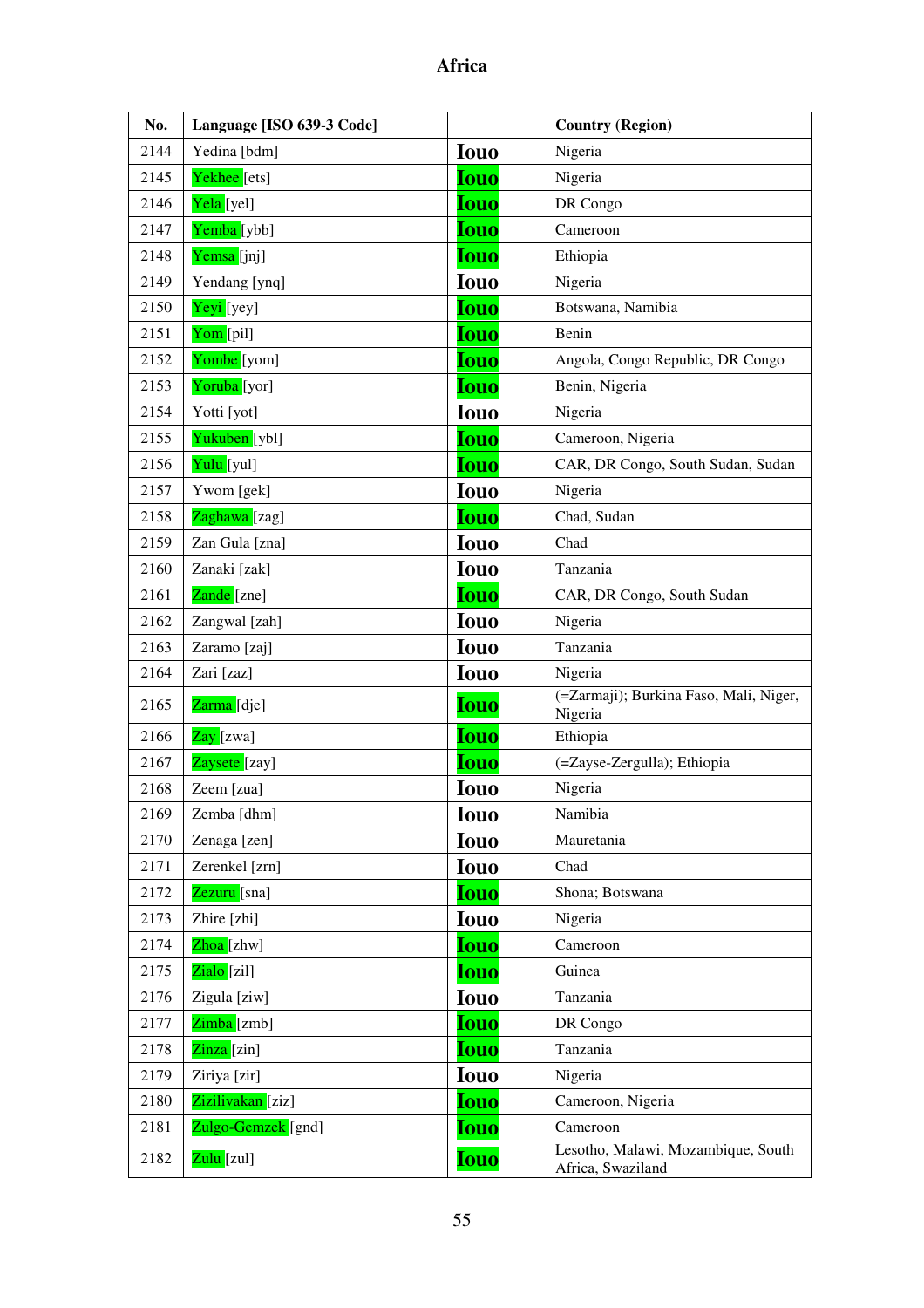| No.  | Language [ISO 639-3 Code] |             | <b>Country (Region)</b> |
|------|---------------------------|-------------|-------------------------|
| 2183 | Zumaya [zuy]              | <b>louo</b> | Cameroon                |
| 2184 | Zumbun [jmb]              | <b>louo</b> | Nigeria                 |

# **Extinct**:

| 2185 | ‡Ungkue [gku]       | <b>Iouo</b> | South Africa       |
|------|---------------------|-------------|--------------------|
| 2186 | IXegwi [xeg]        | <b>Iouo</b> | South Africa       |
| 2187 | [Xam [xam]          | <b>Iouo</b> | South Africa       |
| 2188 | Ajawa [ajw]         | <b>Iouo</b> | Nigeria            |
| 2189 | Baga Kaloum [bqf]   | <b>Iouo</b> | Guinea             |
| 2190 | Baga Sobané [bsv]   | <b>Iouo</b> | Guinea             |
| 2191 | Basa-Gumna [bsl]    | <b>Iouo</b> | Nigeria            |
| 2192 | Berakou [bxv]       | <b>Iouo</b> | Chad               |
| 2193 | Berti [byt]         | <b>Iouo</b> | Sudan              |
| 2194 | Bikya [byb]         | <b>Iouo</b> | Cameroon           |
| 2195 | Birked [brk]        | <b>Iouo</b> | Sudan              |
| 2196 | Bishuo [bwh]        | <b>Iouo</b> | Cameroon           |
| 2197 | Duli [duz]          | <b>Iouo</b> | Cameroon           |
| 2198 | Holma [hod]         | <b>Iouo</b> | Nigeria            |
| 2199 | Homa [hom]          | <b>Iouo</b> | South Sudan        |
| 2200 | Horo [hor]          | <b>Iouo</b> | Chad               |
| 2201 | Kwadi [kwz]         | <b>Iouo</b> | Angola             |
| 2202 | Lingua Franca [pml] | <b>Iouo</b> | Tunisia            |
| 2203 | Luri [ldd]          | <b>Iouo</b> | Nigeria            |
| 2204 | Mawa [wma]          | <b>Iouo</b> | Nigeria            |
| 2205 | Mesmes [mys]        | <b>Iouo</b> | Ethiopia           |
| 2206 | Mittu [mwu]         | <b>Iouo</b> | South Sudan        |
| 2207 | Mosiro [mwy]        | <b>Iouo</b> | Tanzania           |
| 2208 | Muskum [mje]        | <b>Iouo</b> | Chad               |
| 2209 | Nagumi [ngv]        | <b>Iouo</b> | Cameroon           |
| 2210 | Ngbee [jgb]         | <b>Iouo</b> | DR Congo           |
| 2211 | O'chi'chi' [xoc]    | Iouo        | Nigeria            |
| 2212 | Rer Bare [rer]      | <b>Iouo</b> | Ethiopia           |
| 2213 | Sened [sds]         | <b>Iouo</b> | Tunisia            |
| 2214 | Seroa [kqu]         | <b>Iouo</b> | South Africa       |
| 2215 | Singa [sgm]         | <b>Iouo</b> | Kenya              |
| 2216 | Togoyo [tgy]        | <b>Iouo</b> | South Sudan        |
| 2217 | Tonjon [tjn]        | <b>Iouo</b> | <b>Ivory Coast</b> |
| 2218 | Yeni [yei]          | <b>Iouo</b> | Cameroon           |